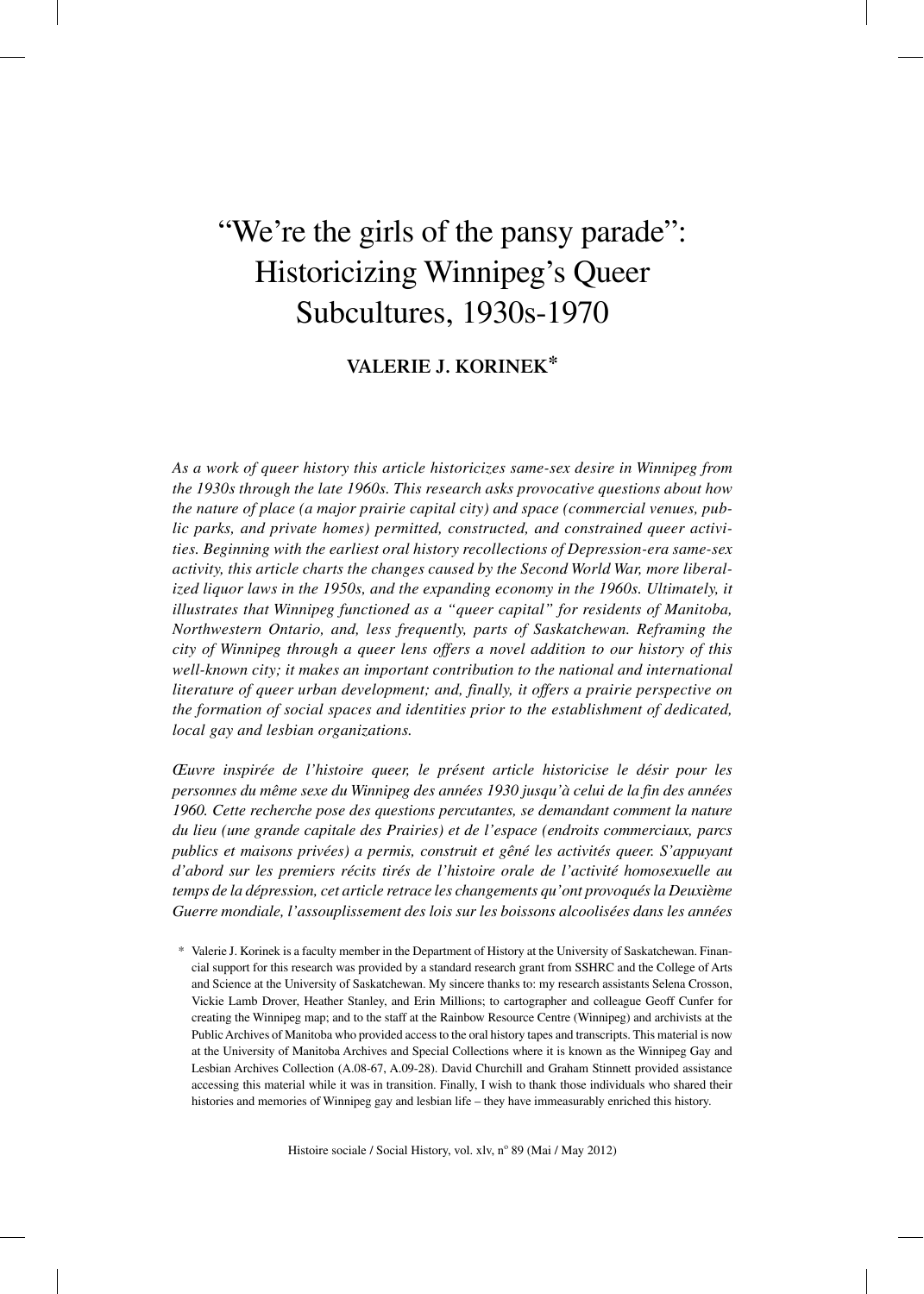*1950 et l'essor économique des années 1960. Il en arrive à la conclusion que Winnipeg faisait alors office de « capitale queer » pour les résidents du Manitoba, du Nord-Ouest de lÊOntario et, dans une moindre mesure, de certaines parties de la Saskatchewan.*  Recadrer la ville de Winnipeg en l'examinant sous la loupe de l'identité queer jette un *nouvel éclairage sur lÊhistoire que nous avons de cette ville bien connue. En effet, non seulement cela enrichit-il grandement la littérature nationale et internationale sur le*  développement urbain queer, mais permet également d'examiner dans la perspective des Prairies la formation d'espaces sociaux et d'identités sociales avant l'établissement *d'organismes locaux voués à la cause des gais et lesbiennes.* 

One time these friends of ours, and this other queen, Bobby Turner, well we used to go every week to this place in St. Boniface to play cards – a straight place. We went by streetcar in our drag and we walked in there and they just about fell over. But they enjoyed it. I don't know how wise they were to us, but they thought it was terrific, and many of the men asked me to dance. We did some silly things.<sup>1</sup> (George Smith, Winnipeg, 1990)

We used to gather under that [steel canopy at the Alexander Dock] and do our little routine of . . . chorus girl kicking of We Are the Girls of the Pansy Parade. They still sing that, don't they? [At this point Bert sang the interviewer the whole lyric:] "Our sucking will please, our fucking will tease. We're the Girls of the Pansy Parade!" [interviewer laughs]. ... I can remember about 25 gays down there on a warm summer night. Just like up at the Legislative Building.<sup>2</sup> (Bert Sigurdson, Winnipeg, 1990)

THE GEOGRAPHY of queer Winnipeg made possible by Smith's and Sigurdson's oral histories of cruising and drag during the 1930s offers portraits of a vibrant world, largely outside the purview of heterosexual Winnipeggers, where the camaraderie of queer culture and expert knowledge of the city's sexual geographies marked one as a worldly sophisticate in a relatively staid prairie city.<sup>3</sup>

- 1 Provincial Archives of Manitoba [hereafter PAM], Manitoba Gay/Lesbian Archives Committee, C1861- 1903, 1990, copies of 33 cassette tapes (25 hours) – C1869-70, tapes 9 & 10, George M. Smith interviewed by David Theodore, June 25, 1990. Copies of these interviews and transcripts are available in PAM. Originals are in the possession of the Winnipeg Gay and Lesbian Archives Collection. In 2002, I was granted access to these tapes by the archivists at PAM and by the Rainbow Resource Centre [hereafter RCC], 1-222 Osborne Street, Winnipeg, Manitoba, which held the originals. I am grateful to Donna Huen, then manager at RRC, for providing unrestricted access to these materials. According to the PAM finding aid, the "purpose of the project was to record the experiences of gay men and lesbian women in Manitoba to 1970, and to examine public attitudes about homosexuals and interactions with families and social institutions."
- 2 RRC, Manitoba Gay/Lesbian Oral History Project, Bert Sigurdson interview with David Theodore, June 29, 1990. My thanks to Scott de Groot who reminded me of the raunchiness of the Sigurdson lyrics!
- 3 A queer theoretical approach resists the binary of gay/straight and instead seeks to understand a range of gendered and sexual behaviour. See Nan Alamilla Boyd, "Who is the Subject? Queer Theory Meets Oral History," *Journal of the History of Sexuality*, vol. 17, no. 2 (May 2008), and *Wide Open Town: A History of Queer San Francisco to 1965* (Berkeley: University of California Press, 2003); John Howard, *Men Like That: A Southern Queer History* (Chicago: University of Chicago Press, 1999); David Halperin, *One Hundred Years of Homosexuality: And Other Essays on Greek Love* (New York: Routledge, 1989).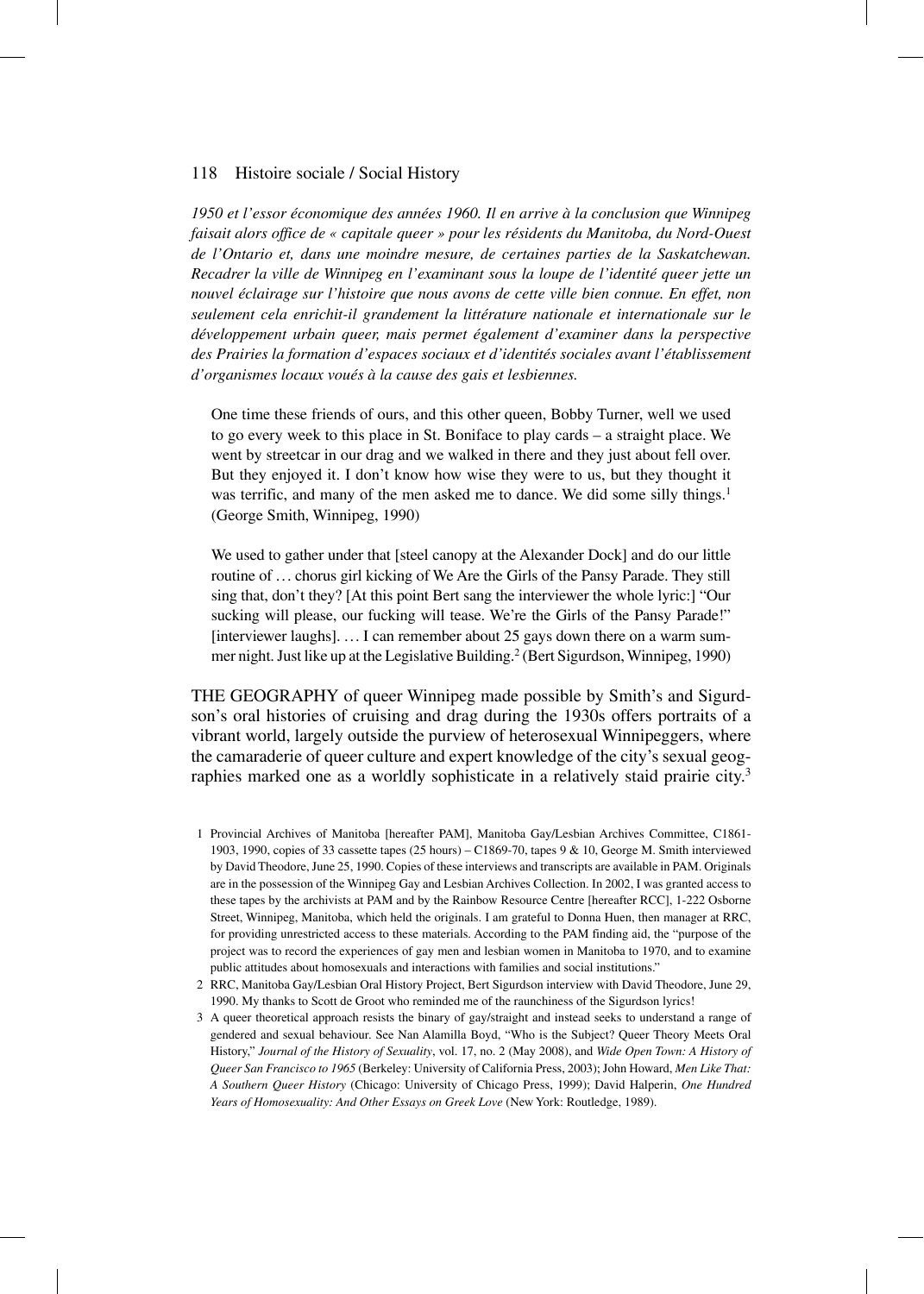Men discovered this world because they were alert to opportunities and difference – a code word, flamboyant clothes, makeup, or teenagers and young men engaged in "swishy" or "fairy-like" gender-transgressive behaviours. Most queer social spaces in Winnipeg were located in the downtown core.<sup>4</sup> Near the train depot, men patronized certain working-class beer parlours (often housed in downtown hotels), Chinese-run cafés, diners, and restaurants, the steam baths, the docks, public and commercial toilets (tearooms in gay parlance), the extensive river trails and paths along the Red and Assiniboine Rivers, and, famously, "the hill" behind the Legislature. On "the hill" they were provocatively watched over by Winnipeg's Golden Boy, one of Manitoba's most recognizable symbols and the focal point of the Legislature's domed roof.5 By day the classically designed statue of a winged male god with his torch held aloft symbolized western civilization and enterprise. At night, subversively, Golden Boy served as signpost to a nocturnal world of male same-sex experiences.

While Golden Boy and "the hill" remained a constant from 1930 to 1970, other significant changes occurred over this time. First, the subculture became larger and increasingly visible as more men found queer venues and as the lesbian presence became visible in the 1950s. Secondly, this era would witness a transformation as queer subcultural practices receded into the background and gay and lesbian communities emerged. No longer content merely to participate in a range of queer activities, increasing numbers of Winnipeg residents began to identify themselves, personally and to others, as gay men and lesbians. The adoption and use of those labels, as well as the later establishment of organizations and social venues explicitly for gay and lesbian Winnipeggers, politically transformed social and gender relations. Conversely, as the subculture and later the communities became more visible, the dangers posed by the law, the police, and psychiatrists increased as did the risk of alienation from family, friends, and colleagues. To manage those risks, men and women utilized a variety of strategies – evasion, deception, role-playing, compartmentalization of their so-called public and private lives, and sometimes ultra-respectability – to live lives of their own choosing and design. They were also aided by a live-and-let-live ethos shared by mainstream residents of the city, who, provided certain codes were observed, remained wilfully naive and ignored "queer" moments occurring at the margins of urban life. For owners of small businesses such as cafés, bathhouses, or restaurants, this tacit support or tolerance could be financially lucrative.

This research asks provocative questions about how the nature of place (Winnipeg, a major Canadian prairie city) and space (commercial venues, public parks,

 <sup>4</sup> Although Peter Boag's work covers the pre-World-War-I era, there are some parallels between Portland and Winnipeg. See Peter Boag, *Same Sex Affairs: Constructing and Controlling Homosexuality in the Pacific Northwest* (Berkeley: University of California Press, 2003).

 <sup>5 &</sup>quot;The Golden Boy, a magnificently gilded 5.25M (17.2-foot) figure, is probably Manitoba's best-known symbol. Embodying the spirit of enterprise and eternal youth, he is poised atop the dome of the building. He faces the north, with its mineral resources, fish, forest, furs, hydroelectric power and seaport, where his province's future lies" (Province of Manitoba Legislature Tour, http://www.gov.mb.ca/legtour/ golden.html).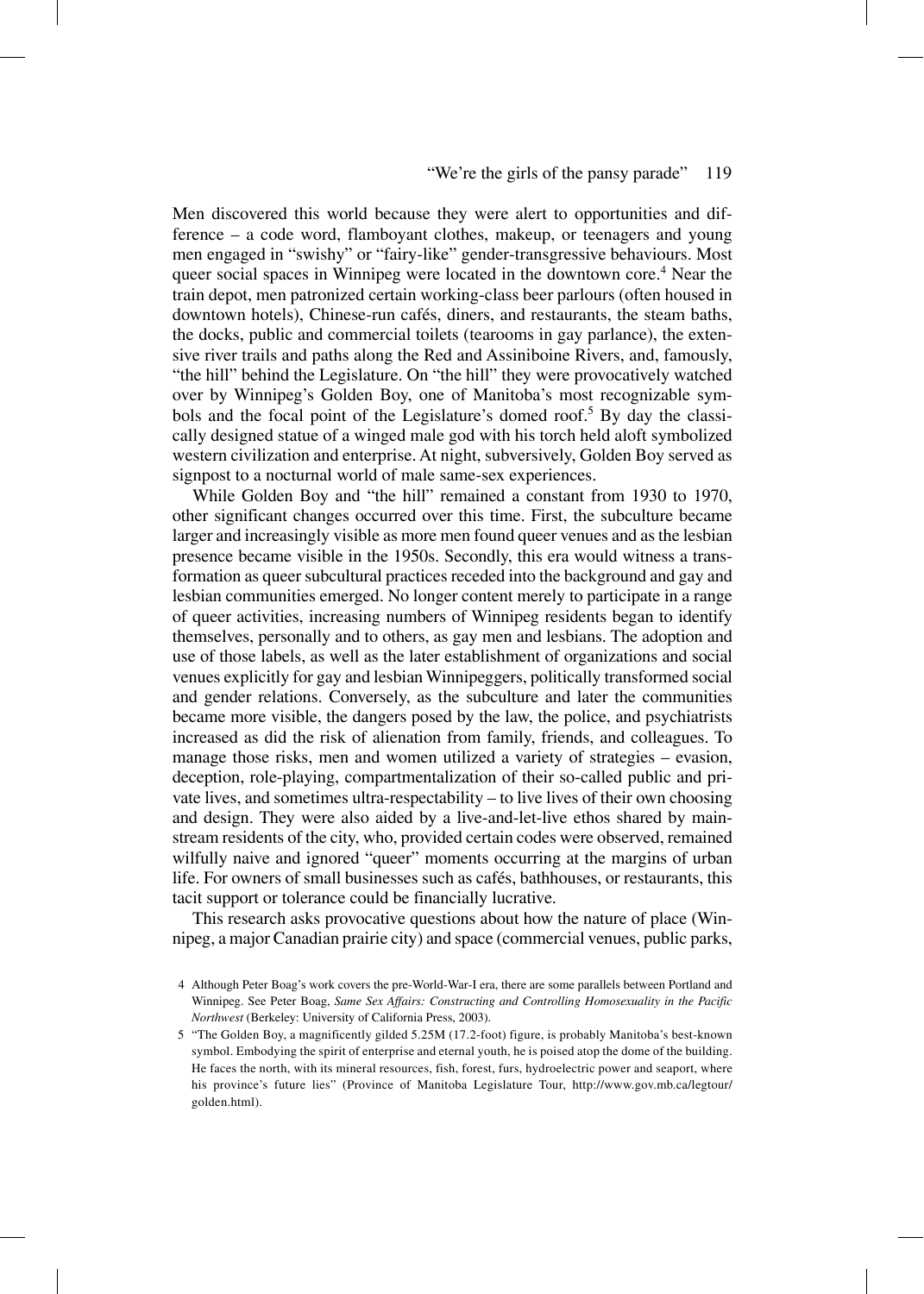and private homes) permitted, constructed, and constrained queer activity. Recapturing and analysing Winnipeg's queer past complicates and enriches the city's history. It reminds us that the experiences and contributions of queer, gay, lesbian, bisexual, transgendered and two-spirited people deserve to be featured in prairie histories. Queer peoples' struggles to take lovers and carve out lives and social spaces are important because they offer insights into active resistance, accommodation, tolerance, and acceptance in the prairies. The stereotype of the region as a bleak, persistently homophobic place scarred by violence and police persecution has some basis in fact, but queer women and men were not merely victims in a region noted for valorizing nuclear families, faith, and farming. Larger prairie cities like Winnipeg provided refuge. This research reveals many similarities with queer urban practices elsewhere in North America. Yet, the timeline of these developments, the city's history, prairie geographies and cultural sensibilities, produced subtle shadings and differences. What to outsiders may appear to be a smallish mid-western city, comparable to other western and mid-western American cities misses the specifics of the Manitoba capital. Winnipeg exerts a disproportionately strong gravitational pull within the province and western region as the political, financial, cultural and educational capital of Manitoba. Not surprisingly, it was the queer capital as well. Equally important, Winnipeggers (similar to many prairie residents) adhered to a set of regional characteristics which could be summarized as comprising a live and let live ethos, resilience and endurance in the face of what was both metaphorically and literally a harsh social and physical climate. Basic geographical, social, demographic and organizational practices which were honed over the course of Euro-Canadian settlement of the prairies enabled spaces for difference, community building (a prairie necessity) and a pragmatic approach to daily possibilities which were shared with heterosexual prairie residents.

As a work of queer history, this study seeks to incorporate same-sex desire into the history of Winnipeg. I use the term same-sex desire advisedly because, as the research on Winnipeg illustrates, not all actors in this world would ultimately choose to identify themselves as gay or lesbian. Prior to the emergence of the political concept of the gay or lesbian individual, many people engaged in homosexual sex but did not define themselves as homosexual. "Queer" is a useful umbrella term to capture those who identified themselves as homosexual and later gay or lesbian, as well as those who were merely sojourners in this world. Winnipeg's queer world had similarities with that depicted in John Howard's monograph *Men Like That*. Howard explores men who identified themselves as gay or ("men like that" in Mississippi parlance), but also those "men who *like* that," meaning those who liked sex with men. Men who *like* that may frequently have acted upon their queer desires but did not define themselves by their sexual behaviour.<sup>6</sup> The strengths of Howard's research lie in making visible those men who had sex with men, their homosexual male peers, and the rural and small-town world in which they circulated. In Winnipeg many of the spaces

6 Howard, *Men Like That*, p. xviii.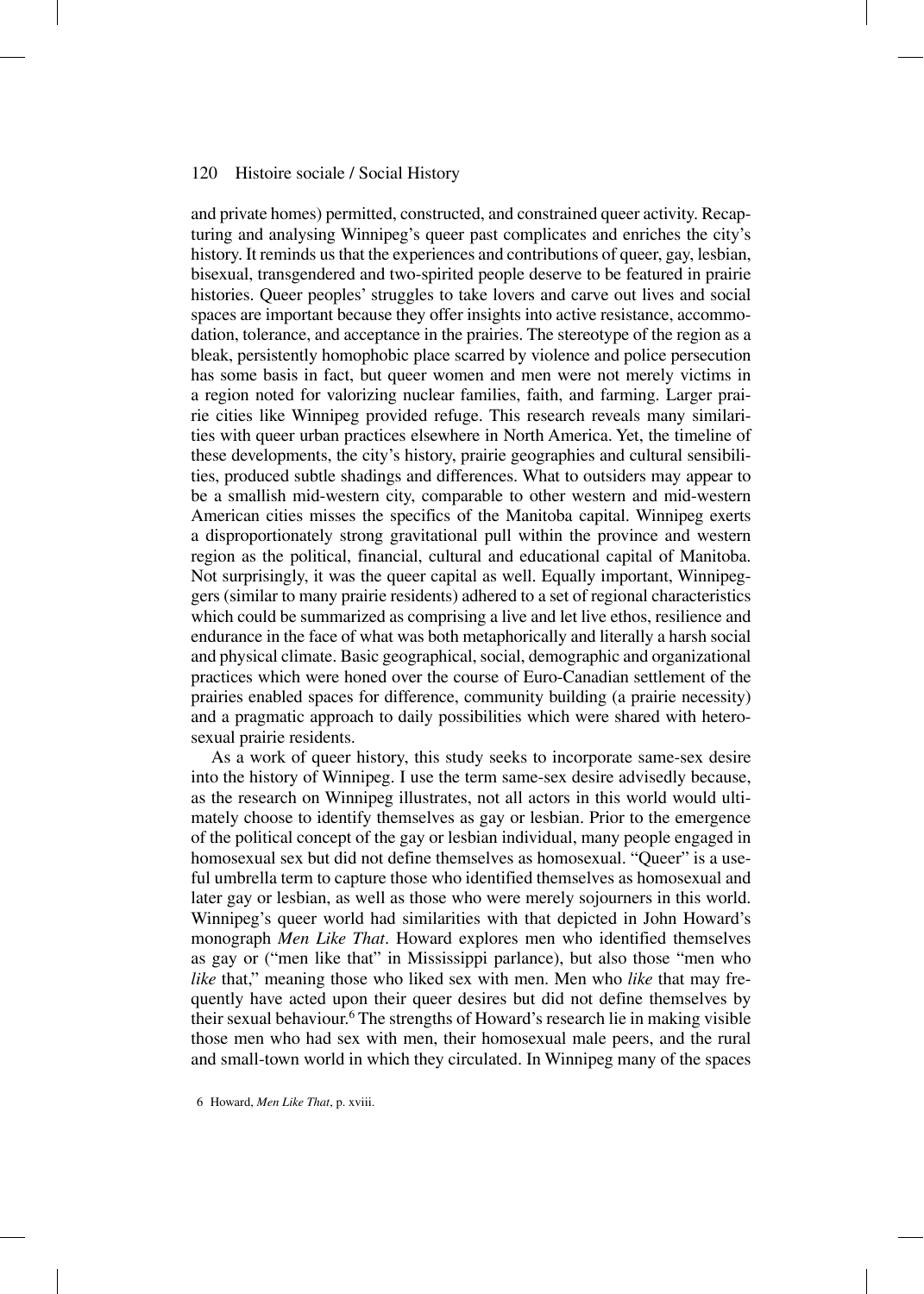of this subaltern queer world – the baths, cruising sites, the YMCA, or drag venues – encouraged and respected anonymity, and thus dalliances with married men were commonly reported. Even those individuals who subsequently identified as gay recalled that, during the 1950s and 1960s, they frequently negotiated "double lives" in their attempts to pass as heterosexuals by day while they indulged their queer desires by night.7

A number of the men and women whose histories are enumerated here later chose to identify themselves as lesbians and gay men, taking the now familiar journey "from desire to identity to community to political consciousness."8 Not all did or could, however. By employing a queer perspective, as opposed to writing a gay history, I resist affixing historical identity labels and attempt "to understand the conceptual categories and ways of knowing actually used by actors in the past."9 In so doing, this study captures individuals who would not have fit into present-day categories of sexual orientation and affords a more nuanced, accurate portrait of queer life in Winnipeg. It also permits analysis of how and why a cohort of queer participants resisted identification as gay well into the 1960s. Such resistance reminds us that the emergence of visible communities of lesbians and gays was not a linear, uniform progression. Unless the individuals specifically used the word "gay" in their interviews, I have categorized most activity prior to the mid-sixties as either homosexual or queer. By the late sixties, Winnipeggers were beginning to utilize the terms gay and lesbian, and my terminology changes to reflect this shift.

My research on Winnipeg is part of a transnational historical project to rewrite urban and social histories with queer actors at their core.10 It has benefited from this extensive historical literature on queer urban histories, most notably George Chauncey's *Gay New York*, as well as a theoretical framework that includes Foucault's *History of Sexuality*, historical and cultural geography, and queer

- 7 For an excellent discussion of such matters and a model of how to map queer histories and terrain, see Matt Houlbrook and Chris Waters, "*The Heart in Exile*: Detachment and Desire in 1950s London," *History Workshop Journal*, no. 62 (2006), pp. 142-165; Matt Houlbrook, *Queer London: Perils and Pleasures in the Sexual Metropolis, 1918-1957* (Chicago & London: University of Chicago Press, 2005).
- 8 Robert Mills, "History at Large: Queer is Here? Lesbian, Gay, Bisexual and Transgender Histories and Public Culture," *History Workshop Journal,* no. 62 (2006), p. 255.
- 9 Steven Maynard, " 'Respect Your Elders, Know Your Past': History and the Queer Theorists," *Radical History Review*, vol. 75 (1999), p. 71.
- 10 For an excellent overview of some of the major work on cities and sexuality, see Matt Houlbrook, "Cities" in H. G. Cocks and Matt Houlbrook, eds. *The Modern History of Sexuality* (London: Palgrave Macmillan, 2006). Starting with George Chauncey's ground-breaking *Gay New York: Gender, Urban Culture and the Making of the Gay Male World, 1890-1940* (New York: Basic Books, 1994), this approach has defined the field. Other notable entries in an ever-expanding literature are Daniel Hurewitz, *Bohemian Los Angeles and the Making of Modern Politics* (Berkeley: University of California Press, 2007); Houlbrook, *Queer London*; Matt Cook, *London and the Culture of Homosexuality 1885-1914* (Cambridge: Cambridge University Press, 2003); Boyd, *Wide Open Town*; Boag, *Same-Sex Affairs*; Marc Stein, *City of Sisterly and Brotherly Loves: Lesbian and Gay Philadelphia, 1945-1972* (Chicago: University of Chicago Press, 2000); David Higgs, ed., *Queer Sites: Gay Urban Histories since 1600* (London: Routledge, 1999); Brett Beemyn, ed. , *Creating a Place for Ourselves: Lesbian, Gay, and Bisexual Community Histories* (London: Routledge, 1997).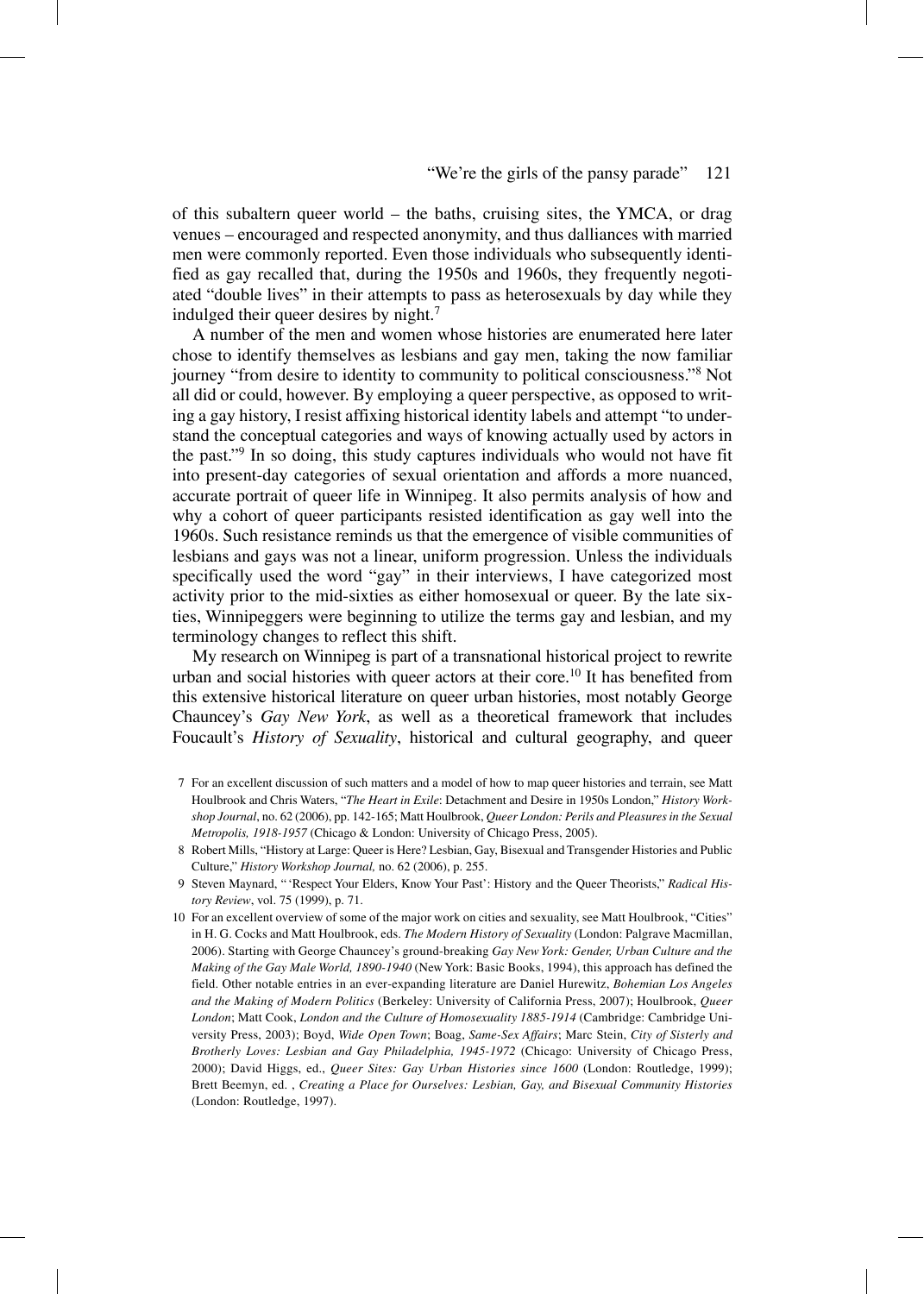theory.11 In American LGBT histories (lesbian, gay, bisexual, and transgendered), local studies of queer, lesbian, and gay sexual activity and community formation have dominated the field for the past two decades.<sup>12</sup> British historian Matt Houlbrook observes that North American and European historians and sociologists have focused so particularly on cities and sexuality that "the city and sexuality appear culturally and conceptually inseparable."13 A study of Winnipeg's queer community is, in the first instance, an important contribution to Canadian histories of sexuality as it demonstrates persuasively that queer Canadians were not just residents of Vancouver, Toronto, Ottawa, and Montreal.14 Too often the excellent scholarship within the field of Canadian history of sexuality has focused on Ontario, Quebec, or British Columbia, thereby distorting queer histories by omission.15

Gendered and sexual behaviour in Winnipeg shared many commonalities with that in cities beyond Canadian boarders, yet key differences also made

- 11 Chauncey, *Gay New York*; Michel Foucault, *History of Sexuality, Volume 2* (New York: Vintage Books, 1990); David Bell and Gill Valentine, eds*., Mapping Desire: Geographies of Sexualities* (London & New York: Routledge, 1995); Kath Weston, *Long, Slow Burn* (New York: Routledge, 1998); Jon Binnie and Gill Valentine, "Geographies of Sexuality: A Review of Progress," *Progress in Human Geography*, vol. 23, no. 2 (June 1999), pp. 175-187; Mark Turner, *Backward Glances: Cruising the Queer Streets of New York and London* (London: Reaktion Books, 2003); Katherine McKittrick, *Demonic Grounds: Black Women and the Cartographies of Struggle* (Minneapolis: University of Minnesota Press, 2006).
- 12 Marc Stein, "Theoretical Politics, Local Communities: The Making of U.S. LGBT Historiography," *GLQ: A Journal of Lesbian and Gay Studies*, vol. 11, no. 4 (2005), p. 608.
- 13 Houlbrook, "Cities," p. 133.
- 14 The earliest academic work on Canadian homosexuals was Maurice Leznoff's "The Homosexual in Urban Society" (Master's thesis, McGill University, May 1954), which focuses on Montreal. Subsequently, there has been sustained academic interest in histories of sexuality in Canada. See Gary Kinsman, *The Regulation of Desire: Homo and Hetero Sexualities*, 2nd ed. (Montreal: Black Rose Books, 1996); Karen Dubinsky, *Improper Advances: Rape and Heterosexual Conflict in Ontario, 1880-1929* (Chicago: University of Chicago Press, 1993); Becki L. Ross, *The House that Jill Built: A Lesbian Nation in Formation* (Toronto: University of Toronto Press, 1995) and *Burlesque West: Showgirls, Sex, and Sin in Postwar Vancouver* (Toronto: University of Toronto Press, 2009); Carolyn Strange, *Toronto's Girl Problem: The Perils and Pleasures of the City,1880-1930* (Toronto: University of Toronto Press, 1995); Adele Perry, *On the Edge of Empire: Gender, Race and the Making of British Columbia, 1849-1871* (Toronto: University of Toronto Press, 2001); Elise Chenier, "Rethinking Class in Lesbian Bar Culture: Living 'The Gay Life' in Toronto, 1955-1965," *Left History*, vol. 9, no. 2 (spring/summer 2004), pp. 85-117, and *Strangers in our Midst: Sexual Deviancy in Postwar Ontario* (Toronto: University of Toronto Press, 2008); David Churchill, "Mother Goose's Map: Tabloid Geographies and Gay Male Experience in 1950s Toronto," *Journal of Urban History*, vol. 30, no. 6 (September 2004), pp. 826-852; Gary Kinsman and Patrizia Gentile, *The Canadian War on Queers: National Security as Sexual Regulation* (Vancouver: University of British Columbia Press, 2010); Cameron Duder, *Awfully Devoted Women: Lesbian Lives in Canada, 1900-1950* (Vancouver: University of British Columbia Press, 2010); and the extensive work of Steven Maynard on Toronto, including "Through a Hole in the Lavatory Wall: Homosexual Subcultures, Police Surveillance, and the Dialectics of Discovery, Toronto, 1890-1930" in Joy Parr and Mark Rosenfeld, eds., *Gender and History in Canada* (Toronto: Copp Clark, 1996), and "'Respect Your Elders, Know Your Past'."
- 15 There have been a few publications pertaining to histories of sexuality in western Canada. See Terry L. Chapman, "Sex Crimes in the West, 1890-1920," *Alberta History*, vol. 35, no. 4 (October 1987), pp. 6-21; Lyle Dick, "The 1942 Same-Sex Trials in Edmonton: On the State's Repression of Sexual Minorities, Archives, and Human Rights in Canada," *Archivaria*, no. 68 (2009), pp. 183-217, and "Same-Sex Intersections of the Prairie Settlement Era: The 1895 Case of Regina's 'Oscar Wilde'," *Histoire sociale / Social History*, vol. 42, no. 83 (May 2009), pp. 107-145; Dale Barbour, *Winnipeg Beach: Leisure and Courtship in*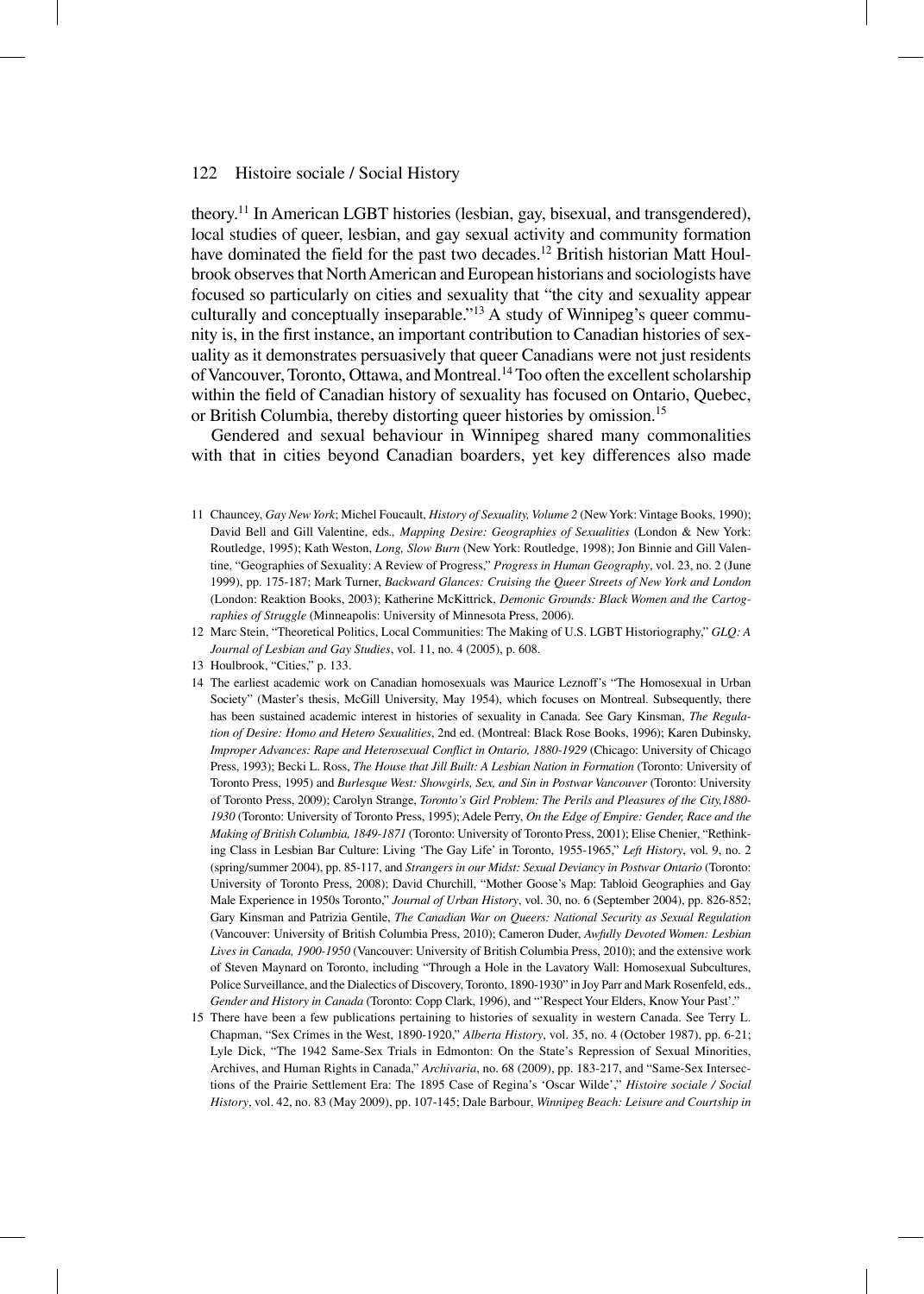Winnipeg unique. First, in the interwar and war years, Winnipeg's relative geographic isolation and the general population's ignorance about queer subculture allowed tremendous freedom for those able to locate queer spaces. Bold young queers like Smith and Sigurdson capitalized on this provincialism. Secondly, in contrast to arguments made about some American cities, the years following World War II witnessed an expansion of opportunities for same-sex activity and increasing visibility.16 Those interviewed whose experiences spanned the interwar and postwar periods observed that the 1950s and 1960s brought more openness to Winnipeg's queer subculture as more modern, expanded liquor and commercial entertainment laws increased the possibilities for commercial leisure. At first glance this seems curious because we know that Canada was not immune to Cold War anxieties and purges. However, as the work of Patrizia Gentile and Gary Kinsman has illustrated, queers were creative about fashioning a wide-ranging variety of public and commercial spaces for socializing and sex despite the risks.<sup>17</sup> Canada was far less affluent than much of the United States in the first half of the twentieth century. After World War II there was much "catching up" as average Canadians saw their incomes rise dramatically and the economy flourished. Nowhere was this more evident than in Winnipeg. Winnipeg had endured 30 difficult years after World War I, including postwar unrest and class conflict, the searing, long-term effects of the Great Depression, and, the psychological blow of having its position as the "gateway" western Canadian city usurped by Vancouver. The tremendous economic rebound and renewed growth enabled more single working men and women to afford to rent rooms and apartments. These private spaces, alongside the increase in commercial spaces, were prerequisites for the expansion of the queer subculture. Greater disposable income also enabled many middle-class men and women to travel to cities with larger gay and lesbian commercial and social spaces. Minneapolis and San Francisco were favourite destinations and further stimulated a sense of queer identity, community, and, later in the decade, activism.

*a Resort Town, 1900-1967* (Winnipeg: University of Manitoba Press, 2010); Angus McLaren, "Sex Radicalism in the Canadian Pacific Northwest, 1890-1920,"*Journal of the History of Sexuality*, vol 2, no. 4 (April 1992), pp. 527-546; V. J. Korinek, " 'The most openly gay person for at least a thousand miles': Doug Wilson and the Politicization of a Province, 1975-83," *Canadian Historical Review*, vol. 84, no. 4 (December 2003), pp. 517-550.

<sup>16</sup> George Chauncey's and Nan Alamilla Boyd's research on the gay/lesbian/queer communities in New York City (*Gay New York*) and San Francisco (*Wide Open Town*) conclude that gay and lesbian identities and their social and geographical spaces were well established in both cities prior to World War II. Chauncey argues that "gay life in New York was less tolerated, less visible to outsiders and more rigidly segregated in the second third of the century than in the first" and that "the very severity of the postwar reaction has tended to blind us to the relative tolerance of the pre-war years" (*Gay New York*, p. 9). Such was not the case in Winnipeg. My research on Winnipeg supports the finding of John D'Emilio and Allan Bérubé that World War II was a stimulus to homosocial opportunities and, ultimately, homosexuality. See John D'Emilio, *Sexual Politics, Sexual Communities: The Making of a Homosexual Minority in the United States, 1940-1970* (Chicago: University of Chicago Press, 1983); Allan Bérubé, *Coming Out Under Fire: The History of Gay Men and Women in World War II* (New York: Free Press, 1990).

<sup>17</sup> Kinsman and Gentile in *The Canadian War on Queers* map queer spaces in Ottawa during the postwar era (pp. 200-209).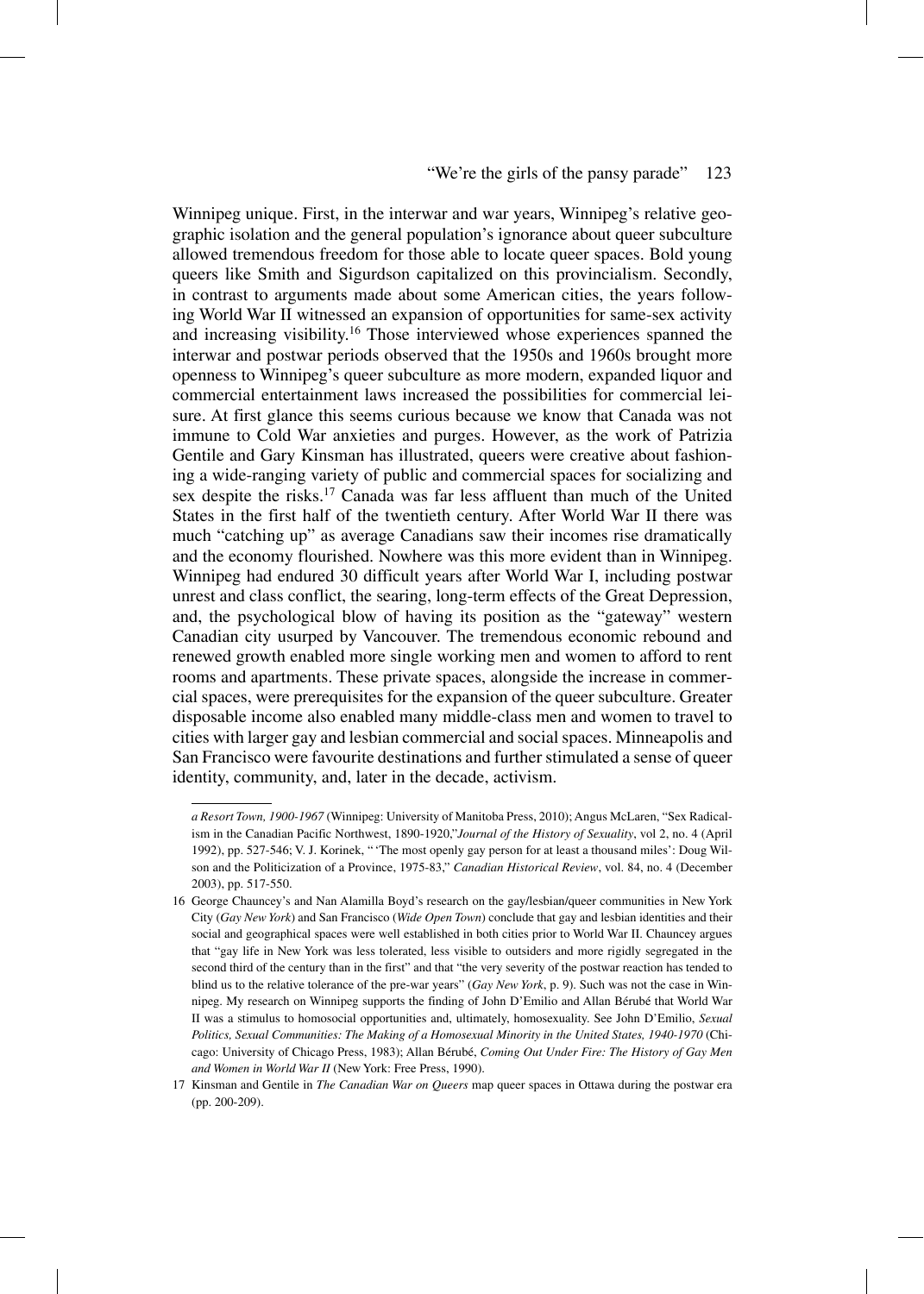Thirdly, as the provincial capital and the largest city within the region, which encompasses Manitoba and Northwestern Ontario, Winnipeg became a destination for queer migrants. Stereotypes suggest that queer people fled Winnipeg; rather queer youth growing up in small towns and rural areas often gravitated to the city, where one could fashion a queer life. It was possible to meet other women and men, to frequent networks of commercial and public spaces where queer socializing or sex might be feasible. Many individuals initially came to the city to study at the University of Manitoba. Others relocated to Winnipeg for work and sometimes, as in the case of dancers with the Royal Winnipeg Ballet, that meant securing employment in a queer-defined workplace. While it was neither a "wide-open town" nor internationally recognized for homosexual opportunities or tourism, as were San Francisco, New York, and London, Winnipeg figured as a site of possibility in provincial and regional knowledge networks.18 Once individuals found social spaces and a cohort of queer friends, the city took on a different hue. At the same time, they were under no illusions about the limited scope of urban queer activities by comparison with other North American queer tourist destinations. A determined cohort made a decision to stay in Winnipeg, and those who stayed were clear about their attachments to the city and the region. The prairies were home. Their families and jobs were there, and Winnipeg struck the right balance – big enough in which to live as a queer person, but still connected to the places and people that were important. This determination to stay reflects ongoing prairie pride, resilience, and endurance. There are far easier places to live, socially, culturally, or geographically, than the prairies. The bonds occasioned by hardship and the sense of community created in surmounting it were routinely cited as forging communities and community-mindedness in small towns and prairie cities. This definably prairie attitude, shared by queer and heterosexual residents alike, was a recurrent refrain articulated in the Winnipeg oral interviews.

Finally, the politics of gay and lesbian activism in Winnipeg adhered to a slightly different trajectory than in other cities. Only during the mid-to-late 1960s did Winnipeg residents become familiar with gay and lesbian identities and politics as articulated in the United States. News of these developments emboldened a small coterie of university students to import gay and lesbian politics into the city in the early 1970s. Formal gay and lesbian organizing in Winnipeg thus lagged behind that of comparable American cities where "some gay men and lesbians were organizing for freedom" decades before the watershed Stonewall Riot of June 1969.19 Winnipeg was also out of step with Vancouver and Toronto, where gay activist groups began to form in the mid-1960s.<sup>20</sup> While many gays and lesbians were not activists, and there is no simple link between gay/lesbian

<sup>18</sup> Boyd, *Wide Open Town*.

<sup>19</sup> D'Emilio, *Sexual Politics, Sexual Communities*.

<sup>20</sup> This paper emerges from a larger study that chronicles the queer, gay, and lesbian history of the prairies from 1930 to 1985. The resulting monograph (*Prairie Fairies: A History of Gay and Lesbian Communities in Western Canada, 1945-1980*, under contract to the University of Toronto Press, in progress) includes a chapter on Winnipeg's gay and lesbian organizational phase (1971-1985).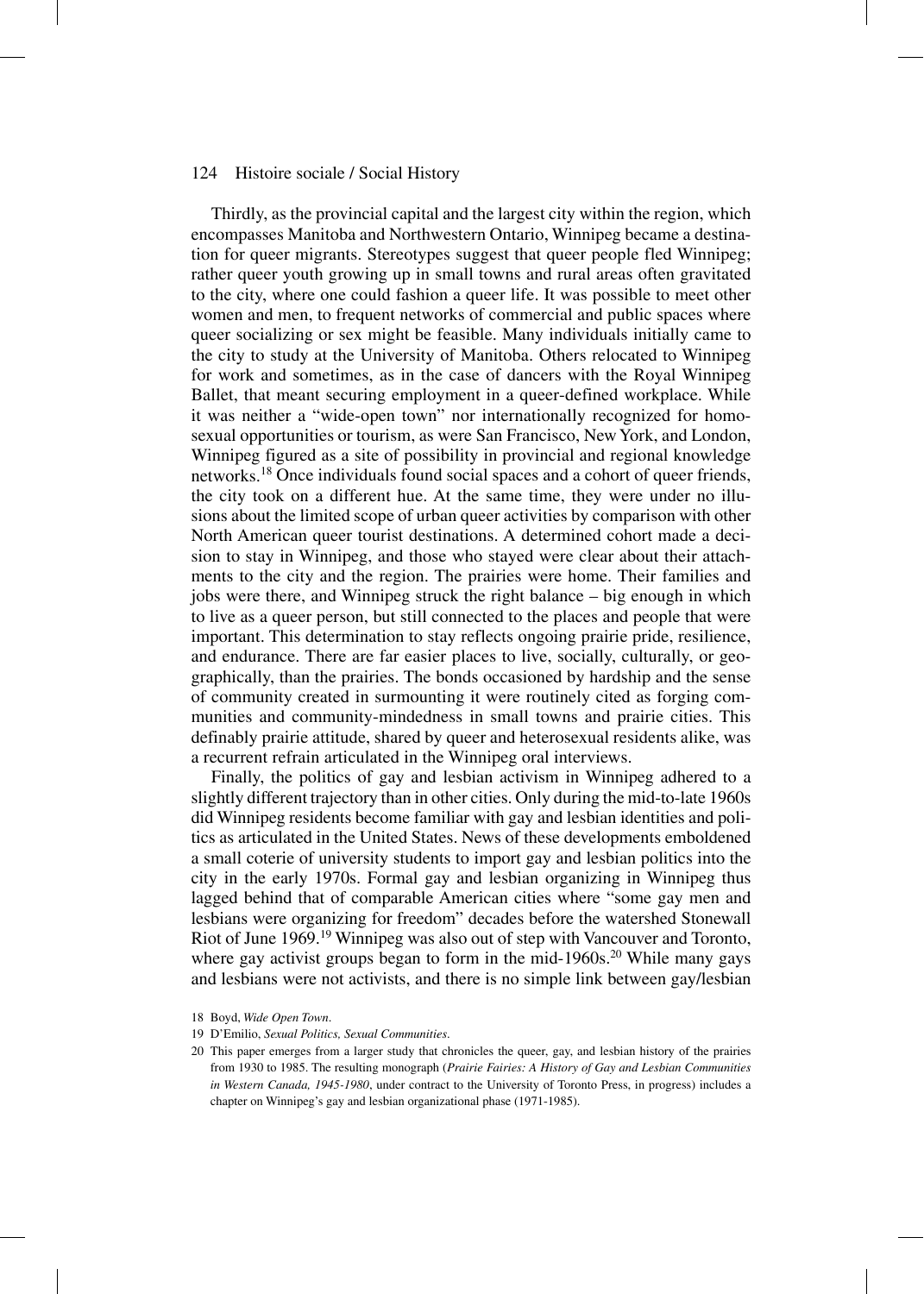identity and activism (some participants were in fact resistant to such changes), such organizations offer interesting historical opportunities. In particular, Winnipeg's history provides an intriguing perspective on the evolution from an earlier model of a predominantly queer subculture to the contemporary model of more open and visible gay and lesbian "communities."

#### **Methodological Notes and Challenges**

One of the primary reasons why queer westerners have not been extensively featured in prairie histories has its roots in methodological challenges and the difficulties of finding sufficient documentation. Recognizing the political importance of knowing their histories, a small group of concerned individuals initiated the Manitoba Gay and Lesbian Oral History Project in 1990. This far-sighted decision has provided an invaluable primary source without which this research would not be possible. The archive, called Lesbians and Gays in Manitoba: The Development of a Minority, is preserved at the University of Manitoba Special Collections.21 Supplemented and enriched by existing print and cultural documents, including Jerry Walsh's self-published memoir *Backward Glances at a By-Gone Era*, these texts permit the reconstruction of a cultural history of male same-sex desire, in Walsh's words, before "homosexuals were called gays."22 Until now, only a handful of graduate students and scholars have had the privilege of utilizing these documents.<sup>23</sup>

As with all oral histories, these interviews need to be approached with care, as they tell us as much about the early same-sex experiences in Winnipeg as they do about the era in which they were collected. There are obvious silences, omissions, and absences. Nan Alamilla Boyd recently analysed the ramifications of the field's reliance on oral history sources, questioning their reliability and the precise nature of the "truths" revealed.<sup>24</sup> While the issues of memory, nostalgia, and the narrators' propensity to self-edit their lives for the official record are well-known challenges with all oral sources, one particular trial is unique

- 21 RRC, "Lesbians and Gays in Manitoba: The Development of a Minority. Project Summary" (Manitoba Gay/ Lesbian Archives Committee, 1990).
- 22 Jerry Walsh, *Backward Glances: A Compilation of his Remembrances of a By-Gone Era in the Gay Community of Winnipeg*, 27 pages, undated. This source contains much information about Winnipeg's community prior to the establishment of exclusively gay clubs, from the 1940s to the1970s, with shorter sections on the post-1972 era (specifically Happenings, and other gay-owned or operated spaces). Written for insiders in a campy, humorous tone, it nevertheless offers much detailed information about venues, locations, activities, and how the community defined itself. Thanks to Mike Giffin for sending me a copy of this invaluable document. Although it is undated, Giffin believes the document dates from the 1990s. Jerry Walsh died in 2000, and regretfully I never got an opportunity to interview him. A "Gerry Walsh" was interviewed by the 1990 oral history project and given similarities between the interviews it was likely the same individual.
- 23 David Churchill, director of the University of Manitoba Institute for the Humanities, has worked to preserve the community histories in Winnipeg. The University of Manitoba Lesbian, Gay, Bisexual, Transgender, and Two-Spirited (LGBTT) Archival and Oral History Initiative has preserved the original 1990 and 1992 interviews and added a contemporary oral history collection. The value of having these interviews in a secure, easily accessible location for scholars is tremendous.

<sup>24</sup> Boyd, "Who is the Subject?" p. 178.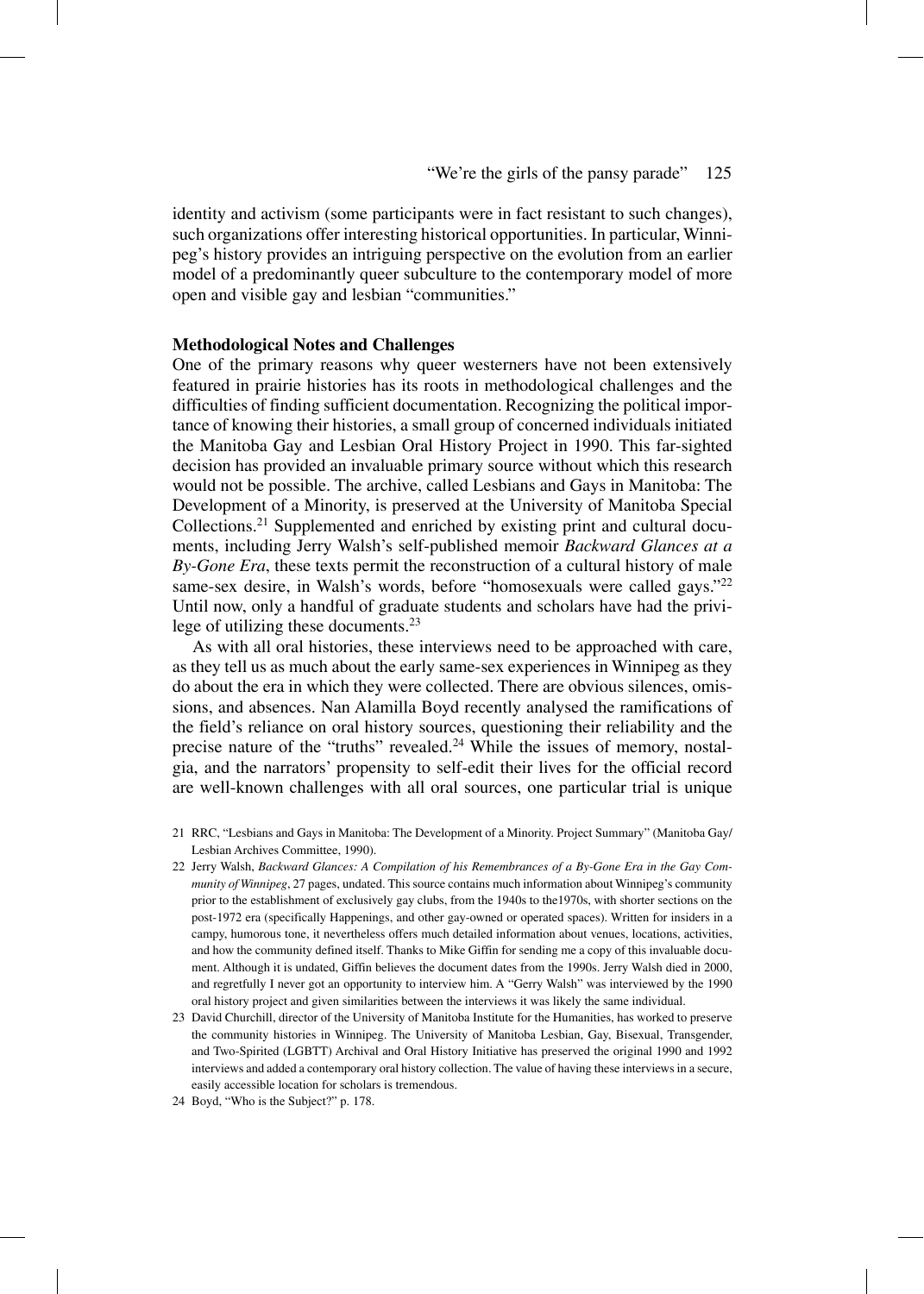to historians of queer sexualities: the issue of sexual identity and the political importance placed upon it. "Despite the best of intentions and the lightest touch," Boyd observes, "these oral histories are always offered up in relation to the larger gay and lesbian research project" and are "always structured around a certain historical desire for gay and lesbian political visibility."<sup>25</sup> The so-called "coming" out narrative" predominates, and those interviewed tend to be identified as gay men and lesbians.

Such was the case in Winnipeg. The Gay/Lesbian Archive Committee's successful application for an oral history grant from Manitoba Culture, Heritage and Citizenship declared that the goal was to "record the experiences of gay men and lesbian women in Manitoba to 1970."26 The third of 39 questions asked informants to recall "when you realize[d] that you were gay or lesbian?"<sup>27</sup> Not surprisingly, the collective narratives that emerge from the interviews are about self-identification. They chart a progressive chronology from earlier, informal subcultural queer activities and spaces to the contemporary era when a recognizable minority of gays and lesbians emerged in Manitoba. Narrators spoke with evident pride, and their personal histories were usually, but not always, affirmative.

Interviewer David Theodore (a McGill history student) conducted all the tape-recorded interviews in Winnipeg and Selkirk, Manitoba. Telephone interviews proved problematic to record due to their poor sound quality and were quickly abandoned as impractical. Lack of a travel budget meant that, by default, those interviewed were city residents. As Winnipeggers, they were preoccupied with staking a claim to a differentiated Winnipeg identity and experience. Many informants provided their own perspectives about how Winnipeg compared with Toronto, Minneapolis, New York, and London. Some participants were critical of Winnipeg's flaws and its limitations for queer people, while others appeared as civic boosters. In addition to their local, personal recollections, participants were asked questions about major historical events – World War II, second-wave feminism – and issues of importance to the queer, gay, and lesbian communities such as medical, psychiatric, and social perceptions of homosexuality throughout their lifetimes. It was evident that those who created the interview questions were familiar with American gay and lesbian history and the importance placed on key watershed events such as World War II.28

Cognizant of the importance of broad representation, the collective carefully noted that "attempts were also made to insure that interviews included individuals from different sub-groups within Manitoba's lesbian and gay community." Initially 200 people volunteered for interviews, and "75 individuals were selected as suitable for actual interviews according to the time frame of their recollections or the singularity of their recollections."29 Ultimately 22 interviews

<sup>25</sup> *Ibid.*, p. 189.

<sup>26</sup> PAM, Finding Aid Manitoba Gay Lesbian Archives Committee, Gerry Berkowski, August 1991.

<sup>27</sup> PAM, "Potential Oral History Project Questions: Manitoba Gay and Lesbian Archives, Oral History Project 1."

<sup>28</sup> They were clearly indebted to the work of John D'Emilio, Allan Bérubé, and other foundational gay historians.

<sup>29</sup> RRC, "Lesbians and Gays in Manitoba: The Development of a Minority. Project Summary" (Manitoba Gay/ Lesbian Archives Committee, 1990).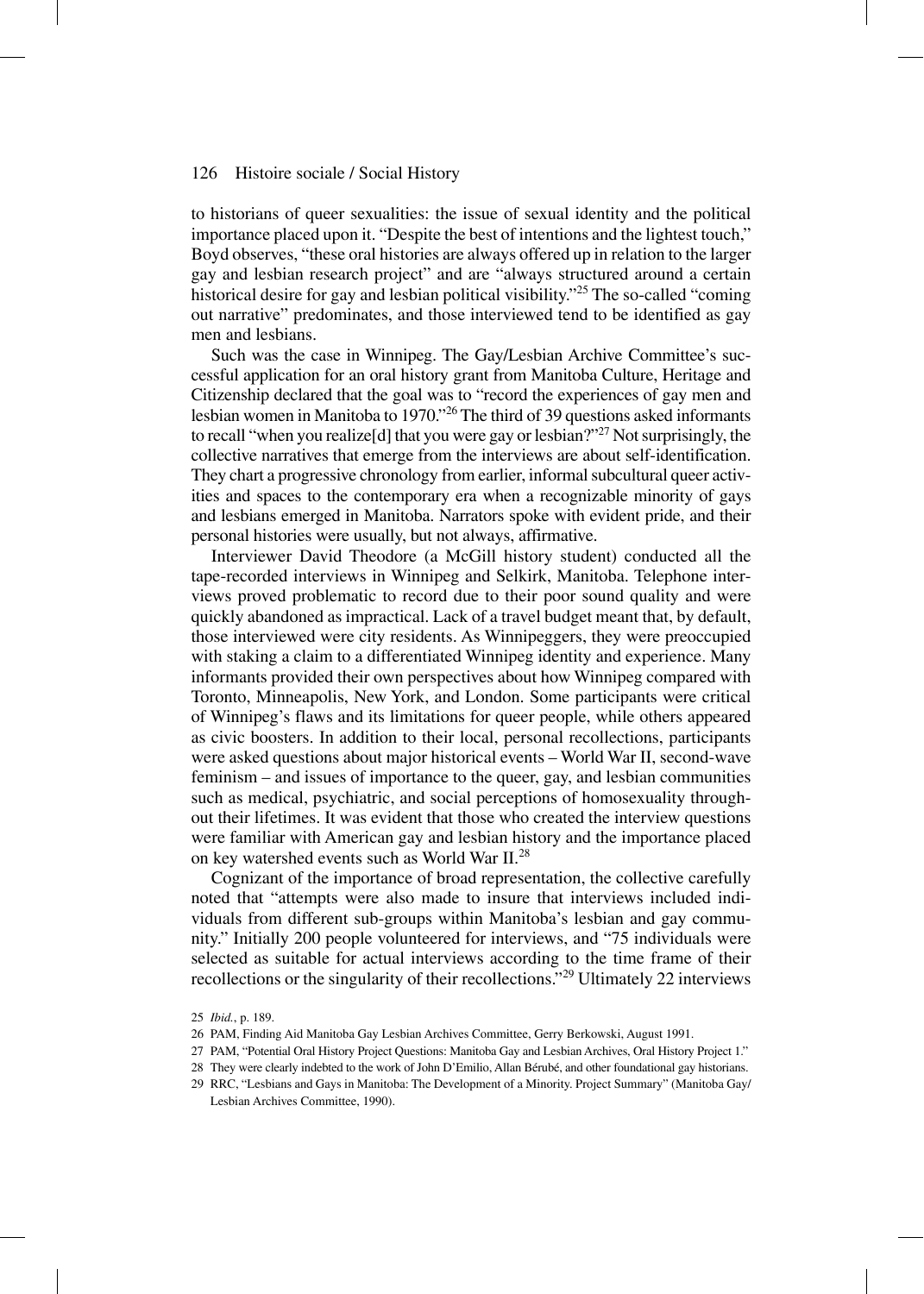were completed: 17 men and five women. Ethnically, the vast majority were Euro-Canadians. Only four self-declared First Nations individuals were interviewed. With respect to race and ethnicity, the organizers offered a sample that mirrored (broadly) the contours of Winnipeg's ethnic and racial composition in the postwar era. However, they were keenly aware that the small sample of lesbian interviews would be rightly criticized as unrepresentative. The organizers speculated that women's participation had been limited by the fact that there were "fewer social opportunities ... for lesbians prior to the 1960" and because "the suicide rate for lesbians was phenomenally high prior to 1970."30 How they drew these conclusions is unclear.<sup>31</sup> It is overly simplistic to blame the relative absence of women's voices on fewer social opportunities. As Cameron Duder's research illustrates, middle-class lesbians in this era purposefully chose discretion and limited visibility to minimize their economic and social risks.<sup>32</sup> Those habits and defences are not easily abandoned. The reticence of middle-class lesbians more likely combined with the collective's lack of commitment to locating more women produced the small response rate. Ultimately, the nature of the original project and its failure to recruit a more representative sampling of narrators shape the histories that can be produced. My research is sensitive to silences and strives to offer complex analytical assessments of the narrators' histories, but there are hurdles that cannot be cleared. Male voices predominate because of the source limitations, not because I intended to exclude women or because lesbians were necessarily rare in Winnipeg.<sup>33</sup> Future work needs to be done to recapture these missing voices.<sup>34</sup>

#### **Setting the Scene: Winnipeg**

As Canadian cities go, Winnipeg has received considerable historical attention.<sup>35</sup> Famously located in the "heart" of the country at the confluence of the Red and Assiniboine Rivers, Winnipeg has a lengthy history of settlement, conflict, and commerce. Incorporated in 1873, Winnipeg had its heyday in the late

30 *Ibid.*, p. 2.

- 32 Duder, *Awfully Devoted Women*.
- 33 The 1992 collection of oral interviews with Winnipeg lesbian and gay activists has a much better representation of women's voices. Similarly, in the interviews I conducted in each prairie city, I made a point of collecting equal numbers of women's and men's histories. In virtually all cases, the women were more challenging to locate.
- 34 In the larger study from which this paper emerges, significant coverage is given to the gay and lesbian organizational phase of Winnipeg (1971-1985) and the prevalence of lesbian voices and activism is stressed.
- 35 Among the many key books on Winnipeg, see Esyllt W. Jones and Gerald Friesen, eds., *Prairie Metropolis: New Essays on Winnipeg Social History* (Winnipeg: University of Manitoba Press, 2009); Alan Artibise, *Winnipeg: A Social History of Urban Growth 1874-1914* (Montreal & Kingston: McGill-Queen's Press, 1975) and *Winnipeg: An Illustrated History* (Toronto: James Lorimer & Co and The National Museum of Man, 1977); David Arnason and Mhari Mackintosh, eds., *The Imagined City: A Literary History of Winnipeg* (Winnipeg: Turnstone Press, 2005); David Jay Bercuson, *Confrontation at Winnipeg: Labour, Industrial*

<sup>31</sup> Contemporary studies illustrate an important link between the relatively high rate of youth suicide, homophobia, and GLBT orientation, but sources pointing to a historic link with lesbianism are, to my knowledge, not available.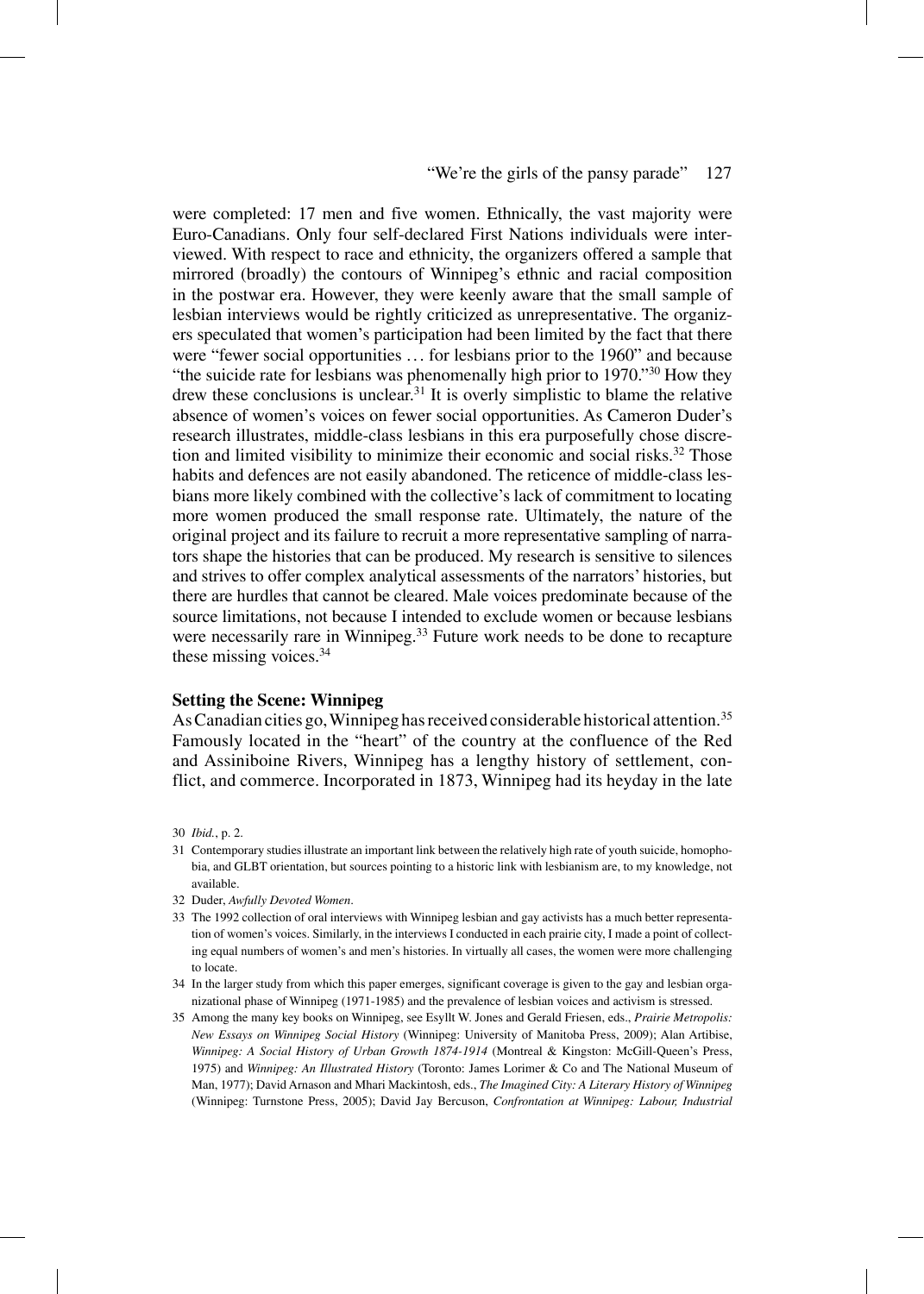nineteenth and early twentieth century as railroad construction and then the massive transportation infrastructure within the city laid the groundwork for waves of European and Euro-Canadian settlers and investors. Winnipeg became the primary "gateway city" to the western region as people and goods funnelled west into and beyond the city.<sup>36</sup> Winnipeg's growth was meteoric, surging from a mere 241 residents in 1871 to 136,035 in 1911.<sup>37</sup> Initially, most of these newcomers were single men. By 1911 the city's sex ratio was still 120 males to 100 females.

Given Winnipeg's rapid growth and disproportionate population of young, single, working men, issues of morality were sources of civic debate prior to World War I. Winnipeg had two segregated red-light districts. Prostitution was regarded by many, including the city's police force, as a necessary by-product of the large numbers of single male workers and travellers.<sup>38</sup> Winnipeg was "infamous for its saloons and houses of prostitution, which served the tens-of-thousands of single men who passed through the city on their way to work or settle further west. It is doubtless the case, therefore, that same sex sexual experiences occurred."39 Civic reformers and first-wave feminist activists opposed this utilitarian view of prostitution and initiated repeated campaigns to eradicate the brothels. Despite such efforts, brothels remained fixtures in the city until World War II. Like many western North American cities, Winnipeg has a lengthy history of heterosexual licentiousness that has often been regarded as a colourful remnant of the city's boomtown, western ethos. This history provides an important context for sexual activities in the city. Not only queer men sought sex in particular geographical locations and spaces in Winnipeg. Evidently, there existed a plethora of urban opportunities for individuals to act upon both heterosexual and queer desires. Prior to sexual activity becoming a marker of identity, men could and did seek opportunities for sex in the city, whether it was with female prostitutes or effeminate, young queer men.

*Relations, and the General Strike*, rev. ed. (Montreal & Kingston: McGill-Queen's University Press, 1990); Christopher Dafoe, *Winnipeg: Heart of a Continent* (Winnipeg: Great Plains Publishing, 1998); Royden Loewen and Gerald Friesen, *Immigrants in Prairie Cities: Ethnic Diversity in Twentieth Century Canada* (Toronto: University of Toronto Press, 2009). Helpful are works on Manitoba or "the West" more generally, including Ken Coates and Fred McGuiness, *Manitoba: The Province and the People* (Edmonton: Hurtig Publishers, 1987); Gerald Friesen, *River Road: Essays on Manitoba and Prairie History* (Winnipeg: University of Manitoba Press, 1996); Robert Collins, *Prairie People: A Celebration of My Homeland* (Toronto: McClelland & Stewart, 2003); W. Peter Ward, "Population Growth in Western Canada, 1901-71" in John E. Foster, ed., *The Developing West: Essays on Canadian History in Honour of Lewis H. Thomas* (Edmonton: University of Alberta Press, 1983).

<sup>36</sup> Carl Abbott, *How Cities Won the West: Four Centuries of Urban Change in Western North America* (Albuquerque: University of New Mexico Press, 2008), p. 42.

<sup>37</sup> Dominion Bureau of Statistics, *Seventh Census of Canada, 1931*, *Volume II: Population by Areas* (Ottawa: Government of Canada, 1933), p. 9.

<sup>38</sup> Artibise, *Winnipeg: A Social History of Urban Growth*; Ronda Hinther, "The Oldest Profession in Winnipeg: The Culture of Prostitution in the Point Douglas Segregated District, 1909-1912," *Manitoba History*, no. 41 (March 2001), http://www.mhs.mb.ca/docs/mbhistory/41/oldestprofession.shtml; Mariana Valverde, *Age of Light, Soap and Water: Moral Reform in English Canada*, *1885-1925* (Toronto: McClelland & Stewart, 1991).

<sup>39</sup> RCC, "History of the Gay Lesbian Community," p. 1.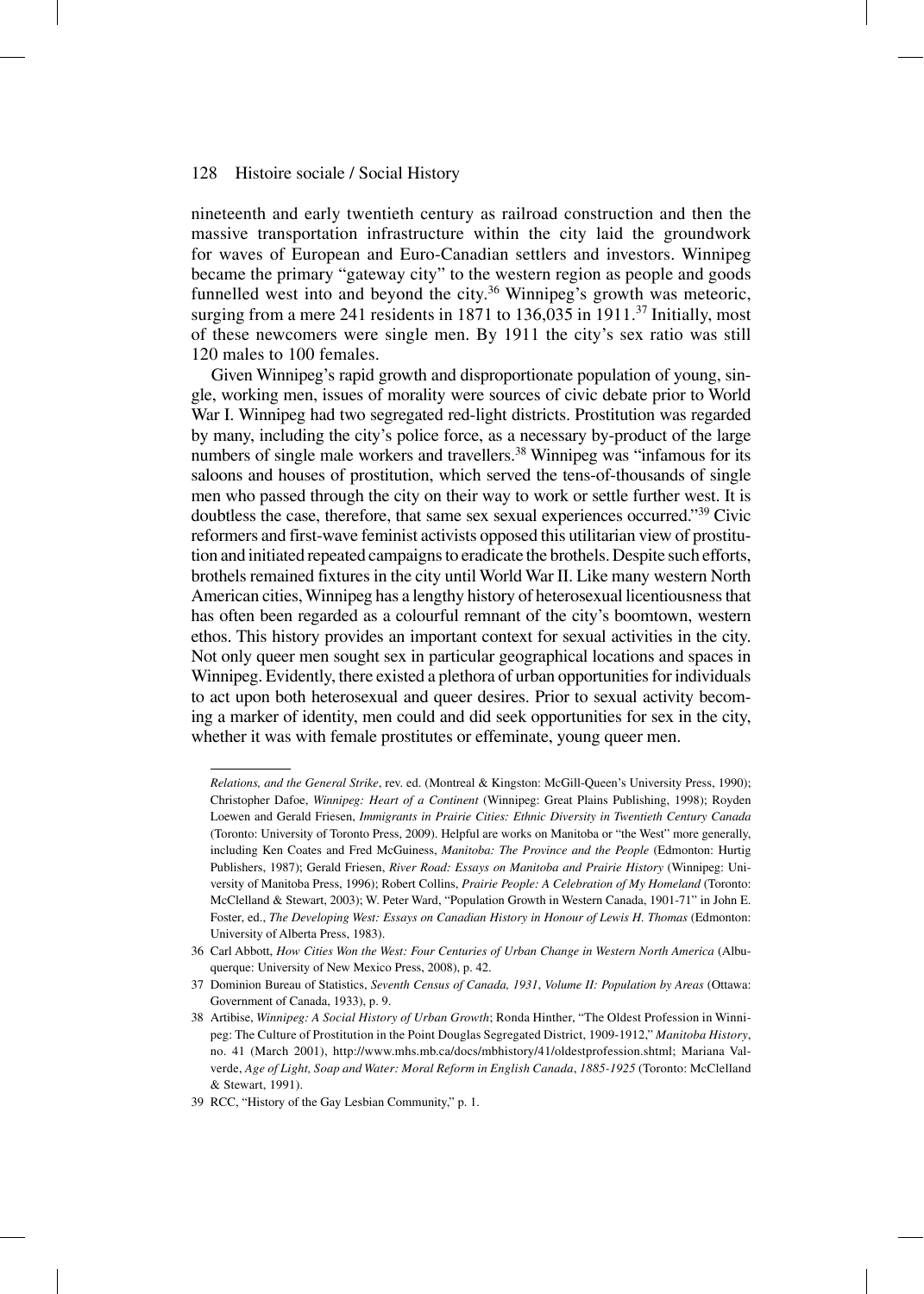Much of this sexual activity occurred near the railways in the Point Douglas red-light district or in the railway hotels, cafés, and public spaces near these venues. Railways shaped the spatial and geographical layout of Winnipeg, determining social, commercial, and financial activities within the city. The Canadian Pacific Railway (CPR) yards in Winnipeg were said to be the largest in the British Empire.40 The CPR lines bisected the city's east and west, cutting off the north part of the city from the downtown core. The "north end" was the workingclass part of the city and the destination for most of the working-class Eastern European, Jewish, and British immigrants who flooded into Winnipeg prior to World War I.<sup>41</sup> Not surprisingly, the key commercial, financial, retail, and service industries that supported or depended upon the railways were all clustered in the city's core. Importantly, the city was also rich in cultural and educational facilities. It was home to the University of Manitoba (founded in 1877) and a disproportionately large number of theatres and cultural venues. Such infrastructure meant that Winnipeg was a destination for an international who's who of visiting literati, musicians, and politicians.<sup>42</sup>

While the city's geographic location continued to be advantageous well into the twentieth century, Winnipeg could not retain its title as the pre-eminent western Canadian city. In 1913 Winnipeg was Canada's third largest city, but by the 1920s it had been eclipsed by Vancouver, as eastern manufacturers opted for commercial shipping (via the newly opened Panama Canal) rather than railways.43 Equally significantly, the dislocation after World War I, the influenza outbreak of 1918, and the Winnipeg General Strike of 1919 were a series of sharp shocks to the city. The Great Depression further exacerbated its hardships. From 1931 to 1951, the population of Winnipeg had increased only marginally from 218,785 to 235,710 residents. The relatively static population figures hide significant demographic changes. In 1931, 56.5 per cent of Winnipeg residents were Canadian-born; by 1971 this proportion had grown to 75 per cent. In 1931, 60 per cent of Winnipeggers chose British as their ethnic identification while 38 per cent indicated a "European" heritage.<sup>44</sup> While the prairies received a significant stream of immigration from Central and Eastern Europe, Winnipeg's ethnic composition differentiated it from other prairie cities. In particular, the consistently large number of Jewish residents has been a hallmark of Winnipeg cultural and commercial life (in 1931, 17,236 Winnipeggers were Jewish).45 In the early 1930s, Aboriginal residents were not yet a presence in the city. In 1971, 42.9 per cent of Winnipeg residents listed British as their ethnicity, while the European ethnic population of Winnipeg

<sup>40</sup> Abbott, *How Cities Won the West*, p. 48.

<sup>41</sup> Russ Gourluck, *The Mosaic Village: An Illustrated History of Winnipeg's North End* (Winnipeg: Great Plains Publications, 2010).

<sup>42</sup> See Arnason and Mackintosh, eds., *The Imagined City*.

<sup>43</sup> Artibise, *Winnipeg*: *An Illustrated History* p. 109.

<sup>44</sup> *Census of Canada*, 1931, Table 34, "Population of Cities and Towns 10,000 and over, classified according to racial origin," p. 499.

<sup>45</sup> *Ibid.* Jewish citizens were the largest European "racial" origin in Winnipeg's 1931 Census statistics.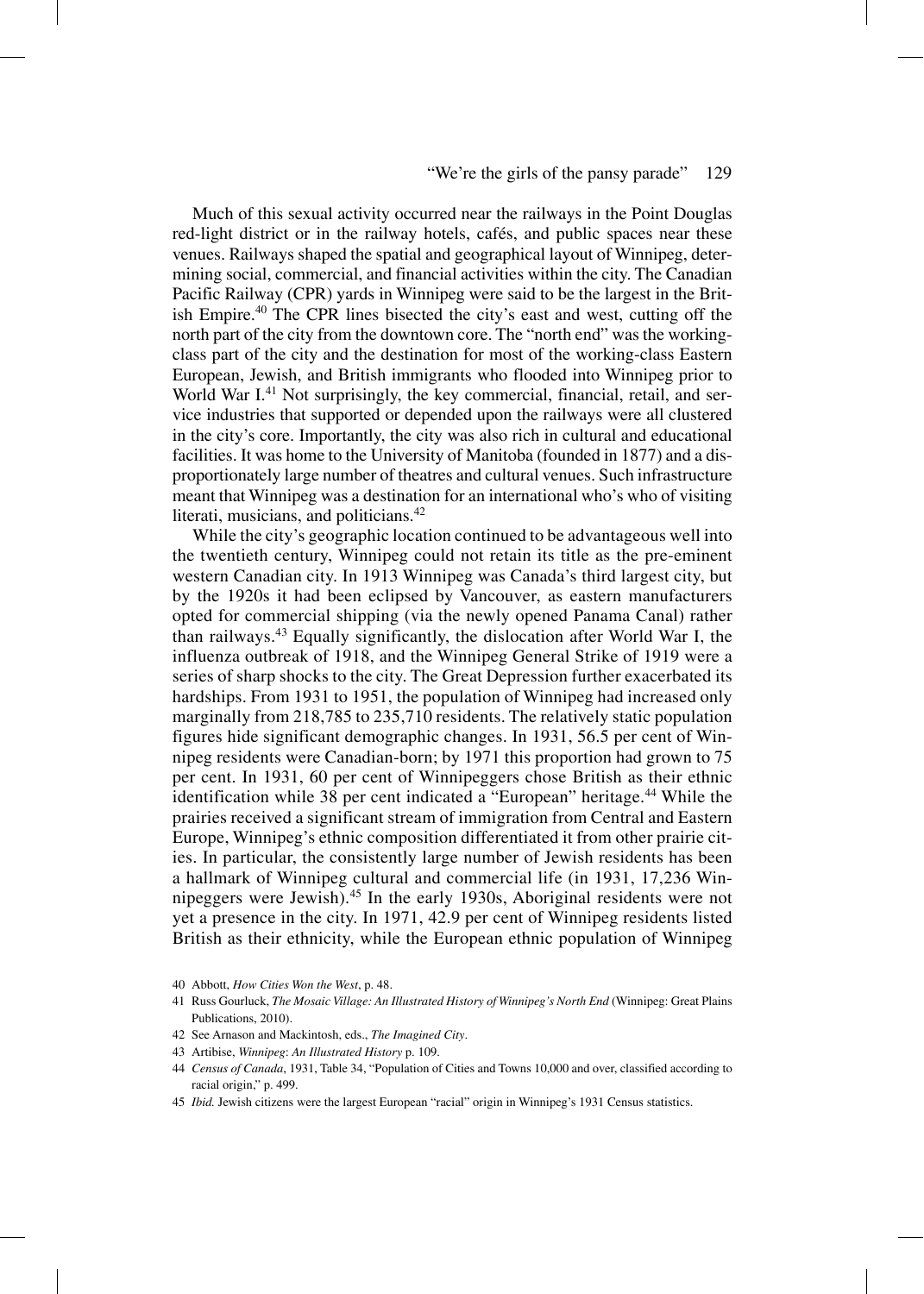had increased. Ukrainians were then the largest ethnic sub-group (64,305 people, 12 per cent of the population); the Jewish community had grown to 19,380 individuals;46 and the number of Aboriginal residents had increased significantly to 4,945 women and men.

The conclusion of World War II restored prosperity and optimism in Winnipeg as "factories hummed, new industries and head offices located in the city, business was generally good, and housing construction exploded."47 Not surprisingly, queer informants corroborated this in their recollections, observing that the rebounding economy launched more social and commercial venues. Culturally, there were additional important developments. Prior to the war, the Winnipeg Ballet Club, the precursor to the acclaimed Royal Winnipeg Ballet, was formed. The Winnipeg Symphony Orchestra was founded in 1948, and a decade later the Manitoba Theatre Centre was launched under the direction of John Hirsch.<sup>48</sup> Arts and cultural organizations were and remain important to Winnipeg's identity, but they were also critical to fostering social and economic spaces for queer men and lesbians. In 1967, the provincial government created a new institute of higher education in the city, granting university status to the former United College (affiliated with the University of Manitoba) as the University of Winnipeg.

Population growth and changing ethnic and racial demographics do not capture the entire story of the postwar changes in the city and province. Increasingly, Canadians were choosing to live in urban areas. By 1951, 57 per cent of Manitoba residents lived in cities or towns.49 Their city of choice was Winnipeg. Unlike Saskatchewan and Alberta, which each have two major cities, Manitoba has one city that predominates. In 1970, 54 per cent of all Manitoba residents lived in metropolitan Winnipeg, and by 1971 the city's population stood at 540,2624.<sup>50</sup> Although Winnipeg's heyday as a "gateway" city was over, it continued to have a significant position as a major provincial and regional metropolis within Manitoba, Northwestern Ontario, and Saskatchewan. The gravitational pull toward the provincial capital after World War II was doubly true for Winnipeg's queer migrants.

#### **The Interwar and War Era: Pansies, Fruits, and Dirt**

In the late 1930s, according to Bert Sigurdson and others, Winnipeg had a covert circuit of queer spaces in "Chinese cafés on and near Main St, such as the New Moon on Henry Avenue, and a cruising area that stretched along the west bank of the Red River from Union Station north to the Alexander Dock."51 (See Figure 1.) Bert's experiences allow us a glimpse into the lives of Winnipeg homosexuals. Born in 1922, Bert was raised by his Icelandic-Canadian parents in a house

51 *Ibid.*

<sup>46</sup> *1971 Census of Canada*, "Ethnic Group by Census Metropolitan Areas."

<sup>47</sup> *Ibid.*, p. 176.

<sup>48</sup> Dafoe, *Winnipeg: Heart of a Continent*, pp. 144-146.

<sup>49</sup> Abbott, *How Cities Won the West*, p. 177.

<sup>50</sup> *1971 Census of Canada*, Population, Volume I (Ottawa: Statistics Canada, August 1974), p. 8-4.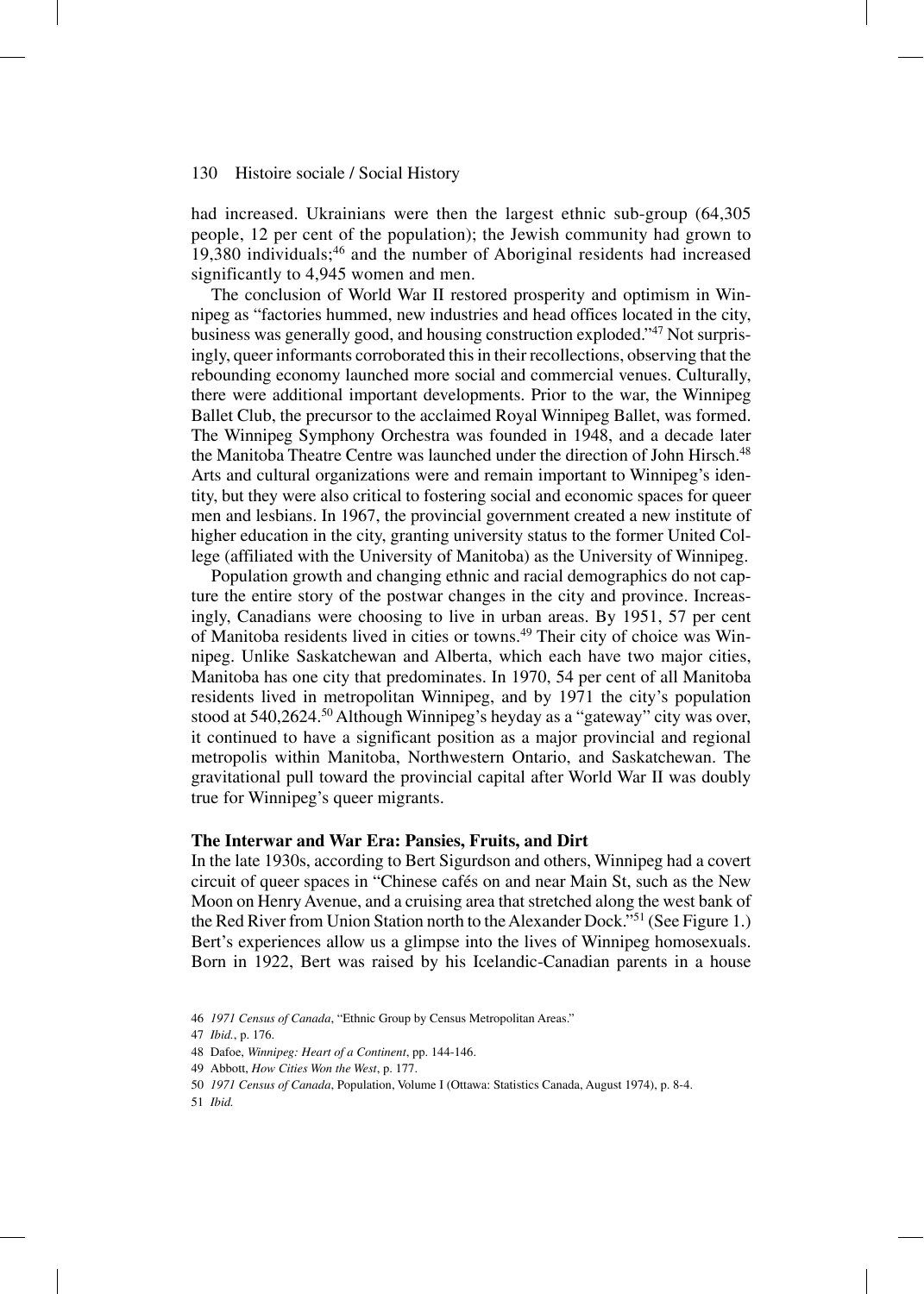

## **Winnipeg Queer Spaces, 1930-1970**

Information about places used for queer cruising and socializing comes from an undated document entitled "History of the G/L Community" created by the Winnipeg Gay/Lesbian Resource Centre in the University of Manitoba Archives and Special Collections. Please refer to the text for more details.

FIGURE 1: Map of Winnipeg Queer Spaces. © Geoff Cunfer, 2012.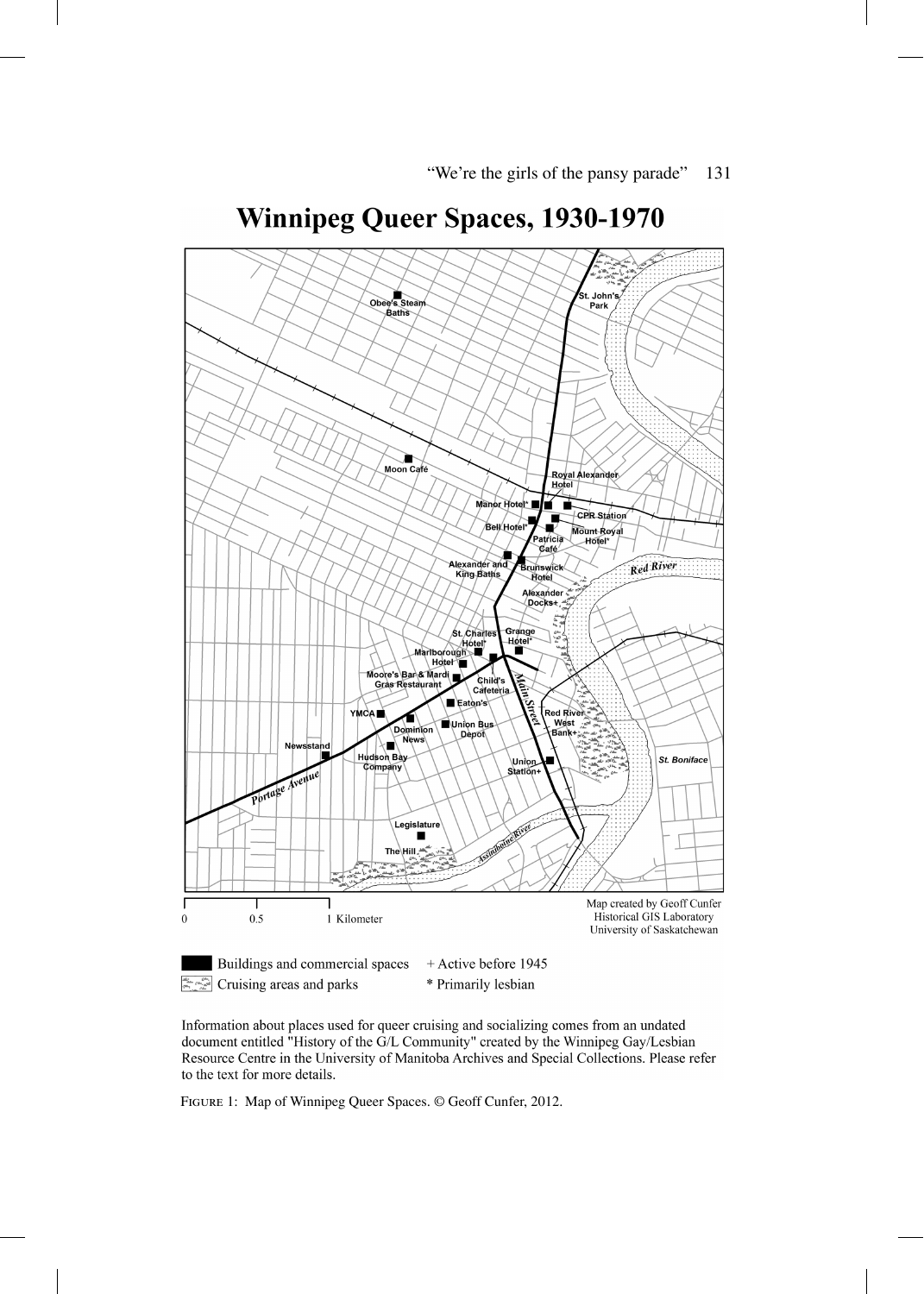on Olivia Street in the west end of Winnipeg.52 The youngest of six children, Bert characterized his household as one where "women had the power," both economically and practically, since his mother was the family breadwinner. His father, a former Icelandic newspaper editor, was employed sporadically. Bert attended Principal Sparling elementary school and Daniel McIntrye United College, played sports, and was interested in music and dancing. Bert's first memories of homosexuality and sexual and gender difference dated from 1933, when he met a "precocious homosexual" by the name of Ginger with whom he "experimented" sexually. Ultimately, Ginger decided that he wanted to find "real men" since, as Bert recalled, it was atypical for two "gays" to have sex together in light of the then common practice that effeminate queer men had sex with masculine or straight-appearing men. Naturally, we cannot ultimately know how many times this "rule" was broken by Bert, Ginger, and others! Such structural practices were similar to contemporary homosexual experiences in New York and London, England.<sup>53</sup> This search for "real men" took Ginger and Bert down to Main Street, where they met Myrtle, Colin, and Walter at the restaurant of the Brunswick Hotel. Another group of queer men, Percy, Jack, and Mitzi (nicknamed the "society belles") hung out on Portage Avenue. Employing women's names, or camp names as they were known, and gender-transgressive behaviour, particularly ultra-femininity, were popular practices for younger men. They featured repeatedly in the interviews collected and were well-known queer signs that denoted homosexuality.<sup>54</sup> In fact, in some of the sources, camp names were the only ones utilized, and men's actual names were unknown or forgotten. Because they were pre-teens and teenagers, they were too young to enter beer parlours lawfully. Instead, they hung out in a cluster of Chinese cafés on or near Main Street – the Modern Café, the New Main Café, and the Moon Café – where, as long as they behaved and did not "camp it up too much," the management tolerated their adolescent behaviour. As he grew older, Bert no longer participated in such gender-transgressive activities; while the interviews are largely silent about how age differences or life stage affected sexual and gender roles, it seems clear that age, and likely permanent employment, caused some men to alter their behaviour.

Bert reported that, although his group wore a bit of makeup (mascara and a little Max Factor foundation), their clothes and gaits were what really identified them as homosexuals. Myrtle's mother would create fancy shirts in eye-catching colour combinations with green fronts and salmon backs. To afford such clothes during the Depression, he recalled, they "boosted" (stole) the material from The Bay and Eaton's. While they never wore such attire to school, they routinely sported these outfits on Main Street, often attracting verbal harassment. Bert recalled that later they cruised an area along the riverbank at the foot of Alexander Street and on the

<sup>52</sup> RCC, Manitoba Gay/Lesbian Oral History Project, Bert Sigurdson interview with David Theodore, June 29, 1990.

<sup>53</sup> See Chauncey, *Gay New York*, pp. 65-97; Houlbrook, *Queer London*.

<sup>54</sup> Chauncey, *Gay New York*, pp. 54-55.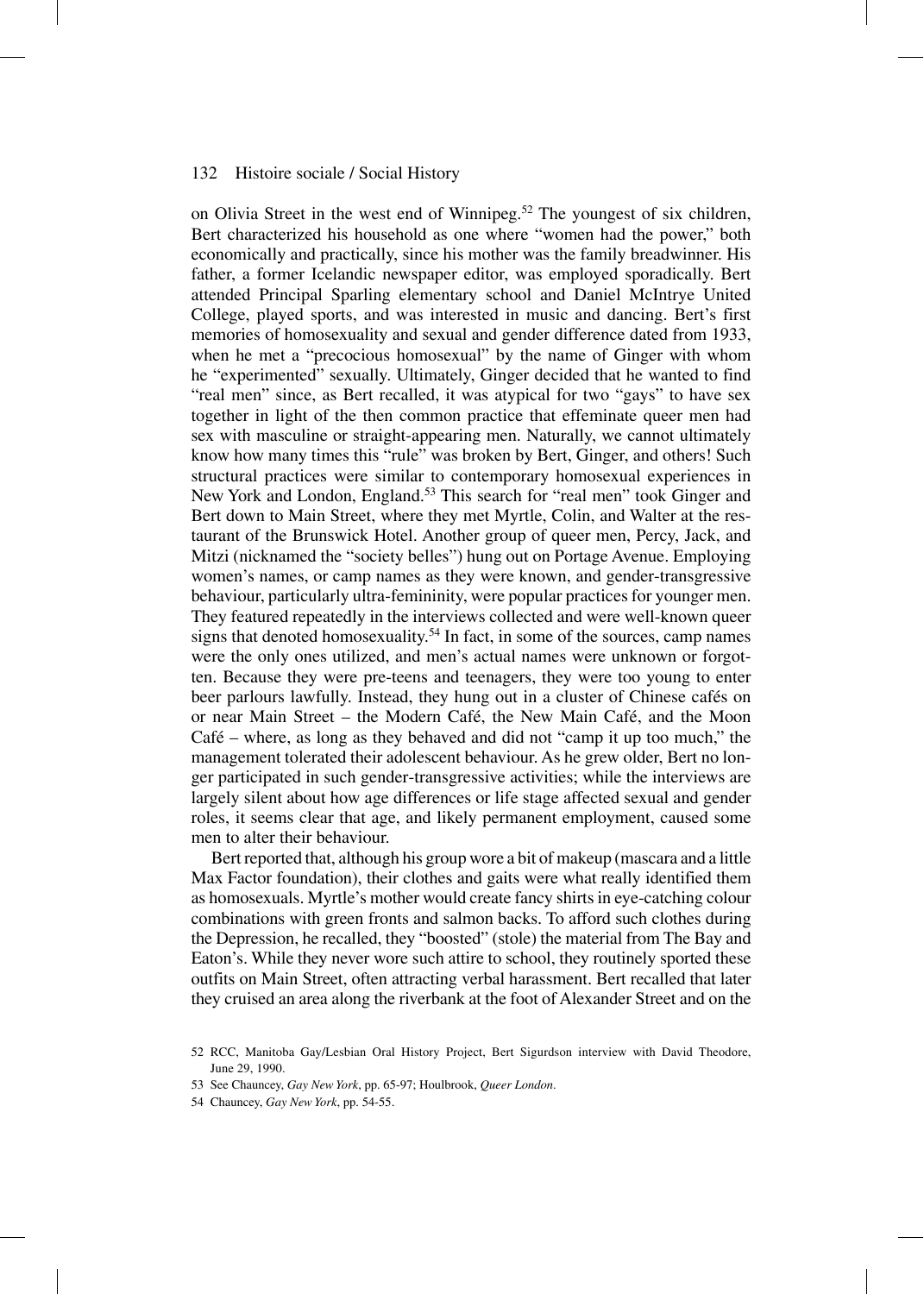docks. Because the practice of cruising can be misunderstood, I employ Mark W. Turner's expansive definition of cruising as "a process of walking, gazing, and engaging another (or others), and it is not necessarily about sexual contact."55

Not all of Bert's recollections were so rose-hued. Verbal and violent assault was not unknown in Depression-era Winnipeg, and Bert vividly remembered harassment on the streets. "We used to be so bloody scared of the dirt. And, thinking back, that could be realistic. There were a lot of transients looking for money," Bert recalled. These attacks were also motivated by gender and sexual difference. " 'Dirt' was what we called the gay bashers," he said. "They would be looking out to bash you, trying to take your money. We also called dirt anybody who chased us. When we walked home after our night on the beach . . . they would call out 'tutti fruitti' and we'd have to take off." Drawing parallels with a later era (by employing the term gay-bashers), Bert was unequivocal that some identifiable queer youth and men drew negative attention on the streets of Winnipeg. Another category of persecution came from those men Bert called "dirt bitches," whom he described as other homosexuals, though not "noticeably so," who "would pick on other gays and beat the shit out of them, to prove their masculinity." Those beaten were the more effeminate younger males, like Bert, who were derogatorily classified as "wimps, swishy, fairies."56

In addition to these challenges of the street, Bert also spoke forthrightly about commercialized sexual transactions, observing that he was "passive bait for chicken hawks who would pay him for sex."57 Chicken hawks were adult men, frequently older, who had a predilection for younger men and newcomers to the queer world. Bert also mentioned the actions of an elementary school teacher whose reputation for assaulting his students in class or in the gym was so widely known that boys who took his gym classes were labelled "Neil's pansies." Over 20 years later, Bert heard that this teacher had been formally charged and "jailed in Calgary for having sex with his students," an outcome Bert applauded.<sup>58</sup> The by then middle-aged teacher, Sidney Neil, was arrested by the Calgary police on charges of indecent assault of a teenage male and contributing to juvenile delinquency. At his trial in May 1956 he was convicted of gross indecency and sentenced as a "criminal sexual psychopath."59 He successfully appealed his case to the Supreme Court of Canada in 1957.<sup>60</sup>

Oral historians have written extensively about the challenges and opportunities presented by these sources, in particular about the care with which one needs

<sup>55</sup> Turner, *Backward Glances*, p. 60.

<sup>56</sup> RCC, Manitoba Gay/Lesbian Oral History Project, Bert Sigurdson interview, June 29, 1990.

<sup>57</sup> *Ibid.*

<sup>58</sup> University of Manitoba Archives and Special Collections [hereafter UMASC], "History of the G/L Community," Winnipeg Gay/Lesbian Resource Centre, 1-222 Osborne Street. The "Events/Law" page lists a series of criminal cases, human rights events, landmarks (such as first Pride events), and this one line, presumably referring to this incident: "Sidney Neil (arrested and tried in Calgary) 1956."

<sup>59 &</sup>quot;Criminal Sexual Psychopath: Teacher Given Unique Sentence," *Calgary Herald*, May 25, 1956, pp. 21, 33.

<sup>60</sup> Supreme Court of Canada, *The Queen vs. Sidney Keith Neil*, June 10 and 11, October 1, 1957.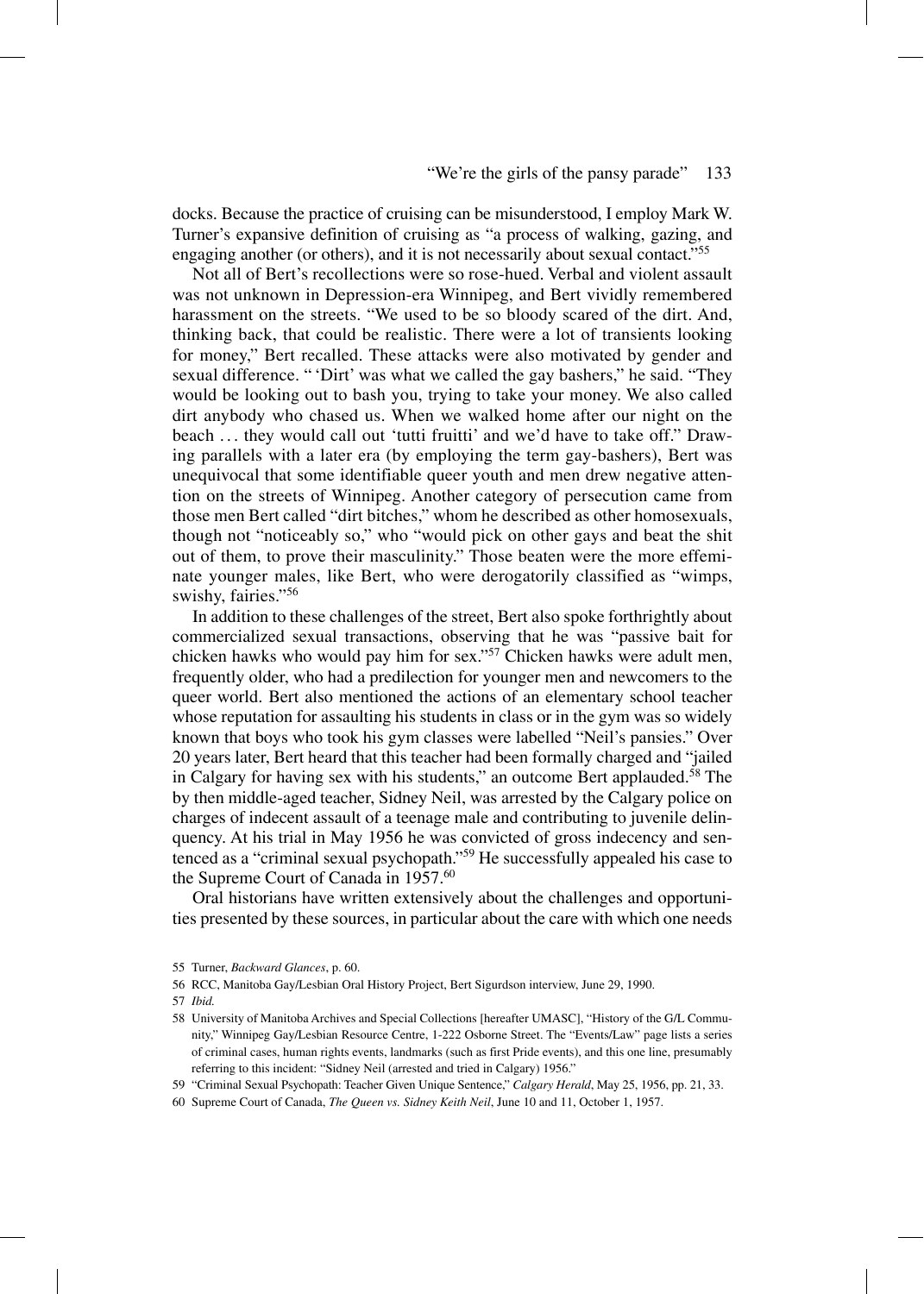to address silences, omissions, and people's selective agency in recounting their histories.<sup>61</sup> While I believe it is important to convey the tenor of the recollections provided by Bert and the others, which acknowledges their agency, his recollections are sometimes disturbing, and they do raise innumerable, mostly unanswerable questions. Specifically, this interview is largely silent about the ages of the other youth and men with whom he experimented, the power and class relations inherent in those exchanges, and the possibilities for exploitation. Bert clearly believed that Neil's classroom conduct was criminal, but this contrasts sharply with his more benign and reciprocal view of the streets and his relationship with older males. Without a doubt, those exchanges provided Bert with access to a queer world in which he sought to participate. George Chauncey, Steven Maynard, Jeffrey Weeks, and others have grappled to describe the conflicting "dangers and possibilities" presented by these relationships, concluding that "early twentieth century understandings of sexual relations between boys and men were markedly different than our own."62 Ultimately, it is seldom possible to know the motivations of the adult actors.

George M. Smith's recollections of the interwar and war years offer a slightly different perspective on those times. George was born in Scotland, and his parents immigrated to Winnipeg when he was a young child.<sup>63</sup> In 1933, George quit school after grade 11 to take an accounting programme at Angus Business College. A few years older than Bert, George also reported that he was sexually active in the queer subculture and had two buddies with whom he "hung out." Jack Early (one of the Portage Avenue belles mentioned in Bert's interview), Jack Manson, and George frequented a downtown restaurant on Fort Street and routinely strolled along in front of Liggett's drugstore across from the Post Office building. He and his friends used a bit of mascara to "imitate the look of movie stars" but dressed in an ordinary fashion. After dark, they also headed to the Alexander Docks that, conversely, he remembered as generally safe from violence. Indeed, the entire "west bank of the Red River from Union Station north to the Alexander Dock" (now Juba Park) was a popular cruising area.<sup>64</sup>

- 61 Methodological and theoretical observations about the value and challenges of utilizing oral history abound. A useful and accessible guide to the key issues is provided by Robert Perks and Alistair Thomson, eds., *The Oral History Reader* (London & New York: Routledge, 1998). See also Ann Cvetkovich, *An Archive of Feeling: Trauma, Sexuality and Lesbian Public Culture* (Durham & London: Duke University Press, 2003).
- 62 Steven Maynard, " 'Horrible Temptations': Sex, Men, and Working-Class Male Youth in Urban Ontario, 1890-1935," *Canadian Historical Review*, vol. 78, no. 2 (June 1997), p. 235; Jeffrey Weeks, "Inverts, Perverts, and Mary-Annes: Male Prostitution and the Regulation of Homosexuality in England in the Nineteenth and Early Twentieth Centuries" in Martin Duberman, Martha Vicinus, and George Chauncey Jr., eds., *Hidden from History: Reclaiming the Gay and Lesbian Past* (New York: Meridian, 1990); Chauncey, *Gay New York*. For a similar argument about the uses working-class young women made of sexual favours and exchanges, see Christine Stansell, *City of Women: Sex and Class in New York, 1789-1860* (New York: Knopf, 1986); Kathy Peiss, *Cheap Amusements: Working Women and Leisure in Turn-of-the-Century New York* (Philadelphia: Temple University Press, 1986).
- 63 RCC, Manitoba Gay/Lesbian Oral History Project, George M. Smith interview with David Theodore, June 25, 1990.
- 64 UMASC, "History of the G/L Community," undated, author unknown, Winnipeg Gay/Lesbian Resource Centre.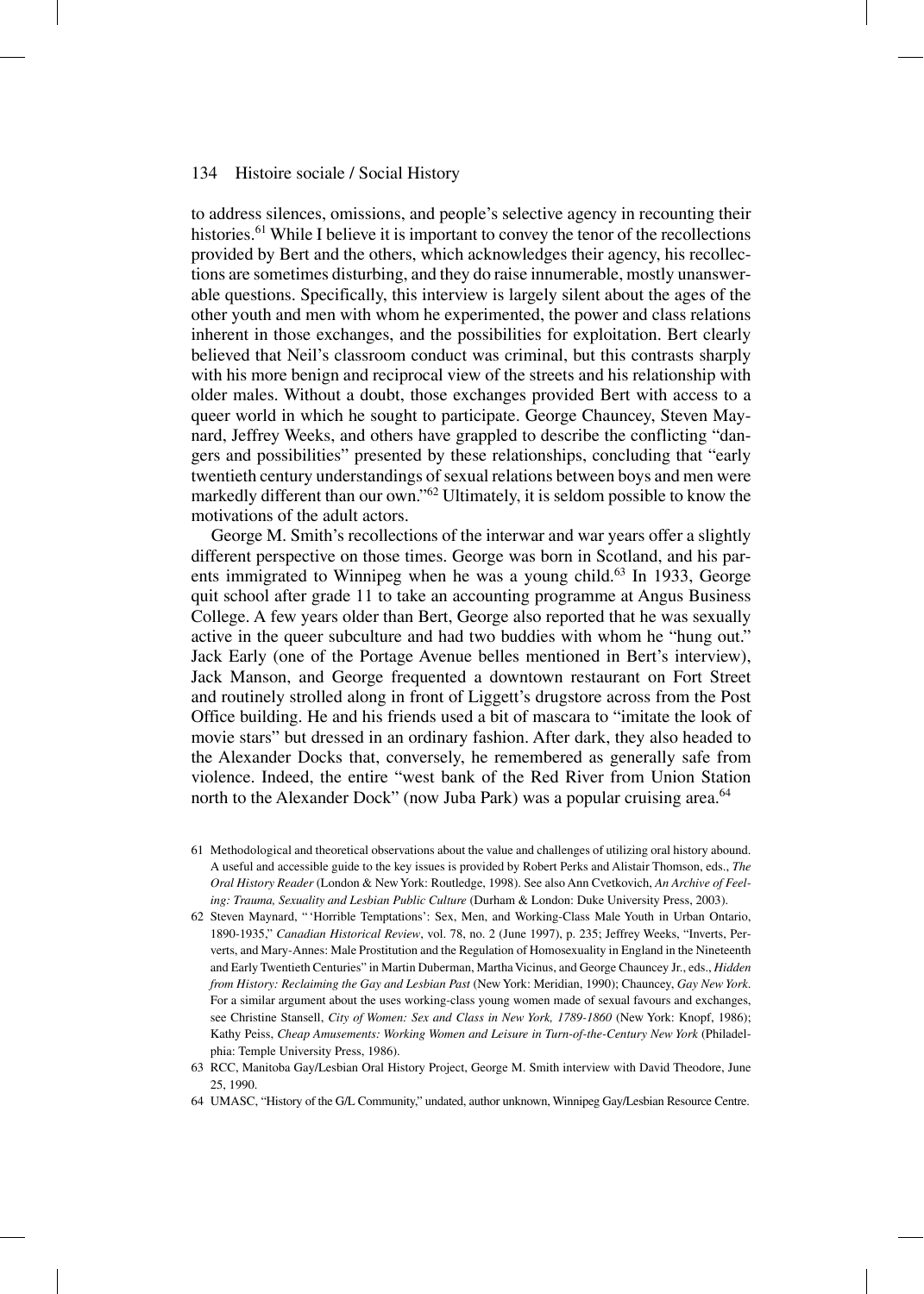Another interviewee, Gordon C., also noted the popularity of the Alexander Docks area (or the "Hobo Jungle" as it was colloquially known in classist, racially tinged language) and remembered his surprise that there was such a "great mix of people [there] – Natives, Poles, Ukrainians and Hobos."65 Gordon, who was born in 1926 and raised in the Fort Rouge area of Winnipeg, recalled sexual experimentation from a young age. He reminisced about one friend in particular with whom he engaged in sexual activity from the age of 10 through 20. Asked what terms they used, he indicated that "fruit" was commonly employed.

Bruce M.'s interview effectively bridged the pre-war and war years and offers a more ambivalent recollection about this world. Born and raised in Winnipeg, he spent a portion of the summer of 1933 at the farm of a family friend. There, at the age of 12, he was initiated into having queer sex with an individual he referred to as "Old Uncle John." Nearly 60 years later Bruce recollected that he felt "guilty about the experience" and that his friends back in the city ostracized him when he told them what had transpired.<sup>66</sup> Recollections of inter-generational sexual experiences with older family friends, cousins, or siblings were routinely reported in the interviews from this era.<sup>67</sup> However, there were few explicit expressions of anger or victimization in either the transcripts or the recorded interviews. In this case, Bruce's guilt and the reported ostracism by his friends are the only clues to indicate these events were not representative of the average experiences of teenage males in Winnipeg.

By coincidence, while swimming near the Norwood Bridge later that summer, Bruce met "some gay guys" and then "didn't feel like the only one."68 He left school and signed up for the Canadian Army, but this did not prove to be a positive experience. While stationed in Kingston, Ontario, he was involved in a fight after another soldier called him "queer." After this incident, he was determined to pass as heterosexual and married while overseas. Despite this attempt at conventionality, marriage was not enough to provide him with the respectability he sought. While in the army, he was called a "fairy" and a "pansy" despite his capabilities as a soldier. With anger he recalled that he "may have been passed over for promotion in the army and later at work because he was 'rumored' to be queer."69

Most of the male informants who were old enough to have served in World War II did so. Interestingly, though, their recollection of the war's impact on

<sup>65</sup> RRC, Manitoba Gay/Lesbian Oral History Project, "Gordon Clark" [pseudonym, original name may not be used] interview with David Theodore, Winnipeg, June 4, 1990.

<sup>66</sup> RCC, Manitoba Gay/Lesbian Oral History Project, Bruce Mitchell interview with David Theodore, Winnipeg, May 28, 1990.

<sup>67</sup> My own collection of oral interviews with gay men from Saskatoon, Regina, and Moose Jaw also reported such activity, offering important contextual information for the Winnipeg interviews. These were clearly not isolated incidents.

<sup>68</sup> RCC, Manitoba Gay/Lesbian Oral History Project, Bruce Mitchell interview with David Theodore, Winnipeg, May 28, 1990.

<sup>69</sup> Bruce Mitchell's recollections are similar to those reported in Paul Jackson's work, which explores the range of experiences of queer servicemen in the Canadian forces during World War II. See Paul Jackson, *One of the Boys: Homosexuality in the Military during World War II* (Montreal & Kingston: McGill-Queen's University Press, 2004).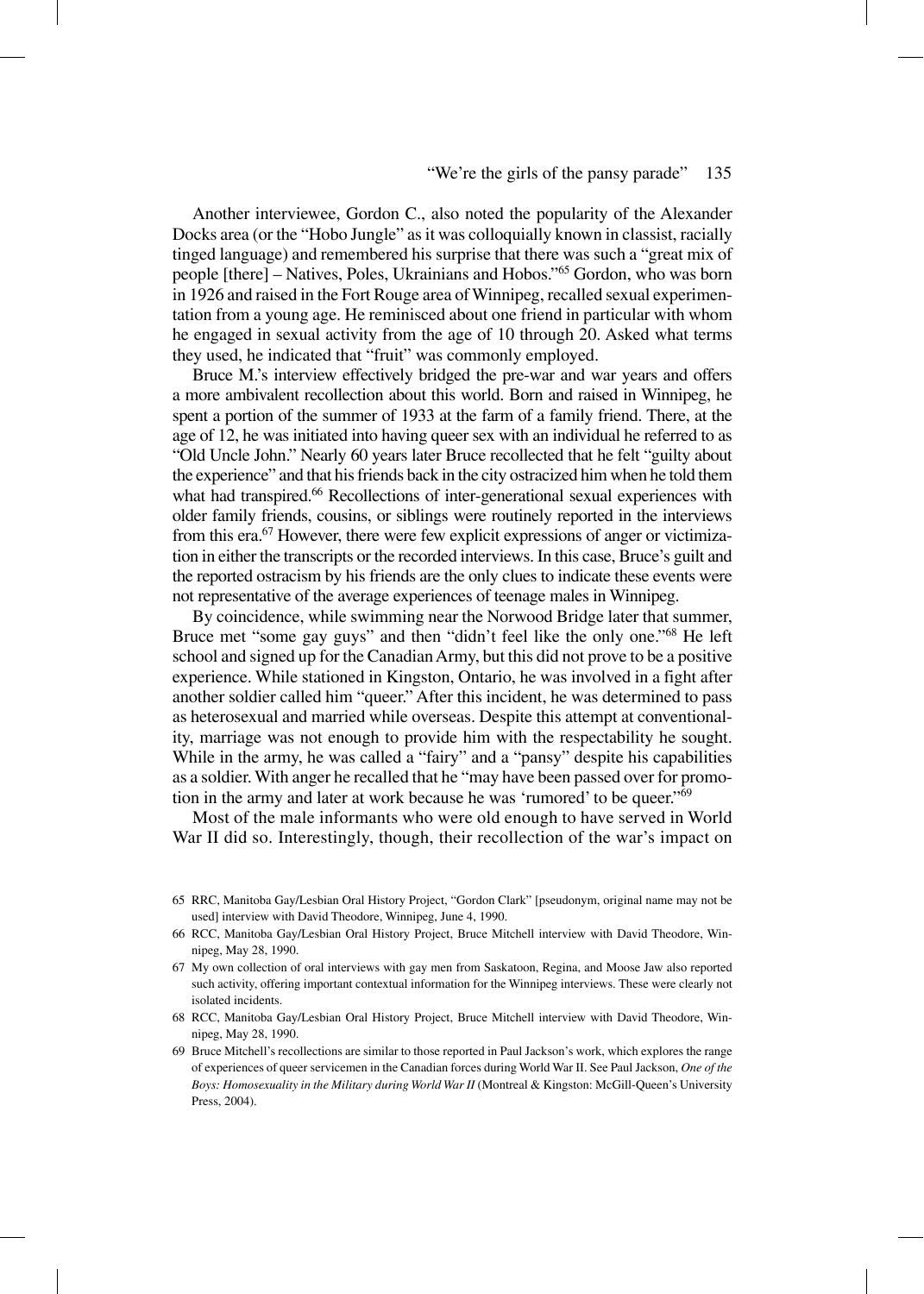Winnipeg's queer activity was not a focal point of their interviews. The information they chose to share points to much continuity with queer social and sexual practices of the interwar period. War meant being shipped out of Winnipeg, initially east to central Canada for military training, and then usually being deployed overseas into the theatre of war. Interviewees who shared their memories of those years often identified their experiences in Toronto, Montreal, New York City, and London as highlights of their lives. What transpired in Winnipeg receded into the background until the war's conclusion. For example, the recollections of David B., who was born in 1920 and grew up in the north end of Winnipeg, were typical. David recalled that, prior to the war, he "learnt about sex from friends [but] had no words to express my feelings" and generally described himself as "naive."70 In the Canadian Air Force, David discovered how to pick up other men. Acutely attuned to the educational value of queer gossip, David recalled that, after he was transferred overseas, he "heard another airman make a joke that ... Piccadilly Circus was the place for homosexuals."71 He laughingly reported heading there at his first opportunity. When he returned to Winnipeg after the war, he was a different person, more mature and emboldened about how to locate queer activity. Within short order, he found the city's cruising areas along the Red River, the beer parlour at the Marlborough Hotel, and the local steam baths, which provided him with muchneeded "private" space since he continued to live with his parents.

By comparison with the bright lights of international queer metropoles, Winnipeg was portrayed as more conservative and furtive. Equally, heterosexual Winnipeggers were depicted as provincial and considerably naive about the homosexual activity that existed within their city. While most of the interviewees focused on international comparisons, many western Canadian service personnel were stationed in southern Ontario and Quebec, which enabled them to compare Winnipeg with Toronto and Montreal. For example, George Smith, who was an entertainer in the Canadian Army's variety show, observed that Toronto during the war years was "the deadest place in the world" compared to Winnipeg. In this context, it is worth noting that western Canadian animosity toward Toronto is a beloved facet of prairie culture.72 In contrast, George "loved New York ... we had a ball. We'd go to Harlem and all these places." Still he recalled that, though the city was much smaller, "fortunately in those days there was still a lot of fun in Winnipeg. Not like it is now. We had so many places to go then – the beer parlours, etc. It was so fun."73 Furthermore, he noted, "I

<sup>70</sup> PAM, C1864 and C 1865, Manitoba Gay/Lesbian Archives Committee, David B. [pseudonym] interview with David Theodore, June 7, 1990.

<sup>71</sup> *Ibid.*

<sup>72</sup> By coincidence, the *Globe and Mail* recently published a gallop poll indicating that Toronto was the least beloved Canadian city. See Matt Demers, "Toronto the Least Liked City in Canada, Especially by Westerners," *Globe and Mail*, November 9, 2011. The poll conducted by Léger Marketing found that 30 per cent of Albertans hate Toronto.

<sup>73</sup> PAM C 1870, Manitoba Gay/Lesbian Archives Committee, George M. Smith interview with David Theodore, June 25, 1990, Tape 2.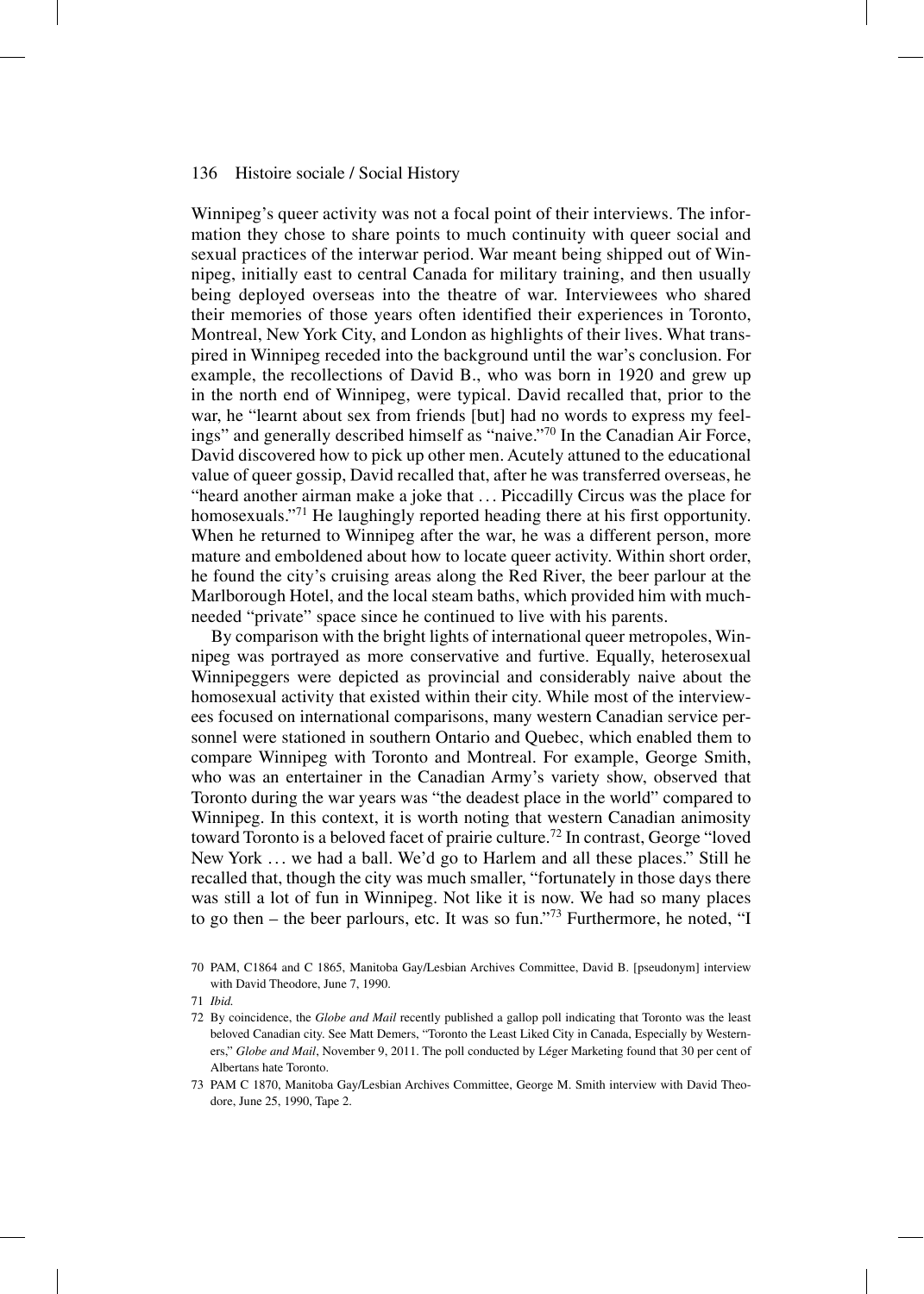could get as much trade [straight-presenting/acting men] here as I could in New York, in those days. So it wasn't like coming back to a dead place. I was quite happy to come back."<sup>74</sup> George's recollections offer important perspective on Winnipeg's enduring queer charms.

David S., who turned 20 in 1945, recalled the war as a formative moment for familial reasons. His older brother Bobby returned from his naval service and declared that he was a homosexual.<sup>75</sup> This shift from covert queer participant to declared homosexual caused shock waves within the family. So did his revelations that he was an active participant in an elite homosexual subculture within the medical school at the University of Manitoba. Winnipeg's gay and lesbian community archives hold a series of biographical files and records about local people, institutions, and activists. A slim file is devoted to Lennox Gordon "Buzz" Bell (1904-1973), the son of a prominent Winnipeg doctor. In 1949 Bell became "the first full-time Dean of the Faculty of Medicine and Physician in Chief at the Winnipeg General Hospital" and was remembered as a "gifted teacher, popular with students and colleagues." The file concludes with the statement that "the medical college gained a national reputation under his guidance."76 Privately, he was also well known to have discreet affairs with select male students.<sup>77</sup> Bobby S. had been one of those students, and Dr. Bell was frequently invited for dinner in his parents' household. Dean Bell's circle of students, professionals, and wealthy homosexual men was one of the elite queer subcultures within the city. Bell's discretion and the privileges accorded a prominent professional from a well-established Manitoba family meant that his friendship network largely escaped scrutiny or censure. It helped that Bell was widely respected for his excellent leadership of the college and his community service.78 How much Winnipeggers suspended disbelief about the never-married Bell's activities is uncertain, but in this particular case Bobby's family was clearly blindsided by revelations of their son's involvement with him.

The final shock came in 1946 when Bobby was charged with gross indecency. Convicted for having sex with two 12-year-old boys, he served six months in Headingley Prison (just outside Winnipeg). The family was reportedly in a "state of

- 76 RCC, "History of the Gay and Lesbian Community Appendix." This multi-page document offers a list of social and political organizations (and their locations), special events, and a number of prominent gay and lesbian individuals in the city. The Bell entry (which corresponds to a very thin file in the biographical vertical file) restates the information provided in the oral interviews. A graduate student researcher was unable to locate any official archival materials from Dr. Bell's tenure at the University of Manitoba that links his public, professional career to his private interests. Still, the multiple references to Bell in oral interviews (the 1990 and 1992 collections, along with my own interviews in Winnipeg) corroborate the story of Bell's private queer life.
- 77 PAM C 1867, Manitoba Gay/Lesbian Archives Committee, David Swan interview with David Theodore, June 12, 1990.
- 78 Author interview with "Florence McGregor" [pseudonym], Winnipeg, November 2002. McGregor mentioned Dean Bell in her interview, stating that he "was always very careful but we knew he had lots of parties. The intern's residence was named for him. There were all kinds of rumours about Dr. Bell but he had such a good record. ... He was one of the better people. Very sensitive. Very kind."

<sup>74</sup> *Ibid.*

<sup>75</sup> PAM C 1867, Manitoba Gay/Lesbian Archives Committee, David Swan interview with David Theodore, June 12, 1990.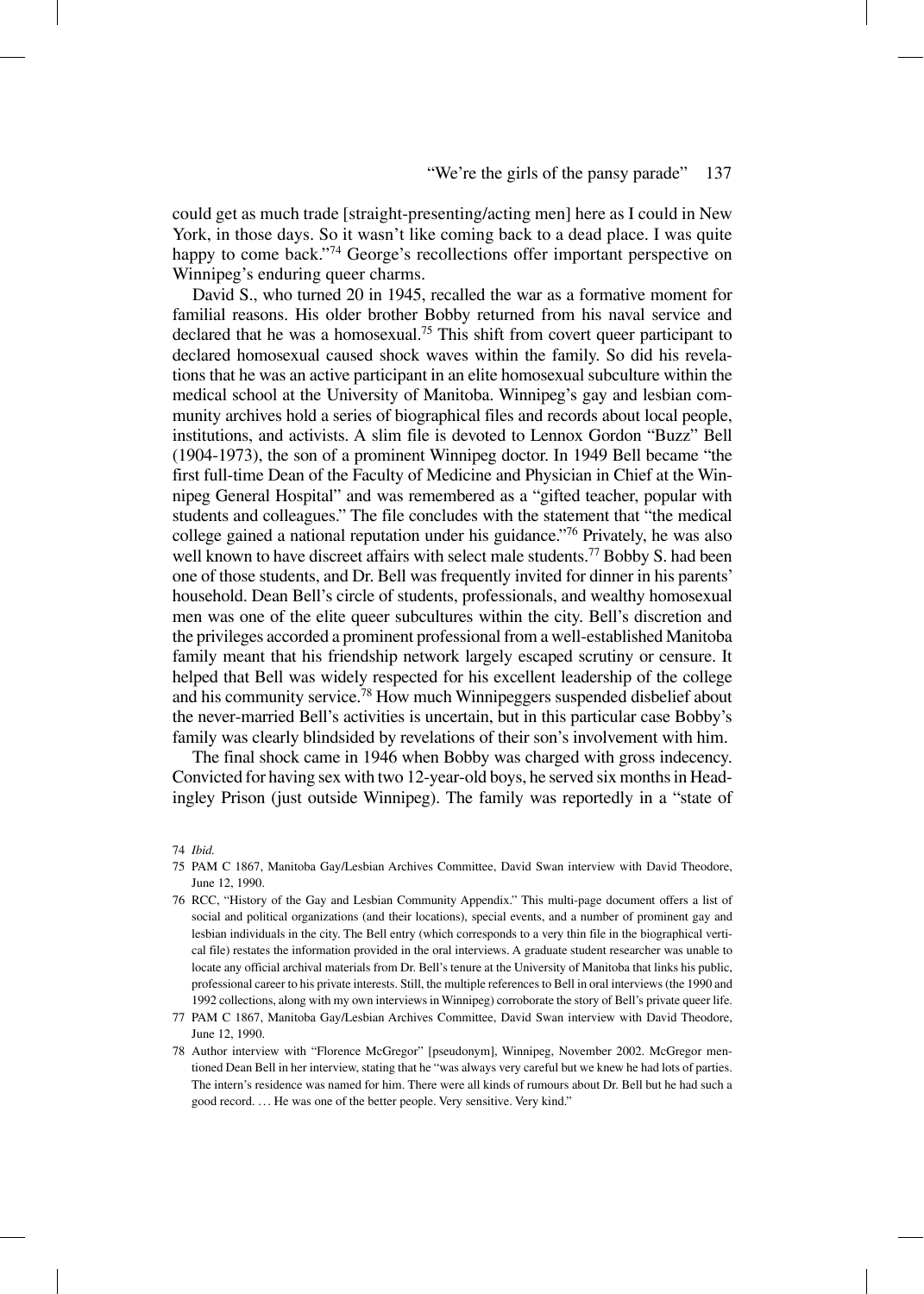shock" over the trial, the publicity, and their son's conviction. For David, Bobby's visibility, combined with the stress of the conviction and the negative attention it brought his family, offered a chilling lesson about the limits to Winnipeggers' tolerance. After his release from jail, Bobby had his medical licence reinstated and he returned to London, England, where he lived in an "openly gay community." By contrast with his brother, David remembered being very cautious about acting on his homosexual desires, let alone publicizing them. Despite his awareness of the liberating possibilities of moving away from Winnipeg, David purposefully chose to stay. Other Winnipeg queers actively made the same choice, despite their knowledge that an openly homosexual existence was possible elsewhere. City residents might travel widely and correspond with friends, family, and former lovers who moved away; still, many remained. Such evidence suggests we need to be cautious about our preconceptions about how individuals make such choices. Sexuality is but one part of a complicated puzzle involving economic and educational opportunities, families and friends, and regional or urban preferences.

David and Bert were the only interviewees to mention criminal charges. Criminal court records were not excavated for this research, but other historians have profitably utilized those sources.79 Scott de Groot's research into Winnipeg's gross indecency charges in the postwar era illustrates a spike in newspaper coverage and convictions.<sup>80</sup> Lyle Dick's case study of the 1942 same-sex trials in Edmonton illustrates the coercive powers of the state to police homosexual or suspected homosexual activities in that city.81 These two western Canadian case studies support other Canadian research that demonstrates greater media coverage attended an increasing number of gross indecency charges in the 1940s and 1950s. During this time period, Cold War anxieties about social, sexual, and political "abnormality" and worries about how best to reconvert from the total war effort to civilian life preoccupied educators, doctors, governments, and the criminal courts.<sup>82</sup> The relative silence on these topics within the Winnipeg interviews could be due to a number of factors. Informants might not have wanted to dwell on difficult matters or disclose such incriminating evidence about themselves or friends in interviews intended to form the basis of a community history.

- 79 See Dick, "The 1942 Same-sex Trials in Edmonton" and "Same-sex Intersections of the Prairie Settlement Era"; Scott F. de Groot, "The Accused Have Not Indicated that They Intend to Fight off this Disease: Moral Panic, the Imperiled Child, and the Regulation of Sexuality in Postwar Winnipeg" (MA Cognate paper, Queen's University, 2008); Terry Chapman, " 'An Oscar Wilde type': "The Abominable Crime of Buggery' in Western Canada, 1890-1920," *Criminal Justice History*, vol. 4 (1983), pp. 97-118; "Male Homosexuality: Legal Restraints and Social Attitudes in Western Canada, 1890-1920" in Louis A. Knafla, ed., *Law and Justice in a New Land: Essays in Western Canadian Legal History* (Calgary: Carswell, 1986), pp. 267-292; "Sex Crimes in the West, 1890-1920," *Alberta History*, vol. 35, no. 4 (1987), pp. 6-21; and "Sex crimes in Western Canada, 1890-1920" (PhD dissertation, University of Alberta, 1984).
- 80 De Groot, "The Accused Have Not Indicated that They Intend to Fight off this Disease," p. 27.
- 81 Dick, "The 1942 Same-sex Trials in Edmonton."
- 82 Mary Louise Adams, *The Trouble with Normal: Postwar Youth and the Making of Heterosexuality* (Toronto: University of Toronto Press, 1997); Kinsman and Gentile, *The Canadian War on Queers*; Richard Cavell, ed., Love, Hate and Fear in Canada's Cold War (Toronto: University of Toronto Press, 2004).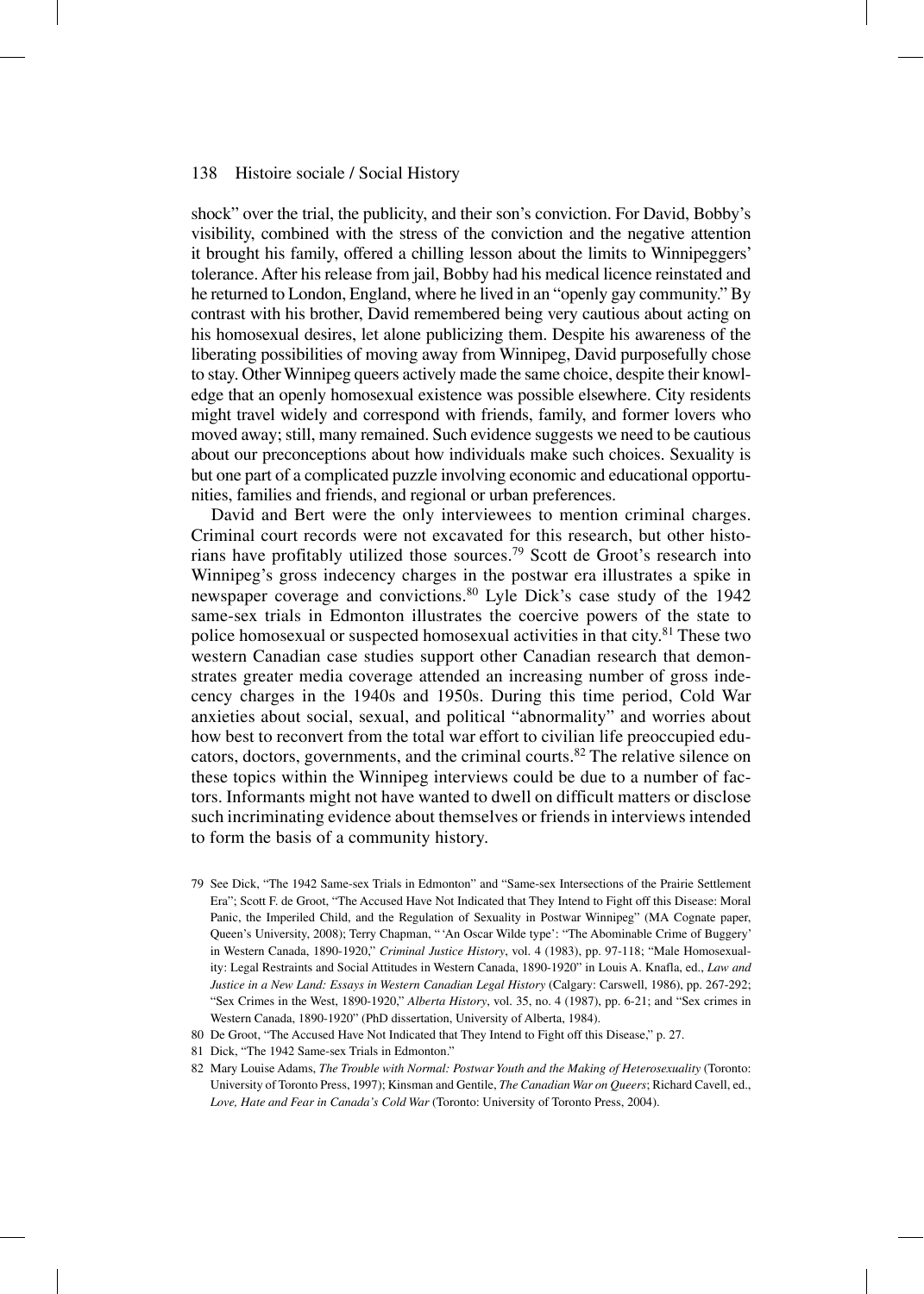#### **Remembering North Main Street in the late Forties and Fifties**

After World War II, Jerry Walsh settled in Winnipeg. He immersed himself in queer life in the downtown core and, in the excerpt below, recalled those days evocatively:

Unlike today, back then Main St. was a safe place to cruise day or night. The street's crowning jewel was the Royal Alexander Hotel at the corner of Higgins and Main. It was elegance at its greatest and attracted many queens who hoped that some of its glitter would rub off on them. . . . East of the hotel was the CP Station. . . . It was a bustling place both day and night as train travel was at its peak. . . . Across Higgins was and still is the Mount Royal Hotel, which was where the gay girls hung out, but it also had its share of sleazy drag queens. No other males went there unless in the company of the girls. It was a lively and noisy place with frequent bouts of dikes duking it out. ... It was the first place that I ever saw two guys dancing together; no one seemed to mind, so next time I brought my patent leather pumps. Between Henry and Higgins on the east side was the Moon Café, a lot of young guys hung out there and were ready to welcome you after the pubs closed. Myrtle an older queen appointed herself den mother and kept all the chicks in check. She demanded respect and if you didn't give it to her, you were told to leave and never come back. It wasn't sex she wanted just control. For a quarter you could get a piece of pie, a coke and a ten-cent package of cigarettes, and spend as much time as it took to make contact. The Chinese owners never bugged you.<sup>83</sup>

Bert Sigurdson also remembered that the Chinese owners were very protective of their cafés. "Chinese fellows were not bad about protecting, they didn't want anything to happen, and they'd shoo everybody out," he said. "You felt more trust with the Chinese fellows that ran the restaurant – they never said anything negative."84 Whether this was because the owners were averse to trouble, which might bring an unwanted police presence, or a calculated business decision to protect their loyal customers is unknown. The preponderance of queer socializing in Chinese-run cafés in Winnipeg demonstrates an important symbiotic relationship that worked for owners and patrons alike.<sup>85</sup>

Peter, who was born in 1935 and raised in the upscale Crescentwood area, remembered "playing around with the other guys" in grade school and "that it was natural ... we didn't put any connotation or names to it."<sup>86</sup> As a teenager he discovered "the hill" behind the Legislature, and he would ride his bike there in the evenings for sex and then return home. Asked about violence or a police presence during the 1940s, he noted that the "police raids came much later, when

<sup>83</sup> Walsh, *Backward Glances*, pp. 17-18.

<sup>84</sup> PAM C 1874, Manitoba Gay/Lesbian Archives Committee, Bert Sigurdson interview with David Theodore, June 29, 1990, Tape 1, Side B.

<sup>85</sup> Elise Chenier has also noted the use of Chinese-run restaurants in postwar Toronto in "Rethinking Class in Lesbian Bar Culture."

<sup>86</sup> PAM C 1879, Manitoba Gay/Lesbian Archives Committee, "Peter" interview with David Theodore, July 24, 1990, Tape 1, Side A.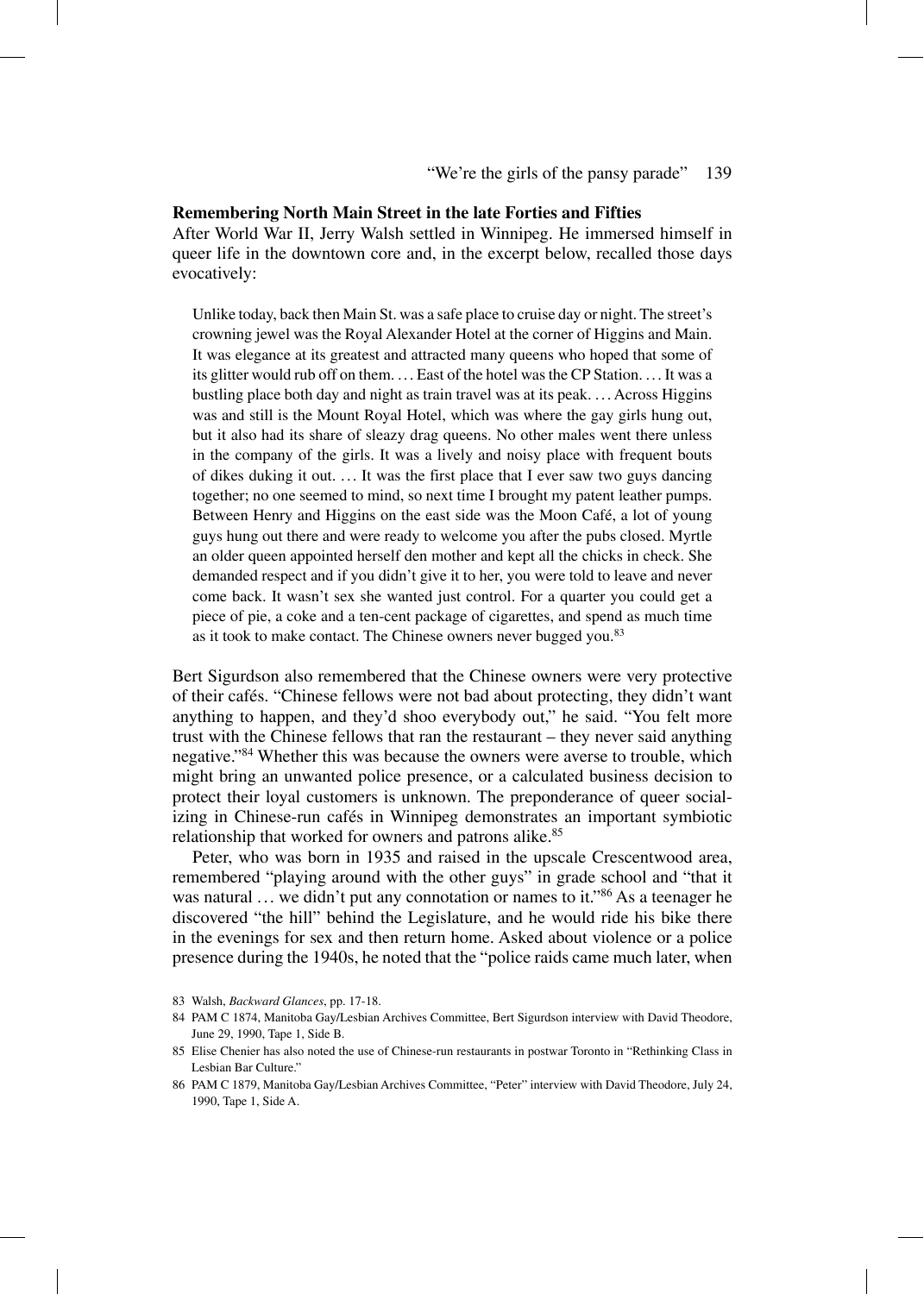they were cracking down." Given the examples set by Dr. Bell, whom Peter remembered as always taking a female escort to public events, he emulated the strategic upper-middle-class public/private duality. "When I was in my twenties," Peter reported, "I remember my lover wanted to go to a movie but I was adamant that we wouldn't be seen together in public going to a movie." Asked if being gay affected his job prospects, he replied "No." Pressed by the interviewer to clarify this statement, Peter shrewdly replied, "well it certainly was possible to work, to become Prime Minister, to do anything you wanted to do you just didn't make your sex life public." Despite the oral history project's goals of chronicling the emergence of a clearly defined gay and lesbian minority, Peter was resistant to this narrative arc. He was critical of "political activists [who] are doing great harm to other homosexuals by publicizing gay activities" because it was his belief that you "can't advance in society if you wear a label."87 Publicizing the queer world had, in his opinion, brought increased violence to the cruising areas and unwelcome speculation about people's private activities. Corroborating evidence is found in the interview of George Smith, whose youthful memories of drag socializing in St. Boniface served as an introductory anecdote. He employed similar strategies to Peter, explaining, "I always had two lives. A private life and a public life." He confided to the interviewer, "I had to keep my hair pinned up at work, we're all scared of somebody."88

While differences of opinion were expressed in the interviews about the degree to which one could be increasingly overt about queer activities as the city shed its economically depressed pre-war malaise, the opportunities for queer socializing increased significantly. Gordon Clark noted that, in the postwar era, Winnipeg bars such as the Marlborough Hotel were wide open, and on any given night you could find a mixed crowd of "army men and screaming queens." Amendments to the liquor laws, not the war, were frequently cited as an important lever of change in Winnipeg. 1n 1957, the law was revised to include mixed-gender public drinking establishments, ushering in the era of the cocktail lounge.<sup>89</sup>

Interestingly, all of those interviewed from this postwar cohort reported a loosening of social mores, an observation that contradicts the dominant characterization of the late forties and fifties in North America as an era of conformity and family values. In part, this was clearly tied to better economic times in Winnipeg generally, resulting in more restaurants and bars and expanded opportunities for commercial leisure. It also reflected the pre-war teenagers' transition into adulthood, with its commensurate economic and social freedoms. All informants noted increased opportunities for queer male sexual activity and socializing after the war, but stressed that particular codes of behaviour were observed. Newcomers were taught the "rules" by those in the know, including where to sit, what bars to frequent, and how to conduct oneself in the baths or on

<sup>87</sup> *Ibid.*

<sup>88</sup> PAM C 1869, Manitoba Gay/Lesbian Archives Committee, George Smith interview with David Theodore, June 25, 1990, Tape 1, Side B.

<sup>89</sup> See Dale Barbour, "Drinking Together: The Role of Gender in Changing Manitoba's Liquor Laws in the 1950s" in Jones and Friesen, eds., *Prairie Metropolis*, pp. 187-199.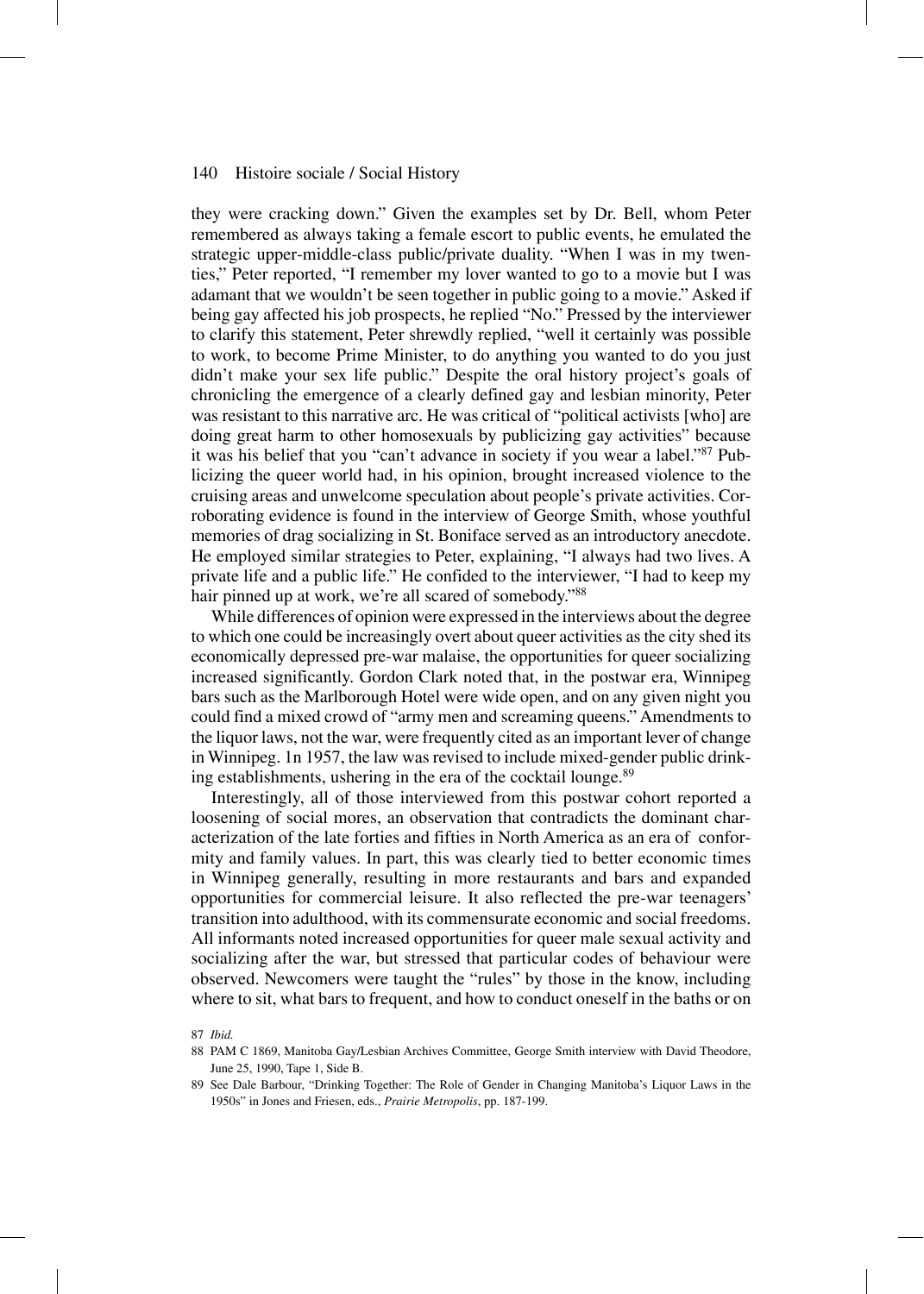the trails. The paramount rule was never to identify or disclose the men whom one had met in queer cruising areas if one spotted them elsewhere in the city. Unlike their younger selves who had challenged gender norms with transgendered clothes and makeup, in the forties and fifties these interviewees largely followed middle-class conventions: they dressed appropriately to go out for the evening in suits, ties, and often hats; they obeyed the drinking rules of the day (patrons had to sit at tables, drinking their beer, instead of circulating around the room); and they avoided "camping it up" too much in public establishments. Ironically, the strict nature of the liquor laws encouraged much cruising of the men's tearooms.

In addition to cafés and hotel beverage rooms, the Grenadiers Club and the YMCA were also popular for queer socializing.<sup>90</sup> The Grenadiers Club, located at the barracks of the Winnipeg Grenadiers, was an unlikely queer haunt, but, because the Steward's son was queer, his friends had access to this space and took full advantage. According to Jerry Walsh, "the Grenadiers was great, plus being a military building the drinks were cheap. Never a night went by that we didn't outnumber the members."91 By comparison with the 1990s, the cruising spots in the forties and fifties were remembered as being relatively safe. Walsh recalled that the cafés and parks were safe during both day and night and bashing was seldom heard of, even on Main Street and "the hill," two spots that would become increasingly more dangerous in the seventies. Walsh was particularly proud of the savvy use queer men made of city parks, which "weren't as manicured as they are today" and provided ample "underbrush, tall grass and clumps of bush" for trysts. "Banana Park" was the campy, queer nickname for St. John's Park. "It was a family park but all the people had to leave by 10pm. The park officers would clear the park and then leave. There were no gates in the fences so at 10:30 the park would start filling up again with those looking for brotherly love."92 This mixed use of a public park, in which park staff were unwittingly complicit, is one example of how multiple communities used the same spaces at varying hours for completely different purposes. The park's landscaping and the nightly clearance of people from the grounds enabled queer residents to pursue their activities without harassment or detection.

Similar outcomes but different strategies governed other mixed usage of steam baths in the city. Walsh's testimony offered detailed recollections of the Alexander and King Bath (the city's oldest), which had a primarily queer clientele.<sup>93</sup> Obees, the other bathhouse, was a north end institution. Located at Mountain and McGregor Streets, Obees first opened in 1914, initially providing access to baths and showers for the local immigrant population. By the early 1940s, its mission had changed from a purely utilitarian and functional space to a social one. In a recent popular history, writer Russ Gourluck suggests that "Obees remained

<sup>90</sup> Walsh, *Backward Glances*, p. 2.

<sup>91</sup> *Ibid.*

<sup>92</sup> *Ibid.*, pp. 4-5.

<sup>93</sup> *Ibid.*, p. 8.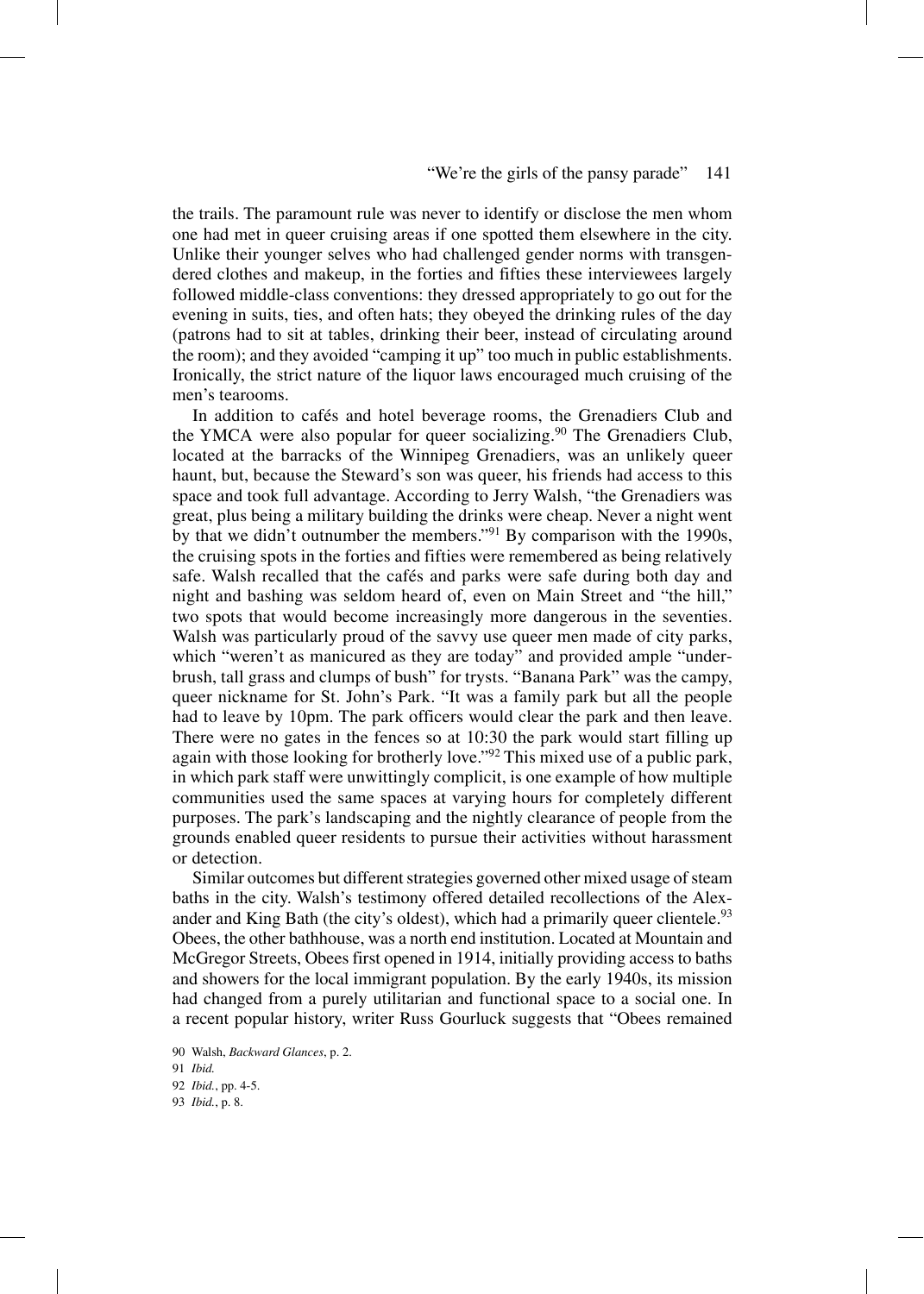a popular destination for men to socialize and play cards, conduct business, perhaps have a few drinks, and enjoy a relaxing steam bath."94 By contrast, Walsh remembered how this "family" bathhouse attracted a mixed group of older men as well as a newer crowd of queer men who managed to co-exist:

The elderly straight men came mainly for the steam, they spent hours steaming and hitting themselves with the oak leaf switches. They also brought food, beer or wine and made a night of it. The gays at first tried to out stay them, but it was a losing battle, so they didn't flaunt it, but went about doing what they had come for. The old timers went about their thing and didn't seem to notice or care what else went on. There were never any problems, mainly because the owner was an ex boxer and no-one wanted to spar with him...

In the end, the queer men "took a tip from the straights and brought food" and "for three bucks you could buy a mickey of rye to sip on between sessions."95 Such descriptions show how the traditions and businesses originally intended to serve Winnipeg's immigrant populations were co-opted into homosocial spaces by other men for their own purposes. For the owners of the baths, like the Chinese café owners, such queer activity was financially advantageous as it provided an essential new source of revenue. This exemplifies the live-and-let-live ethos in action. It is doubtful that the older immigrant men were unaware of the presence of so many younger, queer men in their midst, but the accommodation between the two groups (one wilfully pretending not to see while the other group did not "flaunt" their business) worked to everyone's advantage. The infusion of new customers allowed the steam bath to stay open, which provided both straight and queer men a private, male-only space away from the prying eyes of wives and families.

Men who initially arrived in Winnipeg in the mid-1950s, bringing with them a fresh perspective on the city, observed that lesbians were increasingly included in some queer male socializing. Ted Patterson provided one particularly detailed narrative about class and gender differences. Raised in Edmonton in what he described as a "square, unsophisticated, working-class family," Ted arrived in Winnipeg in 1954 on a scholarship with the Royal Winnipeg Ballet Corps (RWB). Because homosexuality was well known among the RWB dancers and administrators, Ted quickly learned the geography of queer socializing in Winnipeg. He recalled that "gays held court" in the basement beer parlour of the Marlborough Hotel, a primarily working-class venue where discretion prevailed.96 Ted noted that some Winnipeg bars tried to evict their queer clientele at various junctures in blatant attempts to attract more respectable and thereby affluent patrons. These strategies often backfired; after queers were

 <sup>94</sup> Gourluck, *The Mosaic Village*, p. 168.

 <sup>95</sup> Walsh, *Backward Glances*, p. 9.

 <sup>96</sup> RRC, Manitoba Gay/Lesbian Oral History Project, Ted Patterson interview with David Theodore, Winnipeg, June 27, 1990.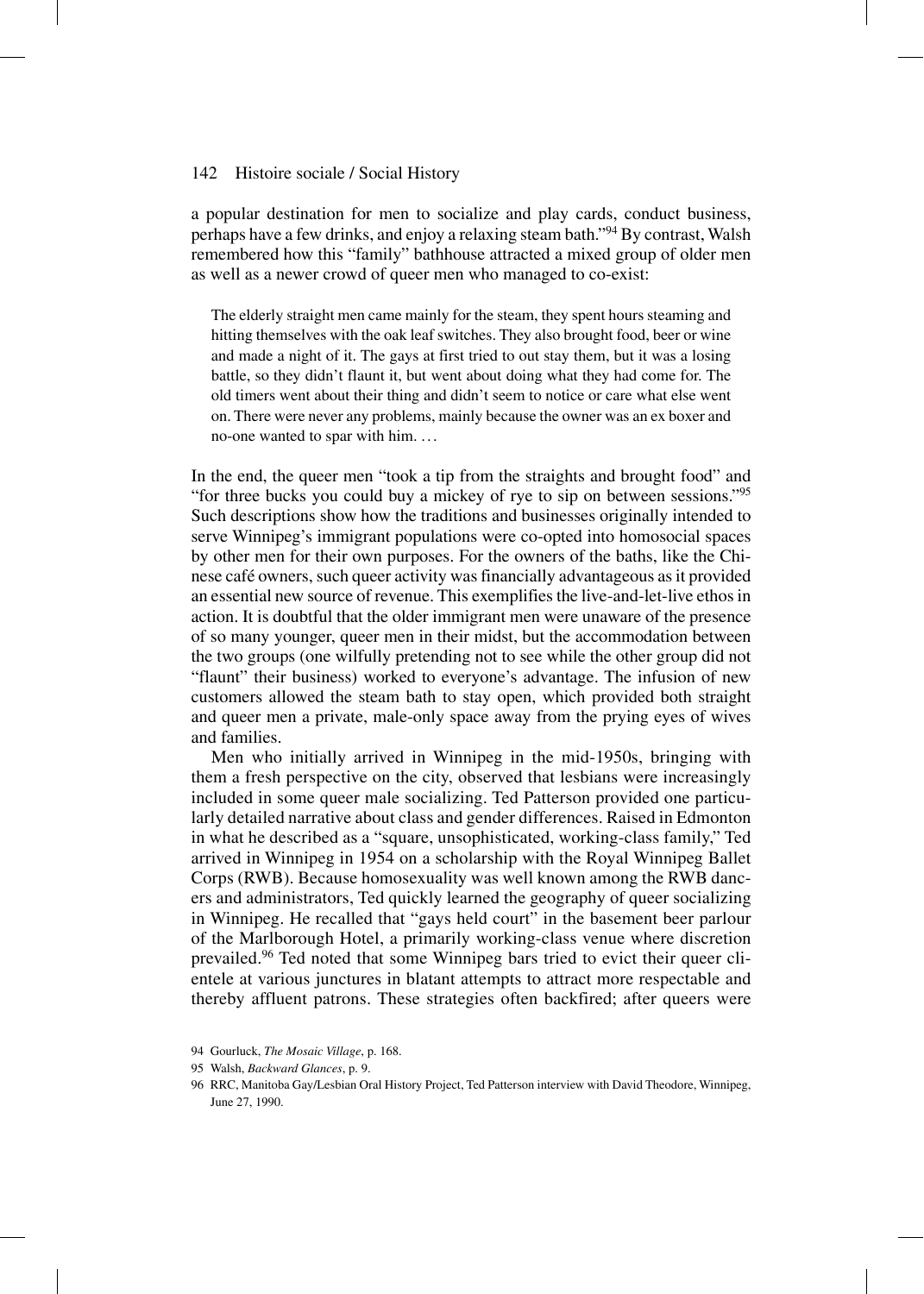barred from the Marlborough Hotel, for example, they decamped to the St. Regis, where the staff welcomed them.<sup>97</sup>

Ted observed that, from 1955 to 1970, house parties played a crucial role in middle-class socializing in Winnipeg. A variety of party circuits included those of the theatre and ballet crowd and others involving more prominent wealthier circles, corroborating earlier comments about the elite queer networks and the class and gender stratifications within the city.98 Socializing after the theatre, queer patrons tended to head to either Child's or Moore's. Asked to compare Winnipeg's queer offerings with those of other cities with which he was familiar, Ted honestly observed that "any weekend in Minneapolis seemed like a holiday" and that Winnipeg was provincial by comparison. What kept him in Winnipeg was the Royal Winnipeg Ballet because he was able to live in a "gay world" as a dancer with the company. During the 1960s Ted taught dance classes in Brandon, Manitoba, a smaller city he characterized as "a dead end" for gay people.<sup>99</sup> Other interviewees also noted how advantageous the city's strong roster of arts, cultural, and musical venues was to attracting queer migrants and to offering all city residents economic and social opportunities. Peter explicitly praised the particularities of arts and cultural activities in the city, noting that "gays [were] attracted to the arts in Winnipeg" and that the "vitality of the arts in Winnipeg [was] due to the work of the Jewish community."<sup>100</sup>

House parties were popular for a variety of reasons. First, the 10:00 p.m. (later 10:30 p.m.) closing time for licensed drinking establishments meant that people eagerly sought after-hours social spots. Immediately after the war, a housing shortage also meant many young adults were still living at home. In both instances, then, house parties provided much-needed spaces for people to congregate. Jerry Walsh recalled eventually being able to afford to rent a bedsitting room equipped with a kitchen consisting of a coin-fed gas cook stove and an icebox. Though far from opulent, this working-class apartment was the scene of many parties. Initially these parties were basic affairs. The host "would buy the beer and we'd pay a quarter for every bottle we drank."101 As people began to make more money, living spaces were upgraded to larger self-contained apartments and later houses. More space meant larger parties, now featuring music and dancing. In the late sixties and early seventies, Alan Miller observed that house parties were still quite an attractive and enjoyable way for "gay men and

- 97 I am indebted to Matt Houlbrook's sections on the "pink shilling," in which he astutely assesses how commercial opportunities, and consumer power, were critical facets of homosexual life in London for both middle-class and working-class men (*Queer London*). Specifics regarding the Marlborough Hotel's Cocktail Bar and its changing policy concerning gay patrons is taken from Walsh, *Backward Glances*, p. 2.
- 98 The 1992 community interviews, as well as the author's research on the period from 1970 to 1985, indicate more class and gender tensions, particularly the creation of a number of women-only social and political organizations.
- 99 RCC, Manitoba Gay/Lesbian Oral History Project, Ted Patterson interview with David Theodore, Winnipeg, June 27, 1990.
- 100 RCC, Manitoba Gay/Lesbian Oral History Project, "Peter" interview with David Theodore, July 24, 1990.
- 101 Walsh, *Backward Glances*, pp. 11-12.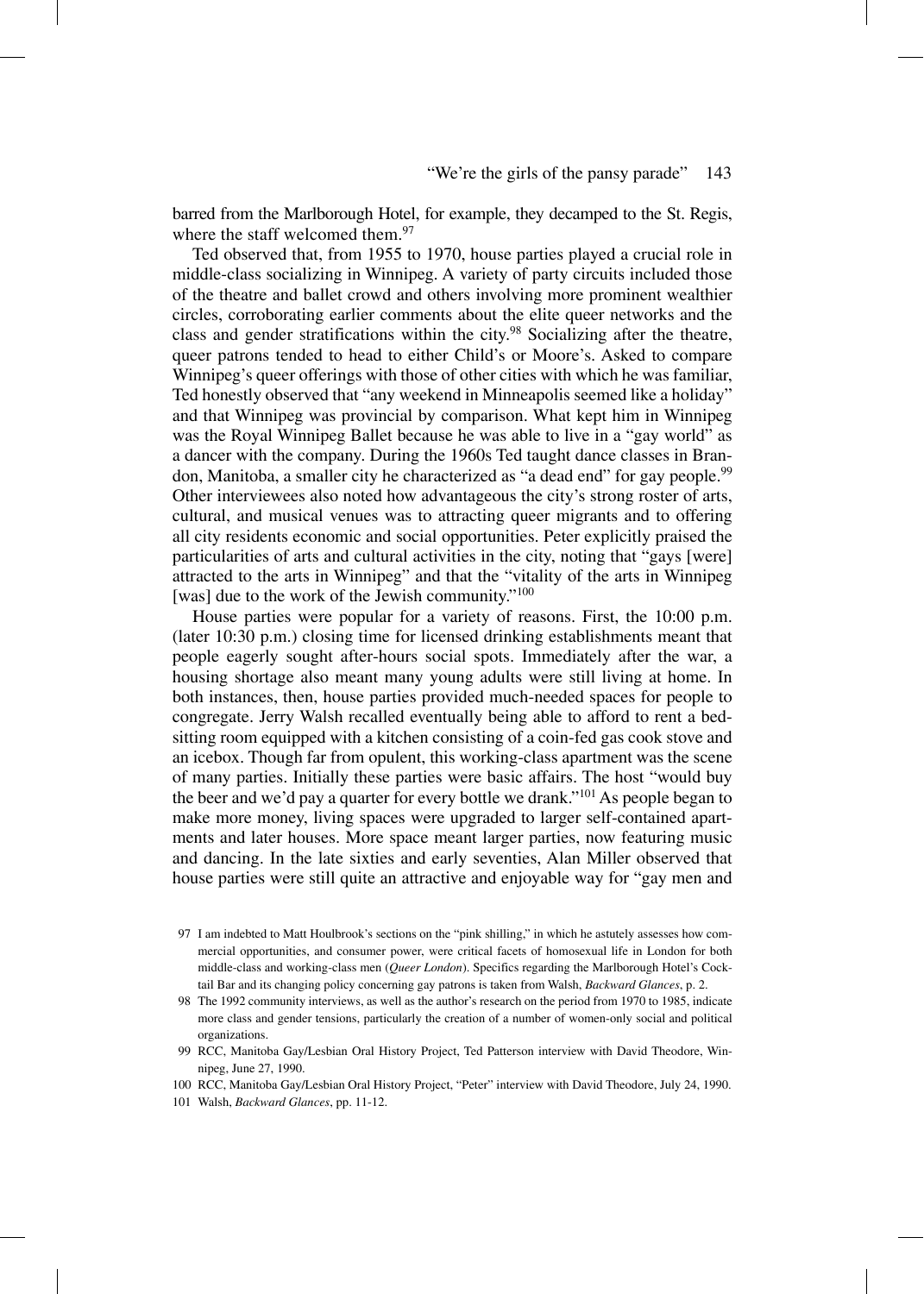lesbians [in Winnipeg] who were in relationships and/or for those who did not visit the bars" to socialize.<sup>102</sup> Ted Patterson noted that he regularly attended lesbian parties and that some of the lesbian couples he met in those years became close friends. He fondly remembered "Pearl and Jean who worked for the Red Cross" because of their great parties in the city and at their summer cottage in Kenora, further indicating that both Winnipeg Beach and Grand Beach were also the sites of queer summer parties.<sup>103</sup>

For middle-class lesbians in Winnipeg, the house parties were important social venues.104 One informant, Ruth B. Sells, who was born in 1927 in northwestern Ontario and moved to Winnipeg at age five, remembered a profound sense of isolation during her youth. A tomboy as a child and later a rather solitary teen, she vividly recalled reading Radclyffe Hall's melodramatic lesbian novel *The Well of Loneliness*. Sells worked as a teacher for five years and subsequently chose to work in a variety of piano and retail music stores in Winnipeg. In those stores she met queer customers and slowly began to build a circle of homosexual male friends. In 1950, a male friend who lived in the same rooming house as Sells introduced her to an older lesbian couple. Sells and 40-year-old Joy Boyd clicked instantaneously, resulting in Boyd leaving her girlfriend and moving in with Sells. With the exception of one brief hiatus apart, Sells and Boyd were together until Joy's death in 1984 at the age of 74. A frequent traveller to American cities – Minneapolis, San Francisco, and Chicago – Sells remembered that, even though all of them were more vibrant than Winnipeg, Winnipeg was home. Sells and Boyd owned a cottage in the Whiteshell area and, looking back on their lives together, Sells reflected that they had been happy to lead quiet, discreet lives.<sup>105</sup> Sells and her partner were the embodiment of respectable middle-class lesbians and homosexuals.106 Her personal good fortune did not translate into complacency about the challenges of living as a lesbian during this era. She was forthright about the hardships of compartmentalization and living "a lie to survive."

104 American historians, most notably Elizabeth Lapovsky Kennedy and Madeline D. Davis in *Boots of Leather, Slippers of Gold: The History of a Lesbian Community* (New York: Rutledge, 1993), have offered considerable evidence of the importance of house parties within lesbian social networks in the city of Buffalo, New York. Cameron Duder provides similarly compelling evidence for middle-class Canadian lesbians in *Awfully Devoted Women*. The evidence presented here is partial and incomplete owing to the lack of female informants interviewed for the pre-1970 queer and lesbian history of Winnipeg; nevertheless, it seems logical that such venues were equally important in the city of Winnipeg.

106 Duder (*Awfully Devoted Women*) focuses specifically on the strategies employed by middle-class women to be "discreet" and thus protect their lesbian relationships. For the United States, see Liz Kennedy, " 'But we would never talk about it': The Structures of Lesbian Discretion in South Dakota, 1928-1933" in Ellen Lewin, ed., *Inventing Lesbian Cultures in America* (Boston: Beacon Press, 1996), pp. 15-39.

<sup>102</sup> Alan Miller, "Alan Miller's Winnipeg Years, 1969-1972," email to the author, April 30, 2007.

<sup>103</sup> For an excellent analysis of the creation of heterosexual social spaces at Winnipeg Beach, see Dale Barbour, "If Heterosexuality is the Norm, Why Do We Need to Go to Winnipeg Beach? Making and Unmaking Safe Social Space, 1900-1965" (MA thesis, University of Manitoba, Department of History, 2009) and *Winnipeg Beach: Leisure and Courtship in a Resort Town, 1900-1967* (Winnipeg: University of Manitoba Press, 2011).

<sup>105</sup> Duder, *Awfully Devoted Women*.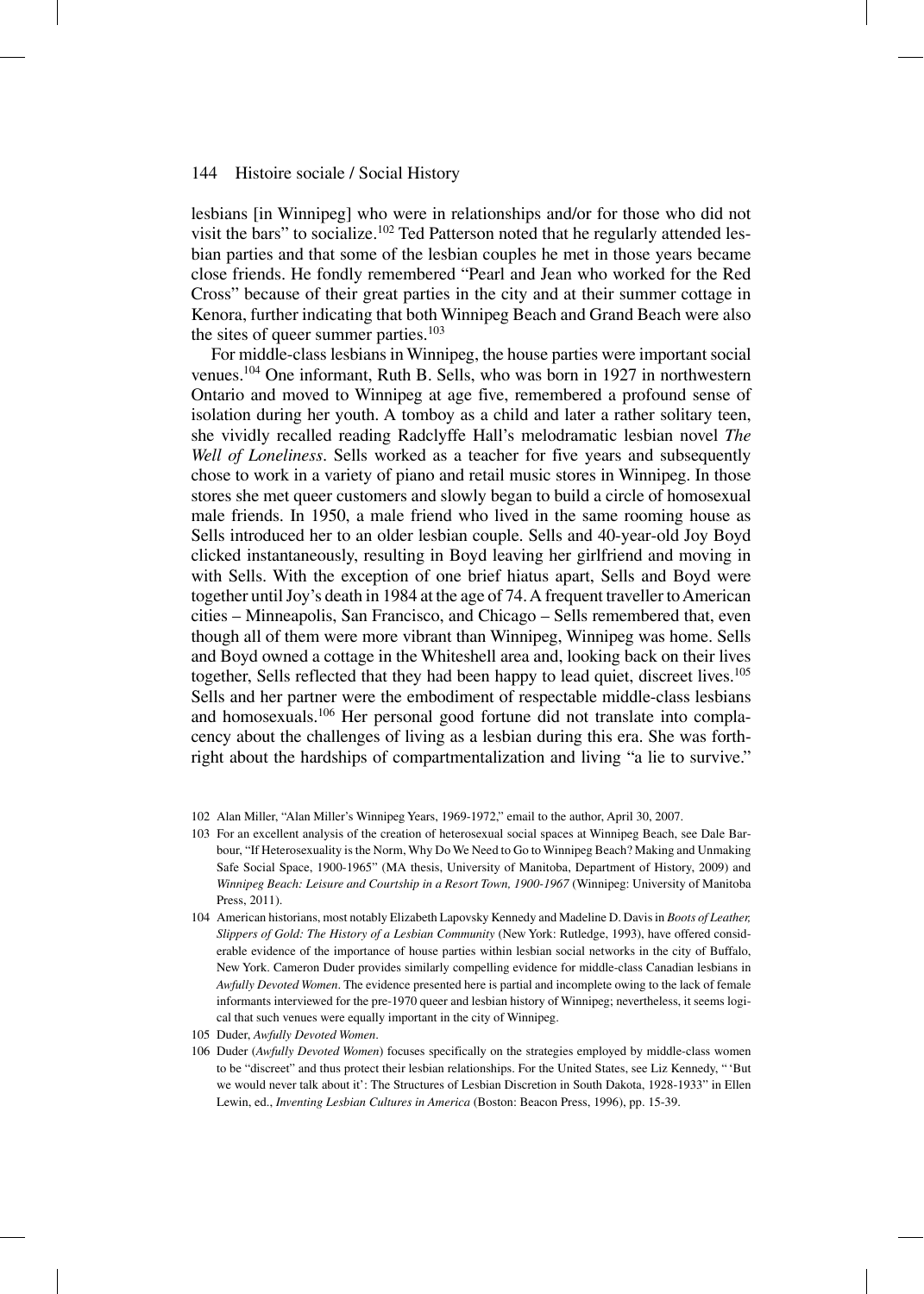This discrimination motivated her participation in two American homophile organizations, the Daughters of Bilitis and the Mattachine Society.107

If it was challenging to grow up with lesbian or homosexual inclinations in Winnipeg, it was often more arduous for those raised in rural areas or small towns. Informants frequently commented upon the impossibility of finding any information about homosexuality, and none mentioned parallel queer spaces in those smaller venues. It was seldom openly discussed, and resources were non-existent. Dr. A. M. Watts, whose work as a Chaplin at the University of Manitoba served as a springboard for gay advocacy on campus, remarked that "homosexuality was never seriously discussed" in the forties and fifties, although negative pejoratives like "pervert" could be heard in some circles.<sup>108</sup> Jim H., who grew up in Portage La Prairie, a small bedroom community west of Winnipeg, recollected that he first heard the word "homosexual" in 1959 when he was 23 years old. Curious but cautious, he went to great lengths to research this subject, driving all the way to Minneapolis (approximately eight hours by car) to consult its public library. In Winnipeg he feared that someone might question his research.<sup>109</sup>

While the 1950s witnessed changes in queer socializing and an increase in venues and opportunities, there were also important continuities. Chief among them was cruising "the hill" and the city's tearooms. Informants provided an extensive list of tearooms that included some of Winnipeg's commercial and public landmarks. Naturally, this use of commercial space was never noted in the commemorative books about Winnipeg. For instance, informants recalled popular tearooms on the third floor of Eaton's and the fifth floor of The Bay, as well as the second floor of the Rialto Theatre, the Hargrave Bus Depot and the attached Salisbury House restaurant, and the William Street Library. Such use of public space was not unique to Winnipeg: "many men, gay identified or not, engaged in public sexual encounters in parks, sauna baths, cheap movie houses, locker rooms, public toilets, highway rest stops and other such places in and around major cities."110 For some men this activity was merely a sexual outlet, but for others "it could and did lead to self-identification as part of a community bonded by queer male desires."111 Despite the evident bravado expressed in the

- 107 RRC, Manitoba Gay/Lesbian Oral History Project, Ruth B. Sells interview with David Theodore, Winnipeg, August 16, 1990. For a discussion of the differences between respectable, middle-class homosexuals and working-class queers, see Houlbrook and Waters, *"The Heart in Exile*," p. 162. For a history of the Daughters of Bilitis, see Marcia Gallo, *Different Daughters: A History of the Daughters of Bilitis and the Rise of Lesbian Rights Movement* (New York: Carroll & Graf, 2006).
- 108 Manitoba Gay/Lesbian Oral History Project II, Dr. A. M. Watts interview, Winnipeg, June 25, 1992. Although not gay himself, Watts contributed to gay and lesbian advocacy in the city and region during the 1980s through his influential work within the United Church. In explaining how he came to be an advocate for such issues, he reflected on his youth and experiences at the University of Manitoba.
- 109 RCC, Manitoba Gay/Lesbian Oral History Project, Jim H. interview with David Theodore, Winnipeg, July 12, 1990.
- 110 Ross Higgins, "Baths, Bushes, and Belonging: Public Sex and Gay Community in Pre-Stonewall Montreal" in William L. Leap, ed., *Public Sex/Gay Space* (New York: Columbia University Press, 1999), p. 9.

<sup>111</sup> *Ibid.*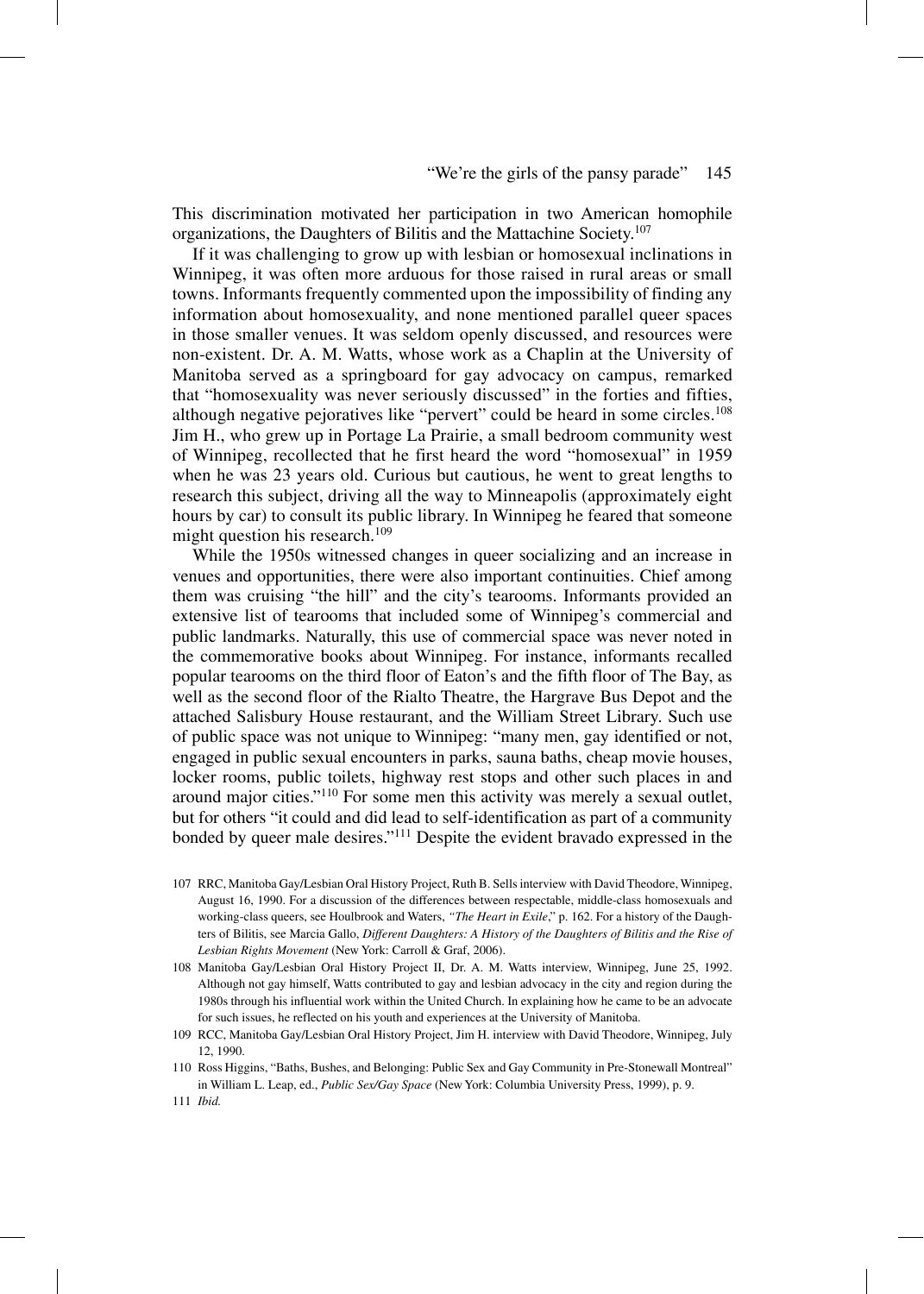interviews about these multiple sites, many men also voiced their apprehensions. Jerry declared that he was always afraid of public ridicule, the risk of losing his job, and police harassment or being arrested, particularly at "the hill." Ultimately, he said, "I lived two lives; I did not want my straight friends to spot me with my gay friends at gay spots."<sup>112</sup>

While many gay men stated that they feared public ridicule and the police, the lesbians interviewed from this time indicated that what women feared most was psychiatric intervention. Pat, who was born in 1931 and raised in the north end of Winnipeg, reported that in 1946 she "slept away the summer, afraid that if she told someone she was a homosexual she would be sent to the Mental Hospital in Selkirk."113 As an adult Pat feared being fired if her work colleagues discovered her lesbianism, so she habitually hid her private life. While Pat's middle-class instincts to remain silent about her lesbianism left her isolated and apprehensive as a teen, as an adult she fared better than working-class or Aboriginal lesbians. One Aboriginal women interviewed ('Kate') disclosed that she had spent considerable time in her teens incarcerated in unnamed institutions (one can infer that these were psychiatric institutions or reform schools) where she discovered her lesbianism. $114$  She recalled particularly difficult memories of former girlfriends who had committed suicide and her own suicide attempt, which earned her an admission to the psychiatric hospital. In 1965, at the age of 18, Kate participated in the Selkirk Mental Hospital Aversion Therapy programme.<sup>115</sup> Such programmes to "cure" deviant sexual expressions were part of a roster of psychiatric treatments meted out to homosexuals in the era before the American Psychiatric Association removed homosexuality from its list of mental illnesses in 1973.<sup>116</sup>

#### **"The Torch of Golden Boy Burns Bright": The Sixties**

By the 1960s, Winnipeg's queer culture had entered a transitional phase. Initially the shifts were subtle, as the postwar expansion of mixed social spaces in cocktail lounges continued to benefit women and men who sought commercial establishments for socialization. By the end of the decade, queer and increasingly "gay" culture was no longer invisible to the mainstream of Winnipeg residents. Equally important were the numbers of Winnipeggers now openly referring to themselves as gay or lesbian. The queer subcultural model was beginning to recede into the background (if never entirely disappearing) as an openly gay or lesbian community model began to emerge.

<sup>112</sup> PAM 1990-233 C 1883, Manitoba Gay/Lesbian Archives Committee, Gerry interview, 2/2 [26 July 1990].

<sup>113</sup> RRC, Manitoba Gay/Lesbian Oral History Project, "Joe" and "Pat" [both names are pseudonyms; Joe is male, Pat female] interviews with David Theodore, Winnipeg, July 25, 1990.

<sup>114</sup> RCC, Manitoba Gay/Lesbian Oral History Project, "KC and Audrey" interviews with David Theodore, Winnipeg, August 15, 1990.

<sup>115</sup> RCC, Manitoba Gay/Lesbian Oral History Project, "Kate" [this individual requested anonymity, so "Kate" is a pseudonym] interview with David Theodore, August 9, 1990.

<sup>116</sup> Chenier, *Strangers in our Midst*.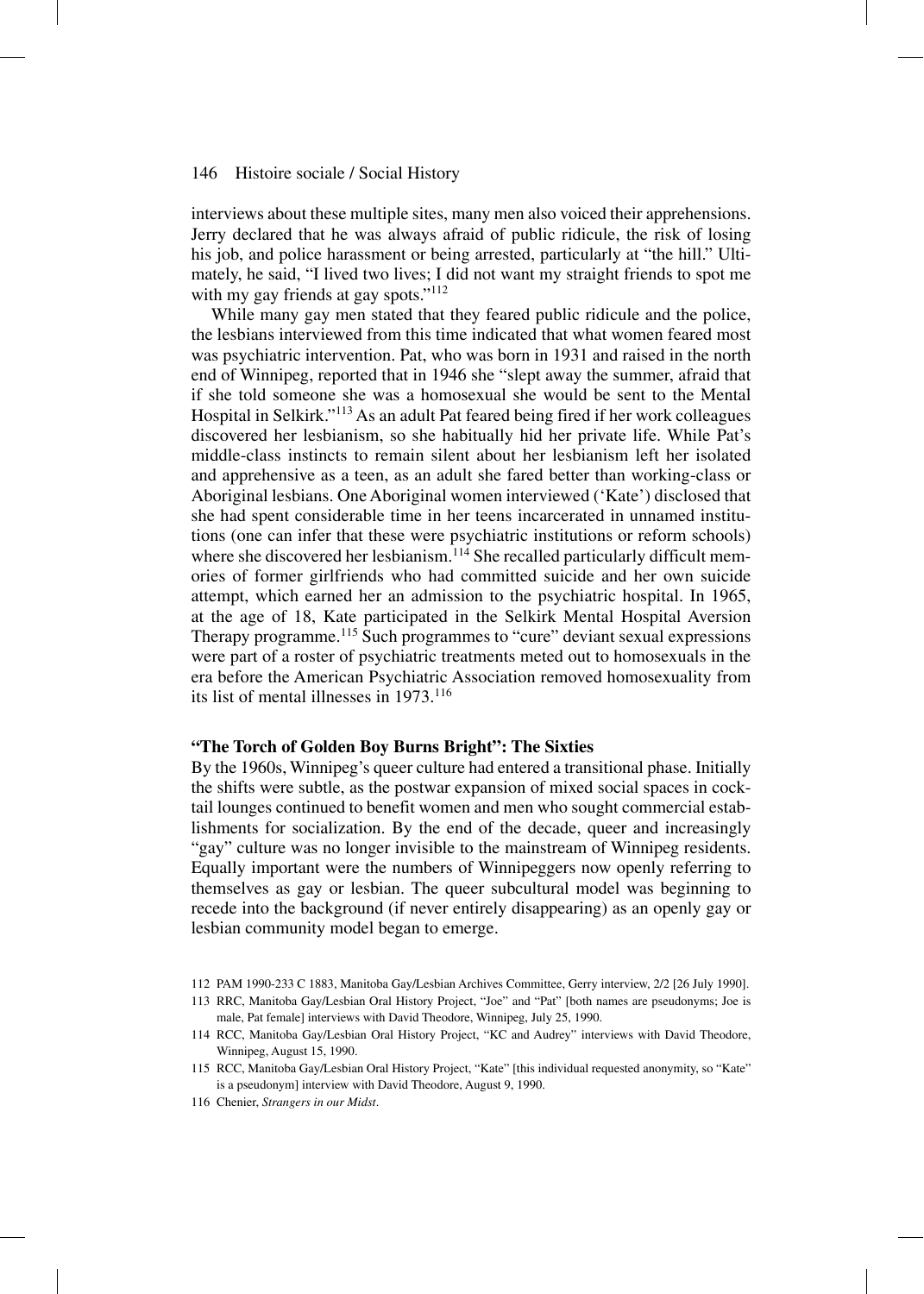One of those popular cocktail lounges in the sixties was Moore's Bar on Portage Avenue. This "elegant" lounge was located above a main-floor family-style restaurant and coffee shop. Teenagers and those under the legal drinking age of 21 who wanted to cruise the traffic in the lounge sat in the fountain area of the coffee shop where they could observe the stairs.<sup> $117$ </sup> Moore's queer clientele was so critical to the commercial viability of the lounge that, when it closed, the owners held a party for their gay customers. After the demise of Moore's, the Mardi Gras, located next door, began to attract a queer crowd. The Mardi Gras was profiled in journalist Peter Carlyle-Gordge's melodramatic, two-part magazine article in the *Winnipeg World* entitled "The Hill is Favorite Spot."118 This voyeuristic article provided a glimpse into Winnipeg's homosexual men and their haunts (the hill, private parties, and the bar). Although Carlyle-Gordge clearly identified himself as married, he eschewed the common approach of speaking primarily with psychiatrists and other "experts" but "decided to talk exclusively with homosexuals themselves and let them explain why they are as they are."119 Part of his investigation included socializing at "the Madras" (his nickname for the Mardi Gras).

According to Carlyle-Gordge, the Madras was the "main centre to meet and socialize," although reportedly "some homosexuals abhor it because such a large proportion of its clientele is made up of exhibitionistic, 'nelly' pretty boy homosexuals."<sup>120</sup> On the night he visited, Carlyle-Gordge found "forty men sitting around the lounge and perhaps four women" in a room that was "brightly painted with dancing scenes."121 The patrons were "resplendent in silk shirts, sunglasses, bright bell-bottom trousers and whatever else is the latest fashion. Some look like ordinary sober-suited businessmen and probably are. They are the 'respectable' homosexuals, either there with a friend or to eye the younger talent. . . ." In his article, Carlyle-Gordge utilized the terms gay and homosexual interchangeably, evidence that by now they were in common usage in Winnipeg. "The police know the Madras is gay and make periodic checks, though there is usually no trouble," he wrote.<sup>122</sup> Similar to Moore's, it had a coffee shop at street level, with the lounge upstairs. Young men waited in the coffee shop until the bar closed, when "a drag line forms outside" composed of those from upstairs and downstairs, and "within ten minutes the line has disappeared, everyone having found a suitable partner. Sometimes a whole group will troop off to a party if someone suggests one. "<sup>123</sup> The unsuccessful often left for "the hill."

- 117 PAM C 1868, Manitoba Gay/Lesbian Archives Committee, T. Frost interview with David Theodore, June 19, 1990.
- 118 Peter Carlyle-Gordge, "The Hill is a Favorite Spot: Part I," *Winnipeg World*, Summer 1969, pp. 36-41, and "The Hill is a Favorite Spot: Part II," *Winnipeg World*, Winter 1969/Spring 1970, pp. 36-41. Carlyle-Gordge is a Winnipeg-based freelance journalist who has written for a wide-ranging number of local and national newspapers and periodicals, including *Outwords*, a GLBT periodical produced in Winnipeg for members of the community and their allies. For more information about his career, see his website: http://www.gordge.com/.
- 119 Carlyle- Gordge, "The Hill is a Favorite Spot: Part I," p. 37.

123 *Ibid.*, p. 40.

<sup>120</sup> *Ibid.*, p. 38.

<sup>121</sup> *Ibid.*, pp. 37-38.

<sup>122</sup> *Ibid.*, p. 39.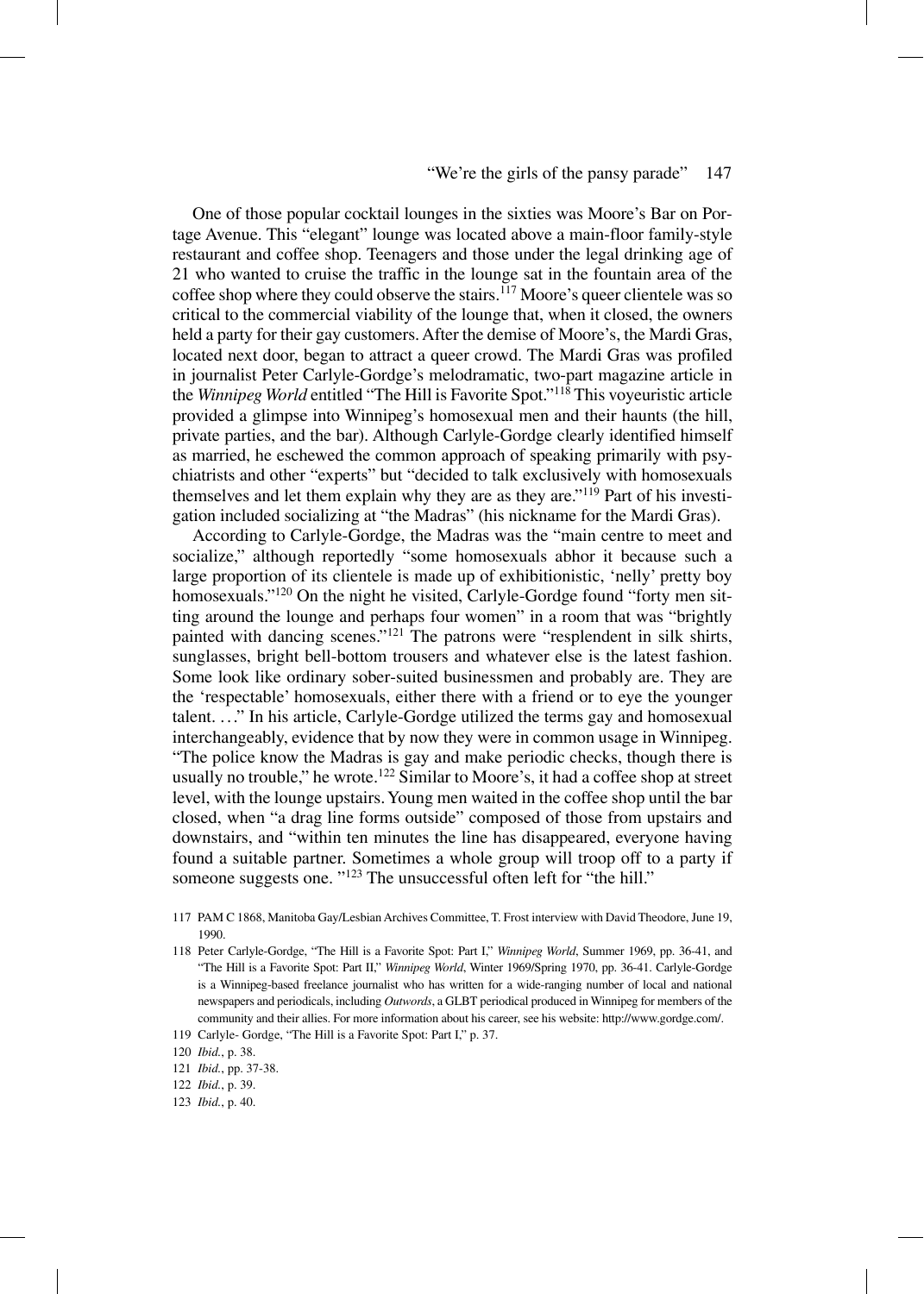The second part of Carlyle-Gordge's series offered a detailed guide to cruising the hill. Beautifully rendered (if dramatic), it is worth excerpting here because it captures the lived reality of this nightly activity and offers a rare observation of how disparate groups of young and old, working-class and elite queers met and negotiated sex and sociability at this famous local cruising spot:

The Hill is a strange place. Walking there at night – the whole area around the Legislative Buildings in general and in particular that area that slopes down to the river from Assiniboine Avenue – is an odd, unsettling experience. It is even odder if you are a stranger and don't know why the Hill is so famous. Or is it infamous?

The torch of Golden Boy burns brightly in the night, attracting not moths as some lights do, but another kind of night creature, the homosexual. Single men go there. Lonely men. Men looking for other men. . . . They wait patiently and walk endlessly up and down Assiniboine Avenue, through the grounds of the Legislature, down the slope, down to the river, down to the bridge. That's a very favorite spot. . . . On Fridays business on the Hill begins at about 10:30pm and goes on till 4 am or even later, there being a noticeable increase in business soon after the bars close. . . . A man may go there, walk around for a while ("cruise" is the correct term) and see someone he likes. ... Two men may pass each other on Assiniboine Ave or in the grounds of the Legislature and be interested in each other. At a reasonable distance, one will turn around and start walking in the other man's direction, slowly pursuing him at a short distance. After a while, the pursued, if he's interested may walk across to the slope and go down to the riverbank to wait. There the two will meet, talk and arrange whatever they want to arrange....

For every man on foot there are perhaps two or three in cars, cars that cruise round and round, picking up the pedestrians in their headlights. The Hill wouldn't be the Hill without cars. ... If a headlight blinks and a car slows down to a snail's pace as it passes someone, the driver is very much interested in that someone. . . . This may seem a strange form of "courting," but to hundreds it's quite normal and it goes on every night...

As a rule, those driving cars tend to be older, in their 30's or 40's. Youth almost always walks. Occasionally another kind of car creeps around the grounds by the Hill. It contains not a homosexual in search of a mate, but a policeman or two policemen. The police may scare off a few people, temporarily at least, but they don't interfere too much with the homosexuals, their concern being more with hippies and other "undesirables."124

It is intriguing that, in assessing the risks to Winnipeg residents, Carlyle-Gordge observed that the city's police force considered hippies and unspecified "undesirables" (we can infer drug users, transients, and the indigent) as posing

<sup>124</sup> Carlyle-Gordge, "The Hill is a Favorite Spot: Part II," p. 38.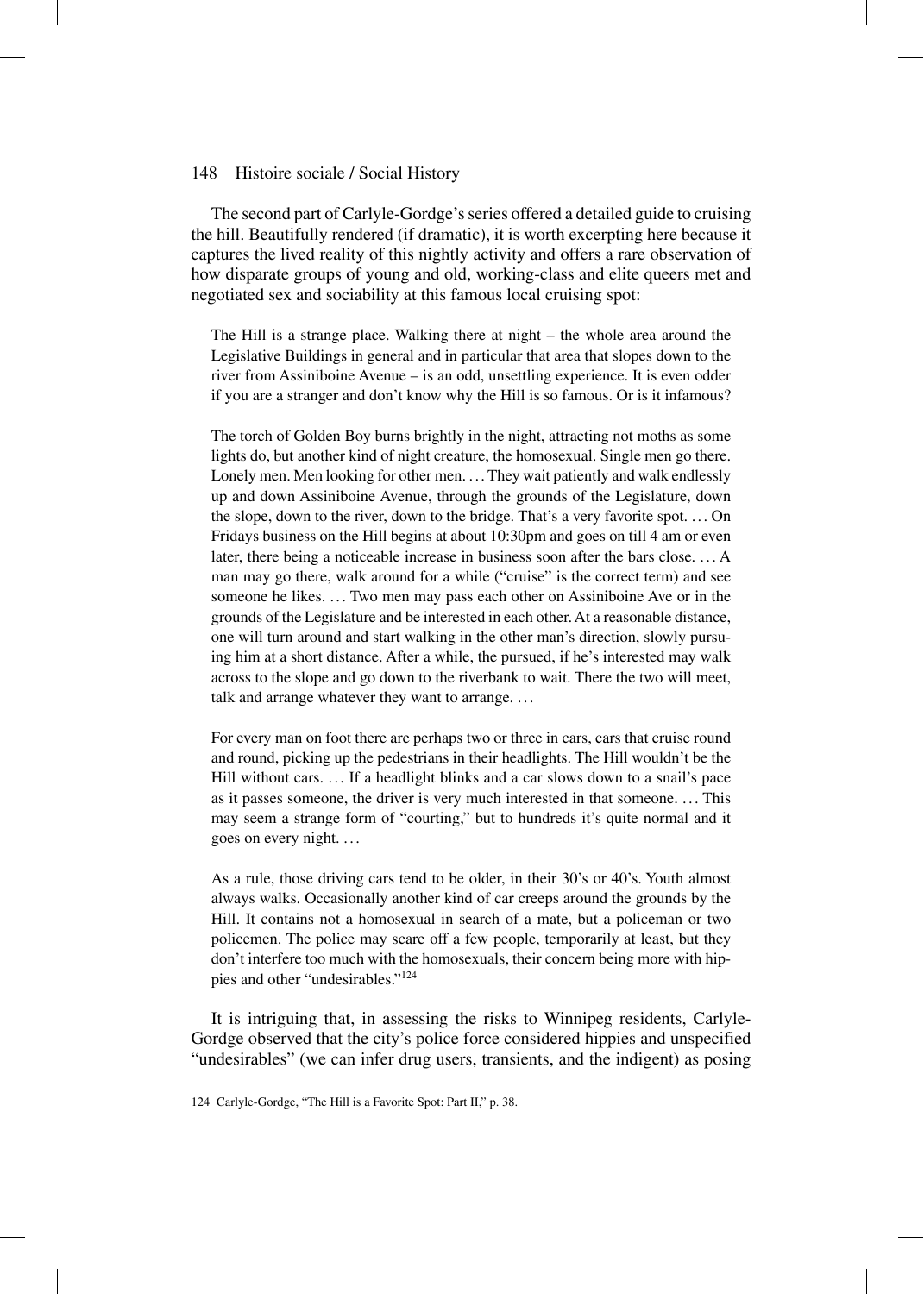more of a risk to citizens than homosexuals.<sup>125</sup> The men themselves remained apprehensive of the police and their powers because homosexuality was still illegal, and "the police could pick you up just for being," as Jerry Walsh recalled.126 After the 1969 Criminal Code amendments, private homosexual acts were no longer criminalized, but "public" sex, whether on "the hill" or in bathhouses, remained a criminal activity. Murray W., a self-declared working-class male and infrequent hill hustler, reported "many straight, married men cruised the Hill" in the evenings.127 For queer men cruising who were married or living "double" lives, police harassment or criminal charges of gross indecency had the potential to shatter lives. The increased police presence was also a response to a rash of violence in the 1960s. Gay men who cruised the hill in the late sixties commented on the risks posed by gay bashers who targeted them for sport, or possibly as compensation for their own conflicted sexuality. Murray reported that he was "beaten in the washroom of the Mardi Gras" and that "sometimes men would wait outside the MG to beat up patrons." On the hill he was "harassed by the police" while socializing with his group of friends and later "chased around the city in his car by attackers."

Press coverage of cruising spots and gay practices made them far more visible than previously, and this development brought an attendant increase in anti-gay violence and police surveillance. Queer men recalled that, whenever possible, they exercised agency in resisting these attacks. Walsh cited the heroic actions of Corina, a man known only by her camp name, who fought back against such attacks: "One night a few of us were at the hill, all of a sudden we heard a great yell, and four guys came a running, being chased by Corina. She chased them all the way across the bridge [Osborne Street], then calmly came back and said 'That will teach those bastards they can't fuck around with us.'"<sup>128</sup> In the 1970s and 1980s, anti-gay violence became so widespread that the activist group Gays For Equality created a public education campaign to warn men about the dangers and strongly encouraged them to refrain from cruising on the hill. For the middle-class activists, this was logical and valuable work, much like anti-smoking campaigns appear logical to non-smokers. However, reversing decades of queer geographical imprinting that marked the hill as a social and sexual space for a varied group of working- and middle-class youth and adults, some of whom identified as gay and others who were there just for the sex, was virtually impossible.

Ironically, one of the safer locations proposed was the baths. The wave of police raids of Canadian bathhouses (Winnipeg's included) was yet to come. For

<sup>125</sup> In this respect, Winnipeg police officers were following similar policies and procedures as their counterparts in Toronto. See Marcel Martel " 'They smell bad, have diseases, and are lazy': RCMP Officers Reporting on Hippies in the Late Sixties," *Canadian Historical Review*, vol. 90, no. 2 (June 2009), pp. 215- 245; Stuart Henderson, *Making the Scene: Yorkville and Hip Toronto in the 1960s* (Toronto: University of Toronto Press, 2011).

<sup>126</sup> Walsh, *Backward Glances*, p. 22.

<sup>127</sup> PAM C 1892, Manitoba Gay/Lesbian Archives Committee, Murray W. interview with David Theodore, August 22, 1990, Tape 1 Side B.

<sup>128</sup> Walsh, *Backward Glances*, p. 25.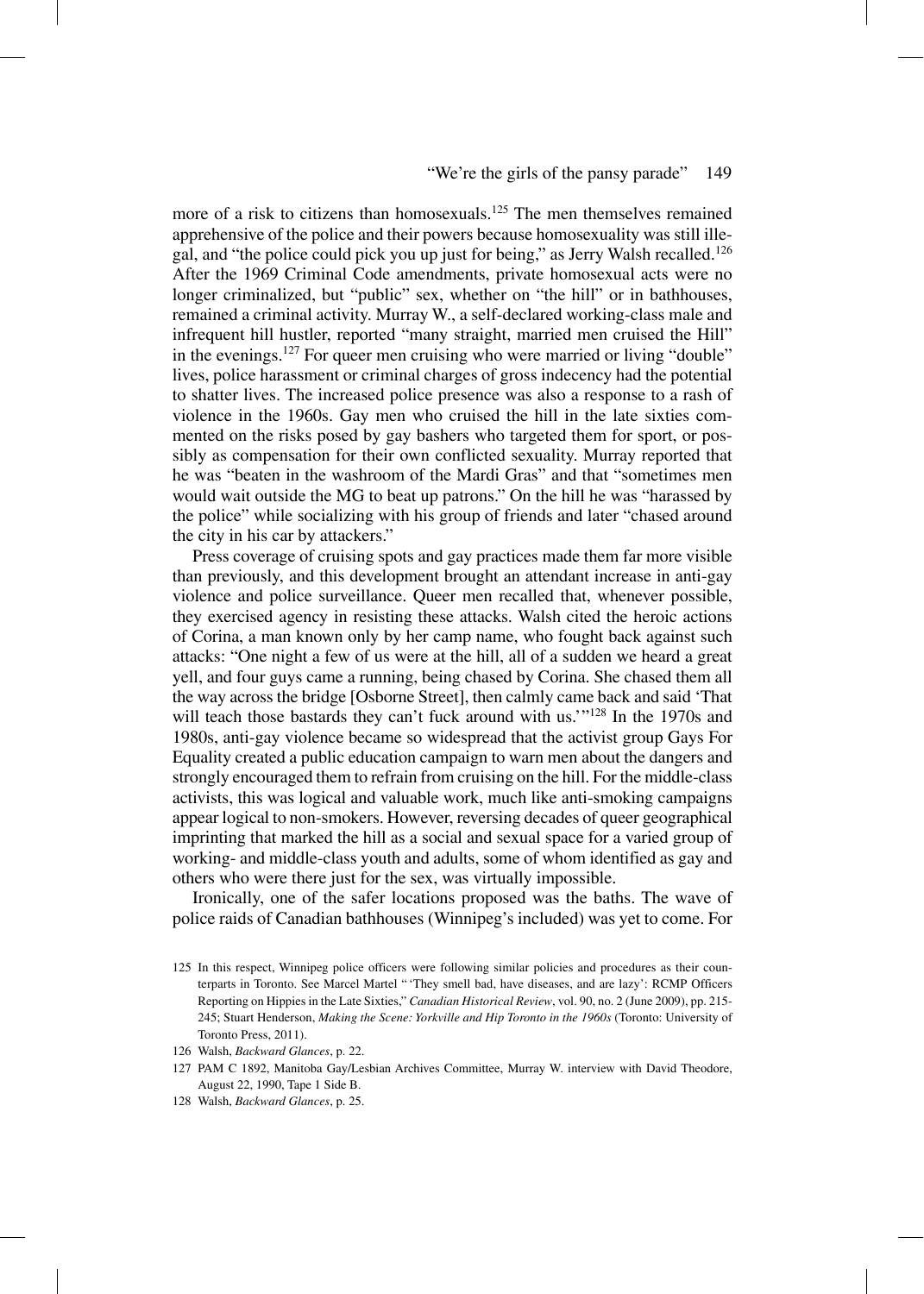many participants these commercial spaces provided the illusion of safety and privacy. Men spoke fondly of the tough owner/operators, whose gatekeeper function offered them more protection than in public, outdoor venues. Many frequent bath patrons in Winnipeg continued to be married, middle-class, professional males. In his interview Terry observed, "the married ones undergo a transformation once they get inside a steam bath; they look ten years younger when they start having 'fun.' It's sad to see them leave because they seem to age as they get dressed. They probably wouldn't speak to you on the street."129 Perhaps not, but some of them had reportedly worked out flexible accommodations with their wives. Bruce M., the former soldier, told the interviewer that his wife knew that he was "fooling around but considered it a safety valve" to preserve their marriage. Bruce met men through work (at the post office and also while he worked for the railroad) despite keeping his homosexuality "undercover at work."130 These valuable recollections provide glimpses of men whose participation in the queer subculture remained masked by their public heterosexuality.

The *Winnipeg World* articles, like the oral history collection, provided little commentary about the city's lesbians, citing space limitations as the rationale. Readers were thus left with only the most fleeting of impressions of lesbian existence. Yet Winnipeg lesbians were staking claims to social spaces, though these were differentiated from those of gay men. The Mount Royal remained the venue of choice for working-class lesbians. This Main Street bar was derided for both its clientele and its location on Winnipeg's "skid row." Kate, a regular patron of the Mount Royal, recalled that, despite its reputation as "grubby and sleazy," there was a sense of protectiveness among gays in the bar.<sup>131</sup> Possibly this was due to the fact that police routinely surveilled and arrested patrons of the Mount Royal. During such raids it was not uncommon for gay people to flee out the back door, cross the parking lot, and enter the Patricia Café, another popular working-class lesbian and gay hangout. Kate recalled that the Mount Royal attracted gay factory workers, hairdressers, cooks, and a number of lesbians, some of whom initially attended the Mount Royal with their husbands. First Nations lesbians were regarded as "rougher and tougher" according to Kate, and she remembered that they socialized most often at the Patricia, the Bell, and the Manor hotels. According to the abbreviated informal community history, "it was only in the 1960's that lesbians first began to appear at some of the taverns and restaurants that had become popular with gay men. The Grange Hotel and the St. Charles Hotel became two of the choicer meeting places at this time. Women also met through less visible friendship networks, softball teams, and acquaintances at work."132

Kate's interview corroborates the class divide among Winnipeg homosexuals that mirrored the spatial divides in the city between "north enders"

<sup>129</sup> Carlyle-Gordge, 'The Hill is a Favorite Spot: Part I," p. 38.

<sup>130</sup> PAM C 1861, Manitoba Gay/Lesbian Archives Committee, Bruce Mitchell interview with David Theodore, May 28, 1990, Tape 1 Side A.

<sup>131</sup> RCC, Manitoba Gay/Lesbian Oral History Project, "Kate" Interview with David Theodore, August 9, 1990.

<sup>132 &</sup>quot;History of the G/L Community," Winnipeg Gay/Lesbian Resource Centre, author unknown, undated, p. 2.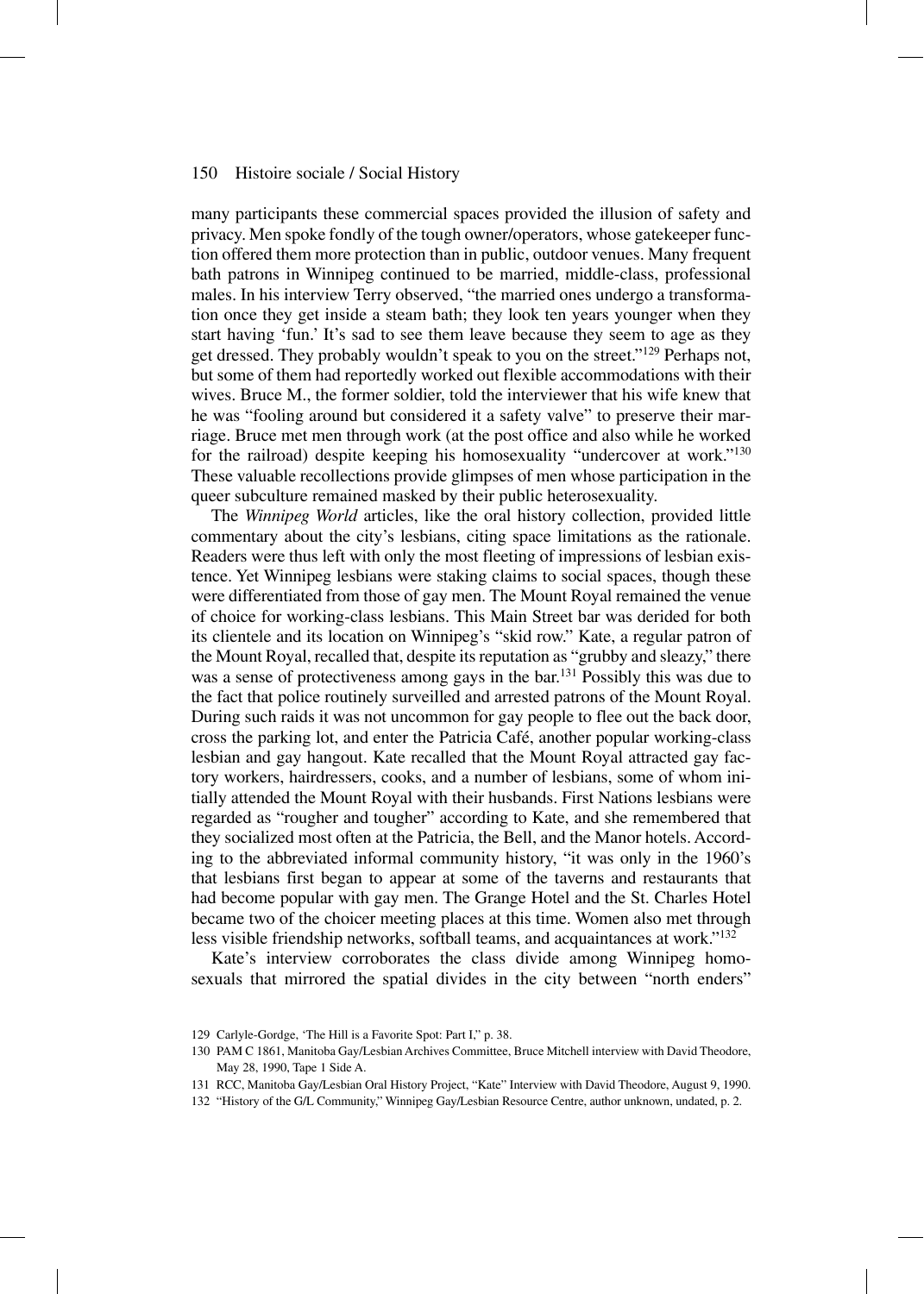and "downtowners." She reported that the downtown crowd, who patronized Moore's and the Mardi Gras, were more affluent than the Main Street, north end crowd. Not surprisingly, Main Streeters were often mistrustful of the more affluent lesbians and gays. When community or citywide festivities, balls, or socials occurred, those special events managed to transcend class and geographical boundaries, drawing people from across the city. Race differences were not so easily shed, and few oral informants recalled Aboriginal people at such events. These histories either confirm the marginalization of First Nations people within the queer subcultures or indicate Euro-Canadian ethno-centric views that ignored First Nations participants. These conclusions are very tentative, and additional research needs to be done to analyse more fully First Nations' participation in queer, gay, and lesbian activities in Winnipeg. A more inclusive history that included their experiences would better document demographic changes in both the queer communities and Winnipeg during the 1970s, when large numbers of Aboriginal people moved into the city.<sup>133</sup>

The late 1960s saw the emergence of a new series of drag events, called the Beaux Art Balls, which became popular outlets for Winnipeg's gay and lesbian residents. One such event held in 1969 attracted 250 people for the dinner, dance, and drag fashion show.134 Paul, a journalist, reminisced, "the queens look forward to this event all year long. ... Sometimes the finished product is a riot. Sometimes it's stunning and you would never guess they're really men dressed in women's clothes."135 It was common to see both men and women cross-dressed at this event intermingling with those who came attired in more conventional clothing. In the same era, the first gay boat trips were organized and held on the city's Paddlewheel boats. These boats were tremendously popular in the city during the summer. Memorably, drag queens were the featured entertainment that differentiated these cruises from their straight counterparts.

#### **Conclusion**

While the history sketched here may appear linear and progressive, this was not in fact the case. During the interwar and war years, Winnipeg's queer subculture was relatively small and comprised largely of working-class and middle class men. These men discovered and forged the queer geography of the city's core – the public and commercial cruising sites as well as the cafés, beer parlours, hotels, and transportation infrastructure where men who sought other men congregated. They marvelled at how wonderful it was to see 25 men on the docks or on "the hill" behind the legislature in the evening. Prior to discovering these spaces, they had believed that their experiences were singular. Finding a cohort of other men was a profound experience that ended their isolation. Yet, if their

135 *Ibid.*, p. 40.

<sup>133</sup> Evelyn Peters, *Native Households in Winnipeg: Strategies of Co-Residence and Financial Support* (Winnipeg: Institute of Urban Studies, University of Winnipeg, 1994) and " 'Our city Indians': Negotiating the Meaning of First Nations Urbanization in Canada, 1945-1975," *Journal of Historical Geography*, vol. 30 (1992), pp. 75-92.

<sup>134</sup> Carlyle-Gordge, "The Hill is a Favorite Spot: Part II," p. 40.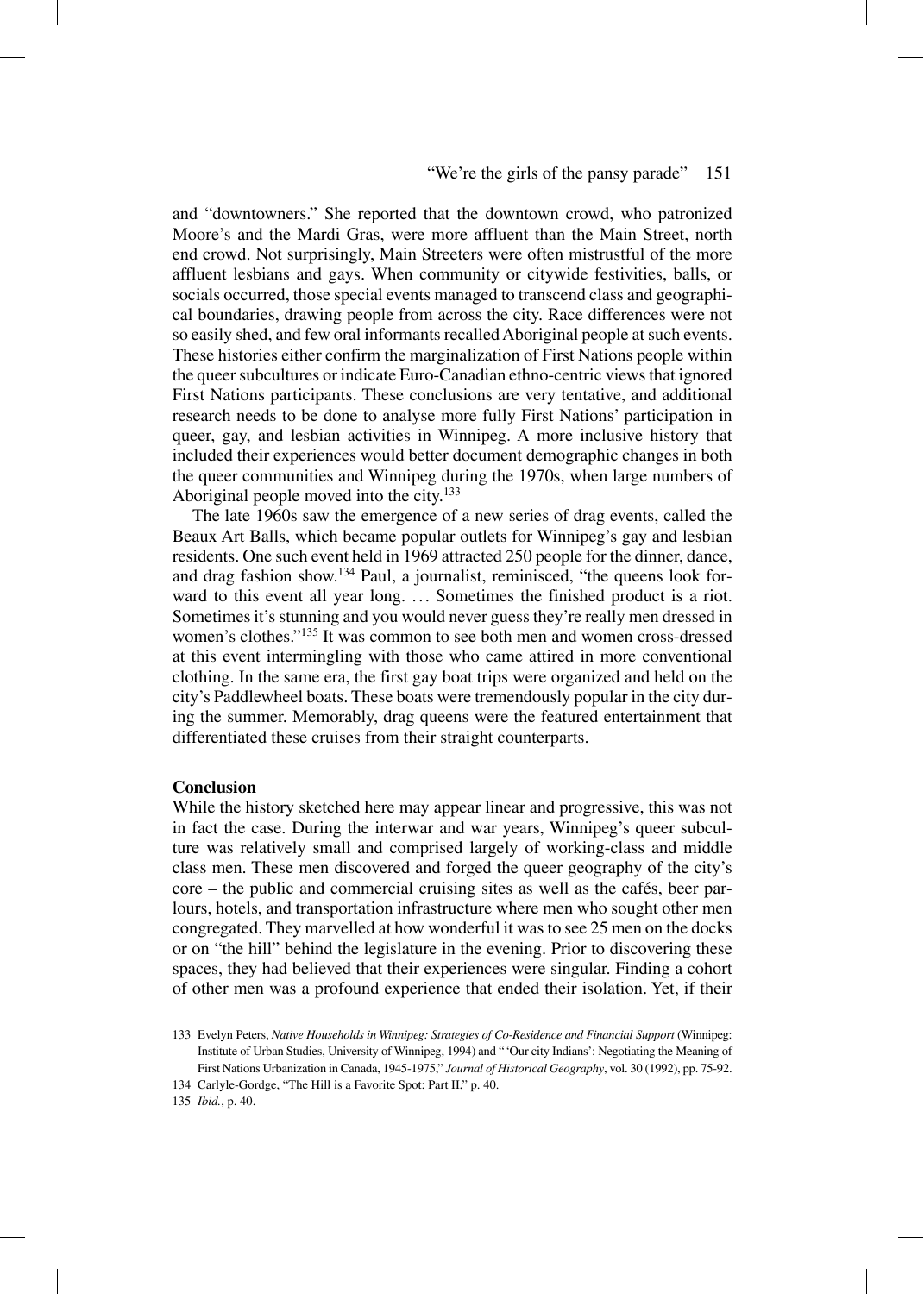recollections were accurate, the queer subculture was both vibrant and quite small until after World War II. Mainstream Winnipeggers were largely oblivious to this secretive world. However, Winnipeg's urban design, the importance of railways, and the constant ebb and flow of settlers, workers, transients, and travellers in and through the city meant that well-known modes of queer sociability were recognizable and available. The absence of lesbians from the extant sources utilized here does not, in all likelihood, mean that they were absent from Winnipeg. Winnipeg's pre-World-War-II lesbian enclaves, friendships, and social spaces still await their historian.

If the queer sociability of male cruising was an international phenomenon, what was particular and specific to Winnipeg was the city's prominent role in the western region, first as the "gateway" city and later as a regional metropolis. The development of a queer subculture in Winnipeg deserves to be understood as part and parcel of the settling of the west as well as the growth, rapid development, and then stagnation of the city during the first half of the twentieth century. Sexual opportunities abounded in this youthful city, and men took advantage of those opportunities whether under the literal signpost of "Golden Boy" or in the city's red-light district. The queer subcultural world had important parallels with heterosexual men's conceptualization of the city's sexual opportunities. Many of those interviewed had been young, effeminate, gender-transgressing "pansies" during the thirties, but their interviews point to the presence of "real men" (or trade), whose participation in the queer world might have been one of opportunity (an available male sexual partner) but might also have been one of choice.

During the interwar and war years and stretching into the postwar era, immigrant small business owners were important in providing spaces for queer socialization in Winnipeg: Chinese-run cafés, European bathhouses, restaurants, and beer parlours. These relationships were mutually advantageous socially and financially. While it would be conjecture to claim that owners recognized and accepted queer diversity, it is not speculation to contend that the region's live-and-let-live ethos enabled diverse activities and mixed uses of commercial spaces. Queer tables in bars and restaurants, queer areas of bathhouses, and queer uses of public spaces were tolerated as long as "they did not camp it up too much." In the fifties and sixties those establishments that attempted to bar queer clients learned harsh economic lessons. Others, like Moore's, recognized their core audience and the importance of such patronage.

After World War II, Winnipeg changed, and so did the queer subculture. Winnipeg's economic fortunes finally improved, and the city became a major regional metropolis serving Northwestern Ontario, Manitoba, and parts of Saskatchewan. As the province's largest city, Winnipeg was an attractive destination for its mix of economic, cultural, educational, and social opportunities. A disproportionately strong arts community differentiated the city from others in the prairies and drew migrants from elsewhere. Queer opportunities expanded in postwar Winnipeg, but, perhaps more significantly, in the fifties and sixties Winnipeg became a destination city for queer people. Alongside a demographic shift that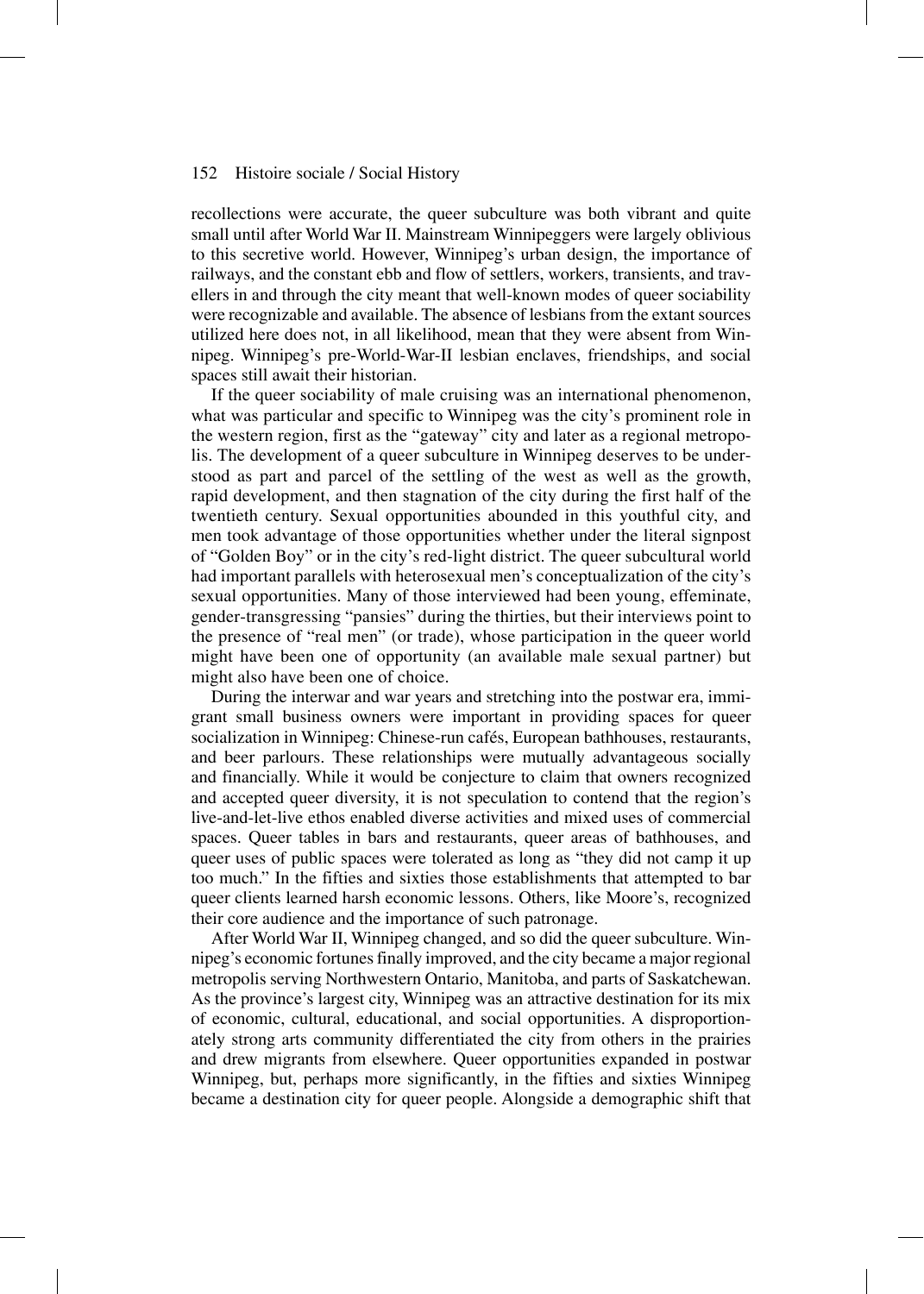saw the city grow to include over half of the province's population, our sources indicate that queer, lesbian, and gay men from small towns and rural and northern areas increasingly chose to migrate to Winnipeg. The reason, quite simply, was because it was possible to be queer and live in Winnipeg. Otherwise, service men returning from World War II (with extensive experiences in London, New York, and central Canada) would not have permanently returned to the city. Nor would the next generation of younger men and women, like Ted Patterson, Ruth Sells, or Jim H., have purposefully moved to Winnipeg. These individuals could have chosen other Canadian locations but did not because ties to the region or community and proximity to family and employment, combined with their ability to live a queer existence in the city, made Winnipeg a pragmatic choice. The number of commercial spaces, including restaurants, lounges, and steam baths, as well as cultural spaces like the ballet and theatre, expanded. Postwar affluence meant that private social spaces in houses and apartments were increasingly available for house parties.

House parties might not seem like a huge innovation, but the creation of house party networks led to the increased visibility of lesbians as they entered mixed private social settings with gay males. Later, women's divergent interests (politically and culturally) would drive a wedge between lesbians and gays in Winnipeg. Continuity with the past was evident in the enduring attraction of public male cruising sites along the rivers and on "the hill," but the queer subculture was no longer solely determined by such spaces. People could and did enter it at parties, through workplace friends, or while socializing at the theatre or ballet. This indicates that people were not merely discovering same-sex enclaves but beginning to talk more explicitly about previously closely guarded matters. In the fifties and sixties, this "subculture" began to be far more visible, making it easier for queer men and lesbians to locate such spaces. They were aided by the city's relatively compact size and the prairie sense of "community" and mutuality that facilitated connections and friendships.

Visibility is not tolerance, though, and one must be appropriately cautious about making overly positive conclusions about how this emerging gay and lesbian minority was viewed by the majority of Winnipeg residents in the late sixties. In 1969 and 1970 Carlyle-Gordge reported that there was still "a vast chasm of ignorance, prejudice and irrationality [in Winnipeg] which divides gay society from straight society." Further, he believed "that there is a pressing need for more education, research, understanding and tolerance. Until straight society takes a more open-minded attitude to the continuing fact, rather than problem, of homosexuality, a large . . . group of the population will remain unhappy, frustrated, third-class citizens, having to hide their true identity and inclinations or, if admitting them, being treated as social pariahs."136 Both lesbians and gay men in Winnipeg increasingly recognized that the decades of queer subcultural practice combined with the postwar expansion had gradually led to the emergence of "gay and lesbian communities." The language of sexual identities came late

<sup>136</sup> Carlyle-Gordge, "The Hill is a Favorite Spot: Part I," p. 37.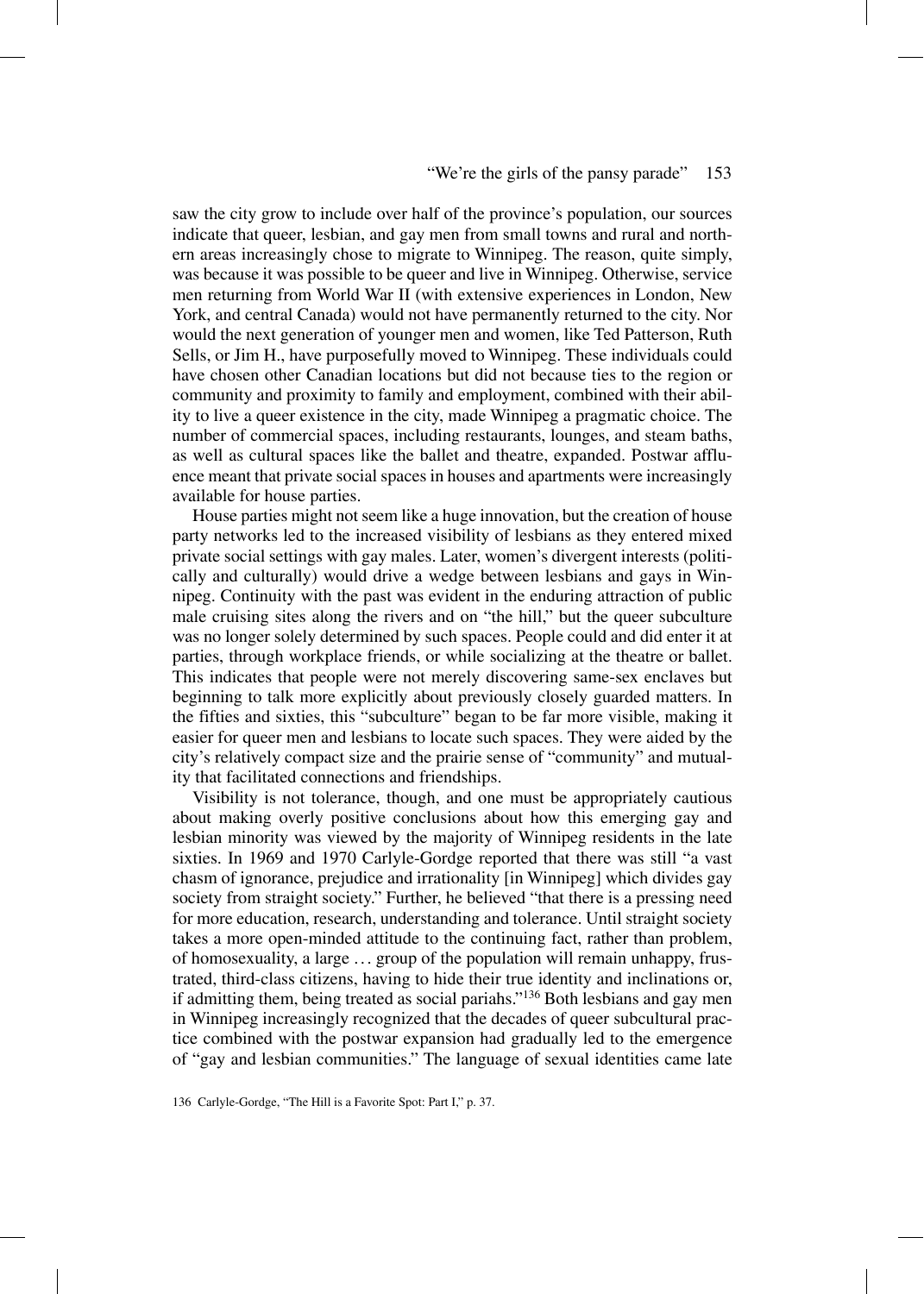to Winnipeg, but by the end of the sixties people were openly referring to themselves as gays and lesbians. These identities would propel a small minority of often young, university-educated men and women to embrace political activity. Such younger individuals would establish gay and lesbian activist and cultural organizations in the 1970s and 1980s.

For the older cohort involved in this study, those active from the 1930s though to the 1960s, the daily resistance of living openly gay and lesbian lives in a prairie city would be sufficiently political. Their narratives of coming out and staking claims to a sexual and political identity in late adulthood were points of empowerment and obvious pride. Not all embraced this shift from participant in the subculture to declared sexual identity. Peter, an elite, upper-middle-class male, was most critical of the dangers involved in this transition, the loss of freedom associated with openness and visibility, and the potential demotion in status for those now wilfully choosing a minority "label." Men such as Peter (and Dean Bell) had been well served by the older model that allowed them to lead double lives of professional success and "private" queer desires, and one cannot argue that the new model advantaged all queers. It might have become easier to find others, or to find organizations and spaces for gay and lesbian activities, but such "openness" had its price.

Examining Winnipeg's queer subculture from the 1930s to the late 1960s illustrates how western men and women re-made commercial and public spaces to suit their needs. Beginning in the 1930s, they creatively fashioned a queer circuit within Winnipeg's downtown. These spaces evolved and expanded considerably throughout the twentieth century, although the clearest acceleration was after World War II. Western Canadian sensibilities governed how people made sense of such activities. The live-and-let-live ethos that enabled a range of businesses to profit from their queer clients while providing urban queers and lesbians with much-needed space and services was not unique to Winnipeg, and others have claimed a similar ethos in American western and midwestern cities. Unique to mid-twentieth-century Winnipeg were the city's economic and ethnic demographics and the regional characteristics that emphasized resilience, endurance, and community-mindedness at the expense, often, of individual gain or a so-called "softer" life available elsewhere. Not only did people purposefully "choose" to stay in Winnipeg over other more congenial cities; they also migrated there from elsewhere in Manitoba and Northwestern Ontario so that they could lead queer lives. Contrary to our impressions that queers fled Winnipeg, it was, for many rural, small, and north residents, a regional queer destination city.

Ultimately, the sense of community created within various social networks within the queer subculture during the postwar era led to the emergence of a visible gay and lesbian community by 1970. Not all members of the "pansy parade" joined the gay activist parade four decades later. Geographically, the journey from cruising "the hill" to lobbying for rights in front of the Legislature was a short one. Conceptually, however, to step over that line meant rupturing the tacit tolerance and wilful ignorance of mainstream residents. Politically, conceptually,